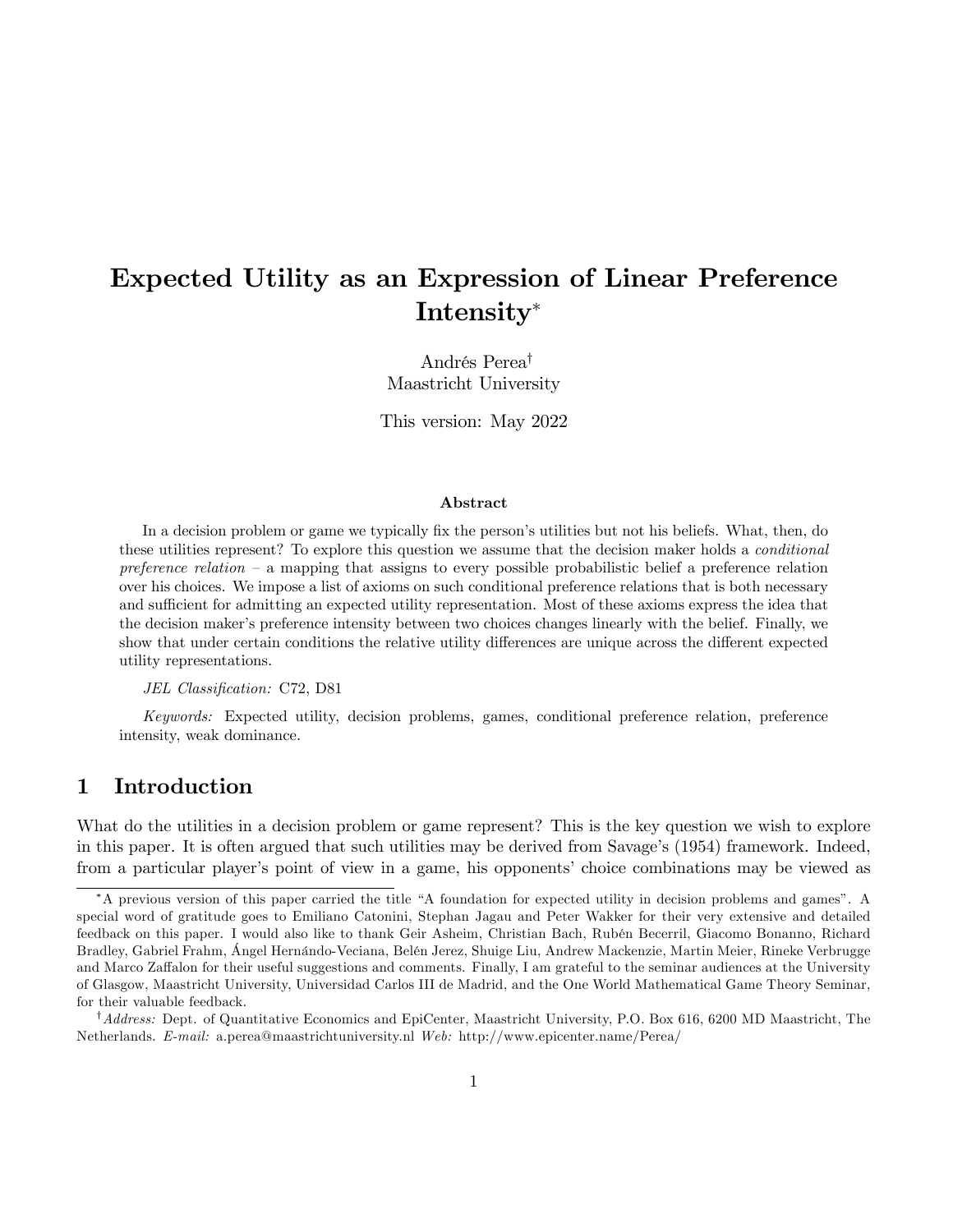the set of states about which this player is uncertain, whereas his own choices correspond to acts that assign to every state some consequence. In that sense, a game can be embedded into Savage's model. The framework by Savage provides an axiomatic foundation for subjective expected utility maximization, by imposing axioms on the decision maker's preference relation over acts, and showing that the preference relations satisfying these axioms are precisely those that admit an expected utility representation. Such an expected utility representation consists of a subjective probabilistic belief about the set of states, together with a utility function assigning to every possible consequence some utility. One could thus argue that the utilities in a game, or a decision problem in general, may be derived from the player's preferences over acts, provided they satisfy the axioms as proposed by Savage.

In my view there are at least two problems with this approach. First, Savage assumes that the decision maker holds preferences over all possible acts, that is, over all possible functions from the set of states to the set of consequences. In a decision problem or game, however, many of these acts will not correspond to choices, and will therefore be unrelated to the decision problem or game at hand. It thus seems problematic to assume that the decision maker holds preferences even over these acts.

A second problem is that the axioms provided by Savage yield a unique subjective probabilistic belief for the decision maker about the set of states. In a game, therefore, these axioms lead, for a given player, to a *unique* probabilistic belief about the opponents' choices. At the same time, most game theory concepts select, for every player, *several* possible beliefs. Consider, for instance, the concepts of Nash equilibrium (Nash (1950, 1951)) and rationalizability (Bernheim (1984) and Pearce (1984)). In the spirit of Aumann and Brandenburger (1995), a mixed strategy in a Nash equilibrium may be interpreted as the belief that the other players have about this player's pure strategy. As a game typically has several Nash equilibria, the concept selects several possible beliefs for the same player. Analogously, a game typically has several rationalizable pure strategies for the same player. Therefore, also rationalizability typically selects multiple beliefs for a given player in the game. Another reason for admitting a variety of beliefs is that a player is typically uncertain about the specific belief that an opponent holds. But also in one-person decision problems it may be natural to allow for several different beliefs, as the decision maker may change his belief during his reasoning process, or in the light of new information.

Despite the multiplicity of beliefs, decision problems and games typically view the utility function of a person as given. This, however, seems to be at odds with Savage's model, where the axioms on the decision maker's preferences over acts do not only lead to a utility function which is unique up to positive affine transformations, but also to a unique belief. What does it mean, then, that a decision problem or game specifies the person's utilities but not his belief?

As a possible answer to this question, this paper adopts a decision theoretic view on games which resembles Gilboa and Schmeidler's (2003), and which is fundamentally different from Savage (1954). Instead of assuming that a person holds preferences over all possible acts that can be derived from the decision problem or game, we suppose that the person's probabilistic belief is variable, and that he holds, for every possible belief, a preference relation over his own choices in the decision problem or game. The primitive object in our setup is thus a mapping which assigns to every probabilistic belief about the states a preference relation over his own choices. Such mappings are called conditional preference relations, and these are precisely the mappings used by Gilboa and Schmeidler (2003) for their foundation of expected utility in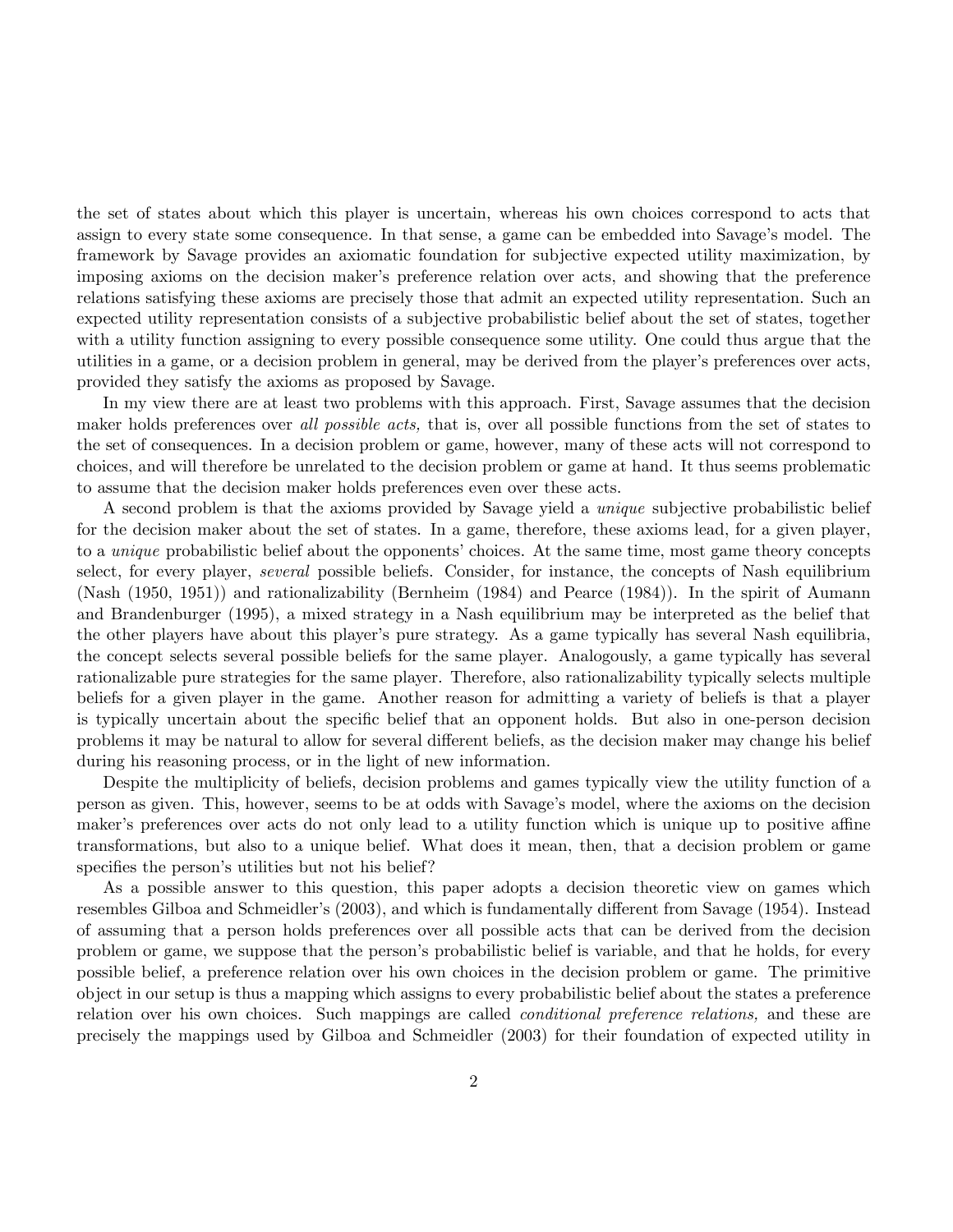games. By adopting this approach we thus no longer fix the probabilistic belief of a decision maker, yet at the same time we make sure that the preferences of a decision maker only concern those acts that correspond to his actual choices in the decision problem or game.

We then ask: When does such a conditional preference relation have an expected utility representation? In other words, when can we find a utility function, assigning a utility index to every combination of a choice and a state, such that for every belief p and every two choices a and b, the decision maker prefers a to b exactly when the expected utility of a under  $p$  is larger than that of b under  $p$ ? We impose a list of axioms on conditional preference relations, and prove in Theorem 5.1 that the conditional preference relations satisfying the axioms are precisely those that admit an expected utility representation. Importantly, the proof of Theorem 5.1 is constructive and procedural: For a given conditional preference relation satisfying the axioms, we explictly show how to construct a utility function that represents it, by means of an easy and intuitive procedure.

On the road towards this theorem we zoom in on two special cases of conditional preference relations: The case of two choices and the case where there are no weakly dominated choices. For the first case we show in Theorem 3.1 that the basic regularity axioms of completeness, transitivity, continuity, preservation of indifference and preservation of strict preference, which also appear in Gilboa and Schmeidler (2003), are sufficient to characterize the conditional preference relations having an expected utility representation.

If there are no weakly dominated choices, but possibly more than two choices in total, then Theorem 4.1 shows that expected utility can be characterized by the regularity axioms together with two new axioms: three choice linear preference intensity and four choice linear preference intensity. Both axioms reveal the idea that the intensity with which the decision maker prefers one choice to another changes linearly with his belief. More precisely, the first axiom concerns three choices and argues that on two parellel lines of beliefs, the preference intensity between two choices will change at the same rate. This results in a formula that relates the beliefs on these two parallel lines where the decision maker is indifferent between the various pairs of choices. The second axiom concerns four choices, and argues that on a line of beliefs the relative change rates of the preference intensities between the different pairs of choices must respect the chain rule. Also this axiom is expressed in terms of a formula, which relates the beliefs on the line where the decision maker is indifferent between the various pairs of choices.

For the general case, where some choices may be weakly, or even strictly, dominated, we extend the axioms above to *signed* beliefs involving negative "probabilities". That is, we move our analysis to areas outside the belief simplex. Moreover, we introduce two new axioms which deal with scenarios where the preference intensity between two choices is constant across all beliefs. This set of axioms is shown to be necessary and sufficient for admitting an expected utility representation in the general case.

An important feature of an expected utility representation in our setting is that the same utility function is used to represent the decision maker's preferences for all possible beliefs. This reflects the idea that the beliefs of the decision maker are often prone to change, due to reasoning or when new information is received, whereas the decision maker's tastes are generally viewed as more robust. When we write down a utility matrix, we thus assume that these various possible beliefs lead to preferences that are "consistent" with one another, in the sense that they are all governed by the same utilities. The axiom system in this paper reveals what is needed on behalf of the conditional preference relation to achieve such consistency.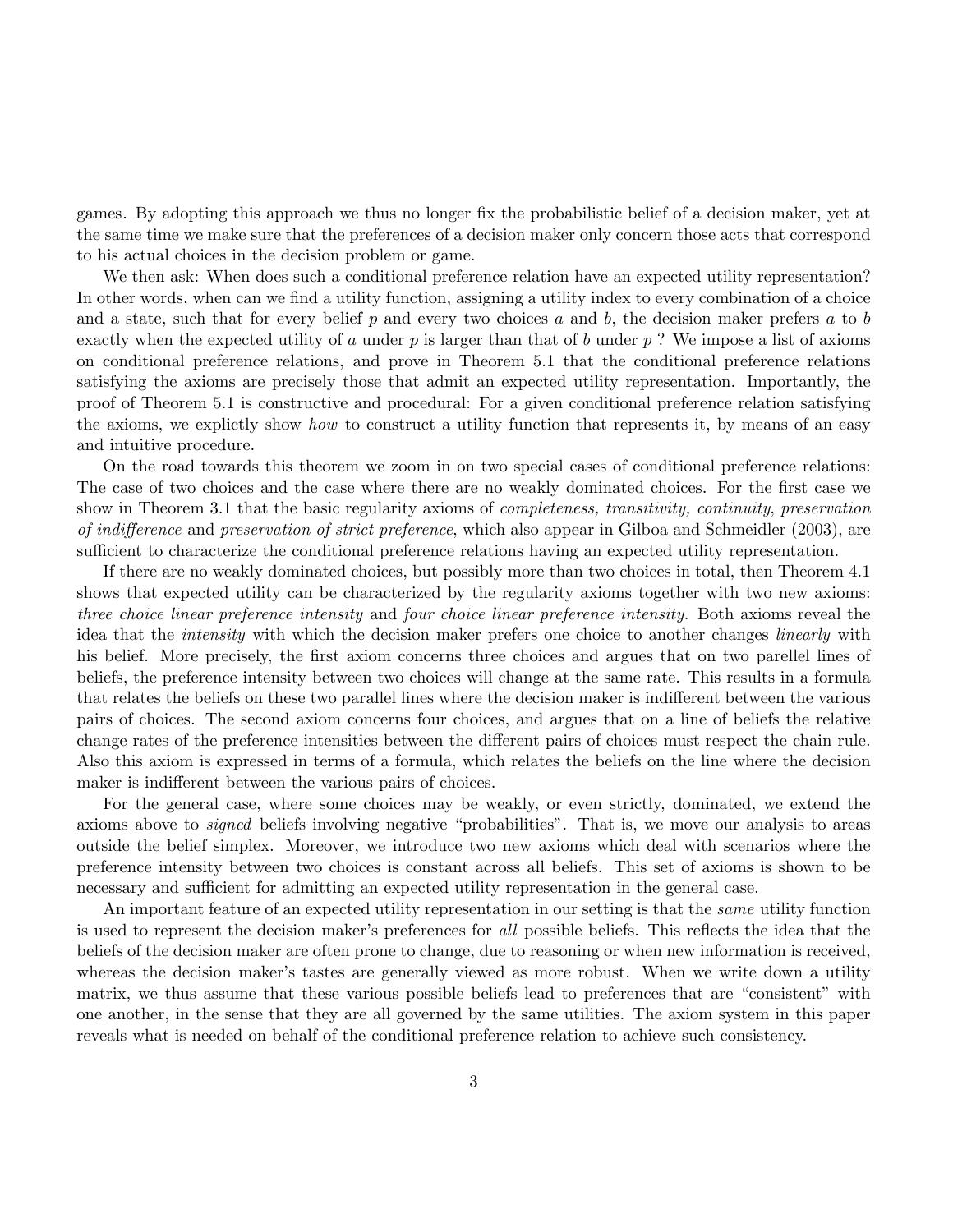Gilboa and Schmeidler (2003) also propose axioms for conditional preference relations. Contrary to the present paper, their axioms are sufficient but not necessary for guaranteeing an expected utility representation. More precisely, their axioms characterize those conditional preference relations that can be represented by a special type of utility function which they call *diversified*. The key axiom in their system is *diversity*, which states that for every strict ordering of at most four choices, there must be a belief that induces precisely that ordering. The diversity axiom, however, rules out many cases of interest, such as all scenarios with two states and at least three choices, all scenarios with three states and at least four choices, and all cases where there are weakly dominated choices. The axiom system we adopt allows for these scenarios, and does not impose any restriction on the utility function that can be used to represent the conditional preference relation at hand.

If there are no weakly dominated choices, and there is a belief where the decision maker is indifferent between some, but not all, choices (provided there are at least three choices), then it is shown in Theorem 4.2 that the utility differences are unique up to a positive multiplicative constant. In that case, the utility differences between two choices  $a$  and  $b$  may be viewed as expressing the decision maker's "preference intensity" between a and b. This is similar to the approaches by Anscombe and Aumann (1963) and Wakker (1989), where the axioms of state independence and state independent preference intensity, respectively, guarantee that the utility difference between two consequences is the same at every state, and may be viewed as expressing the "preference intensity" between these consequences.

This paper is organized as follows. In Section 2 we present the necessary mathematical definitions. In Section 3 we introduce the notion of a conditional preference relation, present the regularity axioms, and show that for the case of two choices these are necessary and sufficient for an expected utility representation. In Section 4 we discuss the case where there are no weakly dominated choices, whereas Section 5 treats the general case. We conclude with a discussion in Section 6. All the proofs can be found in the appendix.

## 2 Mathematical Definitions

In this section we introduce the mathematical definitions and notation needed for this paper, mainly from linear algebra. For a finite set X, we denote by  $\mathbb{R}^X$  the set of all functions  $v : X \to \mathbb{R}$ . Scalar multiplication and addition on  $\mathbb{R}^X$  are defined in the usual way: For a function  $v \in \mathbb{R}^X$  and a number  $\lambda \in \mathbb{R}$ , the function  $\lambda \cdot v$  is given by  $(\lambda \cdot v)(x) = \lambda \cdot v(x)$  for all  $x \in X$ . Similarly, for functions  $v, w \in \mathbb{R}^X$ , the sum  $v + w$  is given by  $(v + w)(x) = v(x) + w(x)$  for all  $x \in X$ . The set  $\mathbb{R}^X$  together with these two operations constitutes a linear space, and elements in  $\mathbb{R}^X$  are called vectors. By 0 we denote the vector in  $\mathbb{R}^X$  where  $0(x) = 0$  for all  $x \in X$ .

A subset  $V \subseteq \mathbb{R}^X$  is called a *linear subspace* of  $\mathbb{R}^X$  if for every  $v, w \in V$  and every  $\alpha, \beta \in \mathbb{R}$ , we have that  $\alpha v + \beta w \in V$ . For a subset  $V \subseteq \mathbb{R}^{X}$ , we denote by

$$
span(V) := \{ \sum_{k=1}^{K} \alpha_k v_k \mid K \ge 1, \ \alpha_k \in \mathbf{R} \text{ and } v_k \in V \text{ for all } k \in \{1, ..., K\} \}
$$

the set of all (finite) linear combinations of elements in V, and call it the (linear) span of V. Here,  $\sum_{k=1}^{K} \alpha_k v_k$ is called a *linear combination* of the vectors  $v_1, ..., v_K$ . The set span(V) is always a linear subspace, and if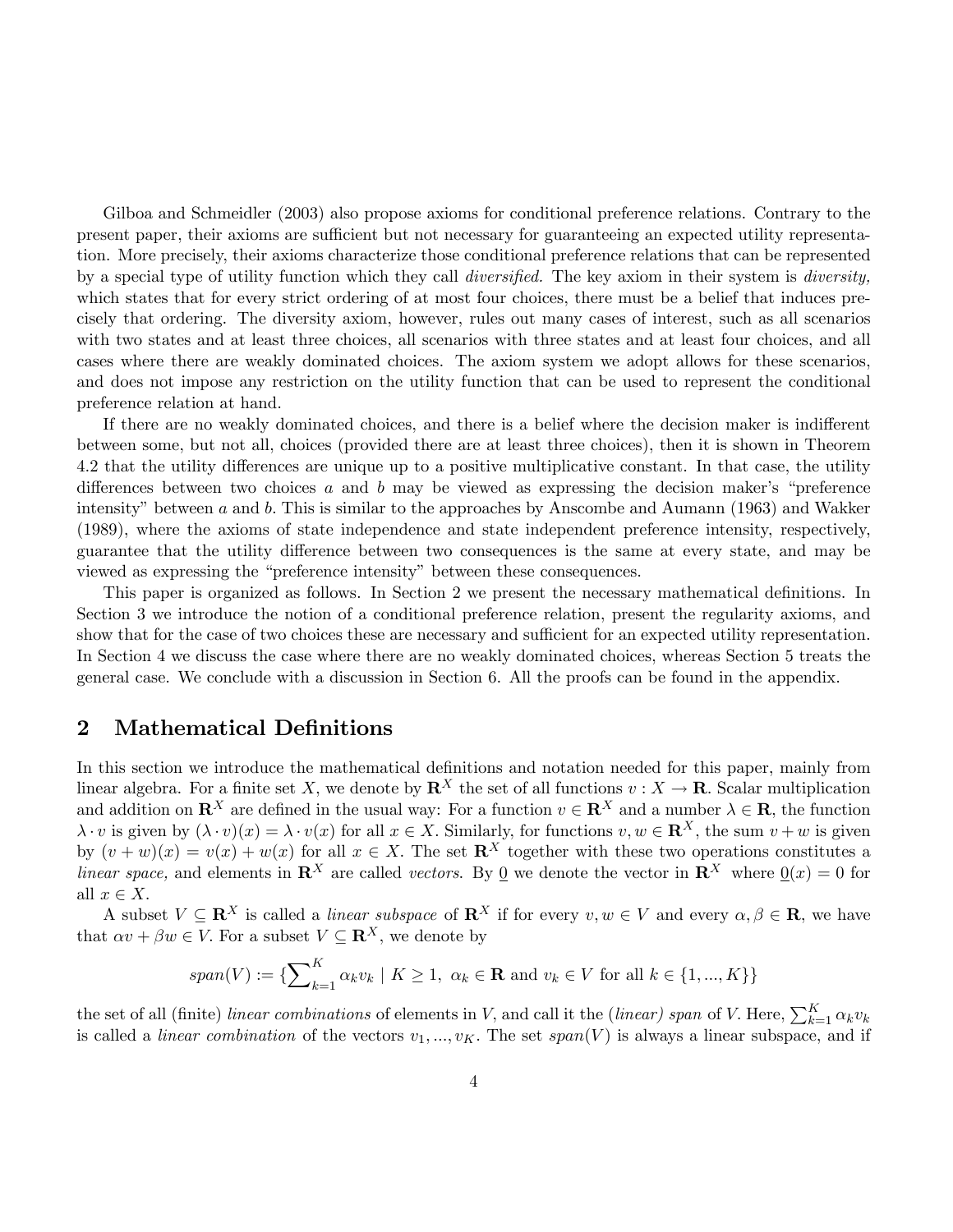V itself is a linear subspace then  $span(V) = V$ . Vectors  $v_1, ..., v_K \in \mathbb{R}^X$  are called linearly independent if none of the vectors is a linear combination of the other vectors.

A probability distribution on X is a vector  $p \in \mathbb{R}^X$  such that  $\sum_{x \in X} p(x) = 1$  and  $p(x) \ge 0$  for all  $x \in X$ . The set of probability distributions on X is denoted by  $\Delta(X)$ . For a given element  $x \in X$ , we denote by [x] the probability distribution in  $\Delta(X)$  where  $[x](x) = 1$  and  $[x](y) = 0$  for all  $y \in X \setminus \{x\}$ . A probability distribution p has full support if  $p(x) > 0$  for all  $x \in X$ .

## 3 Case of Two Choices

In this section we formally introduce a conditional preference relation as the primitive notion of our model. Subsequently, we impose some regularity axioms on conditional preference relations, and show that for the case of two choices these suffice to single out the conditional preference relations that admit an expected utility representation.

## 3.1 Conditional Preference Relations

In line with Gilboa and Schmeidler (2003), the primitive object in this paper is that of a *conditional preference*  $relation - a$  mapping that assigns to every probabilistic belief over the states a preference relation over the available choices. In this paper, we also refer to such choices as acts. In fact, we will use the terms acts and choices interchangeably. Consider a decision maker  $(DM)$  who must choose from a finite set of acts  $A$ . The final outcome depends not only on the act  $a \in A$ , but also on the realization of a state  $s \in S$  from a finite set of states S. We assume that the decision maker first forms a probabilistic belief  $p$  on S, which then induces a preference relation  $\succsim_p$  on A. Formally, a *preference relation*  $\succsim_p$  on A is a binary relation  $\succsim_p \subseteq A \times A$ . If  $(a, b) \in \Sigma_p$  we write  $a \Sigma_p b$ , and the interpretation is that the DM weakly prefers act a to act b if his belief is p:

**Definition 3.1 (Conditional preference relation)** Consider a finite set of acts A and a finite set of states S. A conditional preference relation on  $(A, S)$  is a mapping  $\succeq$  that assigns to every probabilistic belief  $p \in \Delta(S)$  a preference relation  $\succsim_{p}$  on A.

In a game, the DM would be one of the players, A would be his set of actions in the game, and S the set of opponents' action combinations. For two acts a and b, we write that  $a \sim_p b$  if  $a \succsim_p b$  and  $b \succsim_p a$ . The interpretation is that the DM is indifferent between a and b while having the belief p. Similarly, we write  $a \succ_p b$  if  $a \succ_p b$  but not  $b \succsim_p a$ , representing a case where the DM strictly prefers a to b. For two acts  $a, b \in A$  we define the sets of beliefs  $P_{a\sim b} := \{p \in \Delta(S) \mid a \sim_p b\}$ ,  $P_{a \succ b} := \{p \in \Delta(S) \mid a \succ_p b\}$  and  $P_{a \succeq b} := \{ p \in \Delta(S) \mid a \succsim_p b \}.$  We say that (a) a strictly dominates b under  $\succeq$  if  $a \succ_p b$  for all  $p \in \Delta(S)$ ; (b) a weakly dominates b under  $\succsim$  if  $a \succsim_p b$  for all  $p \in \Delta(S)$ , and  $a \succ_p b$  for at least one  $p \in \Delta(S)$ ; (c) a is equivalent to b under  $\gtrsim$  if a  $\sim_p b$  for all  $p \in \Delta(S)$ ; and (d)  $\gtrsim$  has preference reversals between a and b if there is a belief p with  $a \succ_p b$  and another belief q with  $b \succ_q a$ . Hence,  $\succsim$  either exhibits weak dominance, equivalence, or preference reversals on  $\{a, b\}.$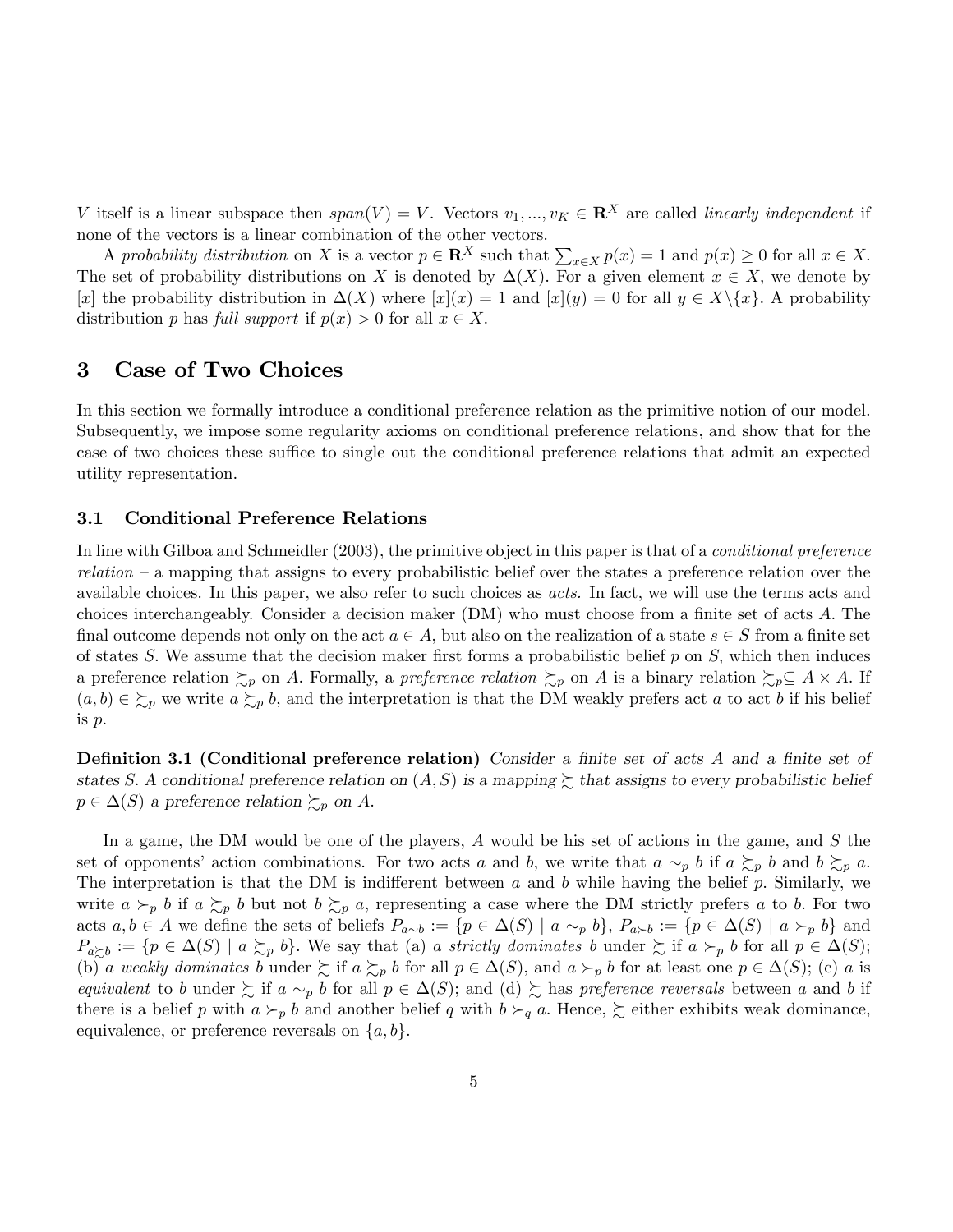In the remainder of this paper we will assume that the conditional preference relation does not have equivalent acts. That is, on every pair of acts  $\succsim$  either exhibits weak dominance or preference reversals. In the discussion section we will briefly explain how our analysis can easily be extended to cover equivalent acts.

An expected utility representation can be defined as follows.

**Definition 3.2 (Expected-utility representation)** A conditional preference relation  $\gtrsim$  has an expected utility representation if there is a utility function  $u : A \times S \to \mathbf{R}$  such that for every belief  $p \in \Delta(S)$  and every two acts  $a, b \in A$ ;

$$
a \succsim_{p} b
$$
 if and only if  $\sum_{s \in S} p(s) \cdot u(a, s) \ge \sum_{s \in S} p(s) \cdot u(b, s)$ .

In this case, we say that the conditional preference relation  $\sum$  is *represented* by the utility function u. For a given vector  $v \in \mathbb{R}^S$  we use the notation  $u(a, v) := \sum_{s \in S} v(s) \cdot u(a, s)$ . Hence, the condition above can be written as  $a \succsim_{p} b$  if and only if  $u(a, p) \geq u(b, p)$ .

## 3.2 Regularity Axioms

We will now impose some very basic axioms on conditional preference relations, to which we refer as *regularity* axioms.

**Axiom 3.1 (Completeness)** For every belief p and any two acts  $a, b \in A$ , either  $a \succsim_{p} b$  or  $b \succsim_{p} a$ .

**Axiom 3.2 (Transitivity)** For every belief p and every three acts  $a, b, c \in A$  with  $a \succsim_{p} b$  and  $b \succsim_{p} c$ , it holds that  $a \succsim_{p} c$ .

**Axiom 3.3 (Continuity)** For every two different acts  $a, b \in A$  and every two beliefs  $p \in P_{a \succ b}$  and  $q \in P_{b \succ a}$ ; there is some  $\lambda \in (0, 1)$  such that  $(1 - \lambda)p + \lambda q \in P_{a \sim b}$ .

Axiom 3.4 (Preservation of indifference) For every two different acts  $a, b \in A$  and every two beliefs  $p \in P_{a \sim b}$  and  $q \in P_{a \sim b}$ , we have that  $(1 - \lambda)p + \lambda q \in P_{a \sim b}$  for all  $\lambda \in (0, 1)$ .

Axiom 3.5 (Preservation of strict preference) For every two different acts  $a, b \in A$  and every two beliefs  $p \in P_{a \succeq b}$  and  $q \in P_{a \succ b}$ , we have that  $(1 - \lambda)p + \lambda q \in P_{a \succ b}$  for all  $\lambda \in (0, 1)$ .

Completeness and transitivity together resemble the ranking axiom in Gilboa and Schmeidler (2003). Our definition of continuity is formally different from Gilboa and Schmeidler's (2003) version, but reveals the same idea. When taken together, our axioms of preservation of indifference and preservation of strict preference correspond precisely to Gilboa and Schmeidler's (2003) axiom of *combination*.

In the remainder of the paper, whenever we say that a conditional preference relation is regular, or satisfies the regularity axioms, we mean that it satisfies completeness, transitivity, continuity, preservation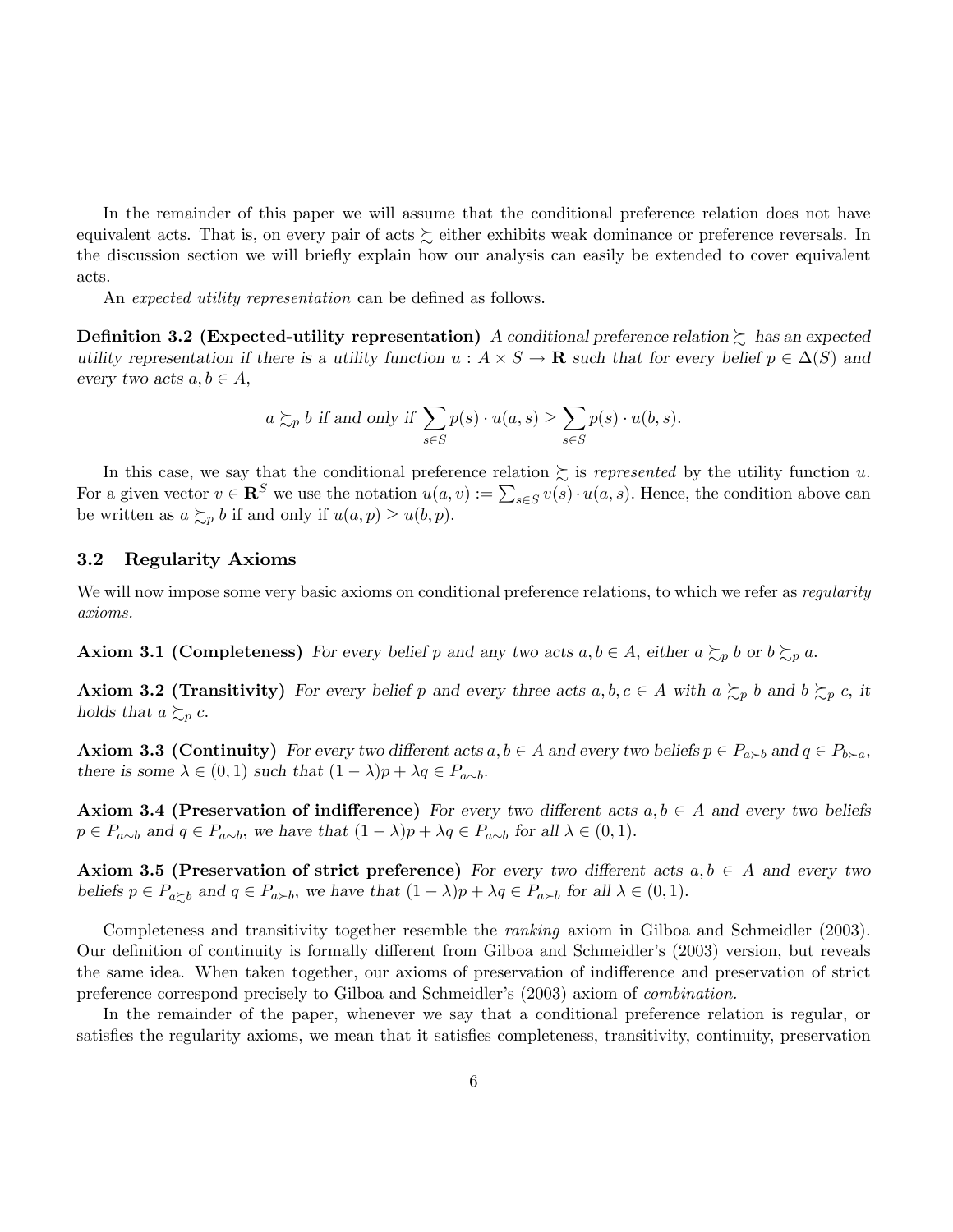

Figure 1: A typical regular conditional preference relation

of indifference and preservation of strict preference. See Figure 1 for a typical regular conditional preference relation  $\gtrsim$  with two acts a and b, and three states x, y and z. The area within the triangle represents the set  $\Delta(S)$  of all probabilistic beliefs on  $S = \{x, y, z\}$ , with the probability 1 beliefs [x], [y] and [z] as the extreme points. The two-dimensional plane represents all the vectors in  $\mathbb{R}^S$  where the sum of the coordinates is 1, containing the belief simplex  $\Delta(S)$  as a subset. Hence,  $a \sim_p b$  for all beliefs p on the line segment,  $a \succ_p b$  for all beliefs p above the line segment, and  $b \succ_p a$  for all beliefs p below the line segment. It may be verified that  $\succeq$  satisfies all the regularity axioms.

The following theorem shows that a conditional preference relation on two acts has an expected utility representation precisely when it satisfies the regularity axioms.

**Theorem 3.1 (Two choices)** Consider a set A consisting of two acts, a finite set of states  $S$ , and a conditional preference relation  $\gtrsim$  on  $(A, S)$ . Then,  $\gtrsim$  has an expected utility representation, if and only if, it satisfies completeness, transitivity, continuity, preservation of indifference and preservation of strict preference.

In particular, the conditional preference relation  $\succeq$  in Figure 1 has an expected utility representation. One way to generate a utility function u that represents  $\gtrsim$  is as follows: Choose the utilities  $u(a, x), u(a, y)$ and  $u(a, z)$  arbitrarily. Then, fix some  $\alpha < u(a, z)$ , and choose the utilities  $u(b, x), u(b, y)$  and  $u(b, z)$  such that  $u(b, p_1) = u(a, p_1), u(b, p_2) = u(a, p_2)$  and  $u(b, z) = \alpha$ . This amounts to solving system of linear equations with three equations and three variables. Moreover, since the beliefs  $p_1, p_2$  and [z] are linearly independent, the coefficient matrix of this system has full rank, and thus there is a unique solution. It is easily seen that these utilities represent the conditional preference relation  $\succsim$ .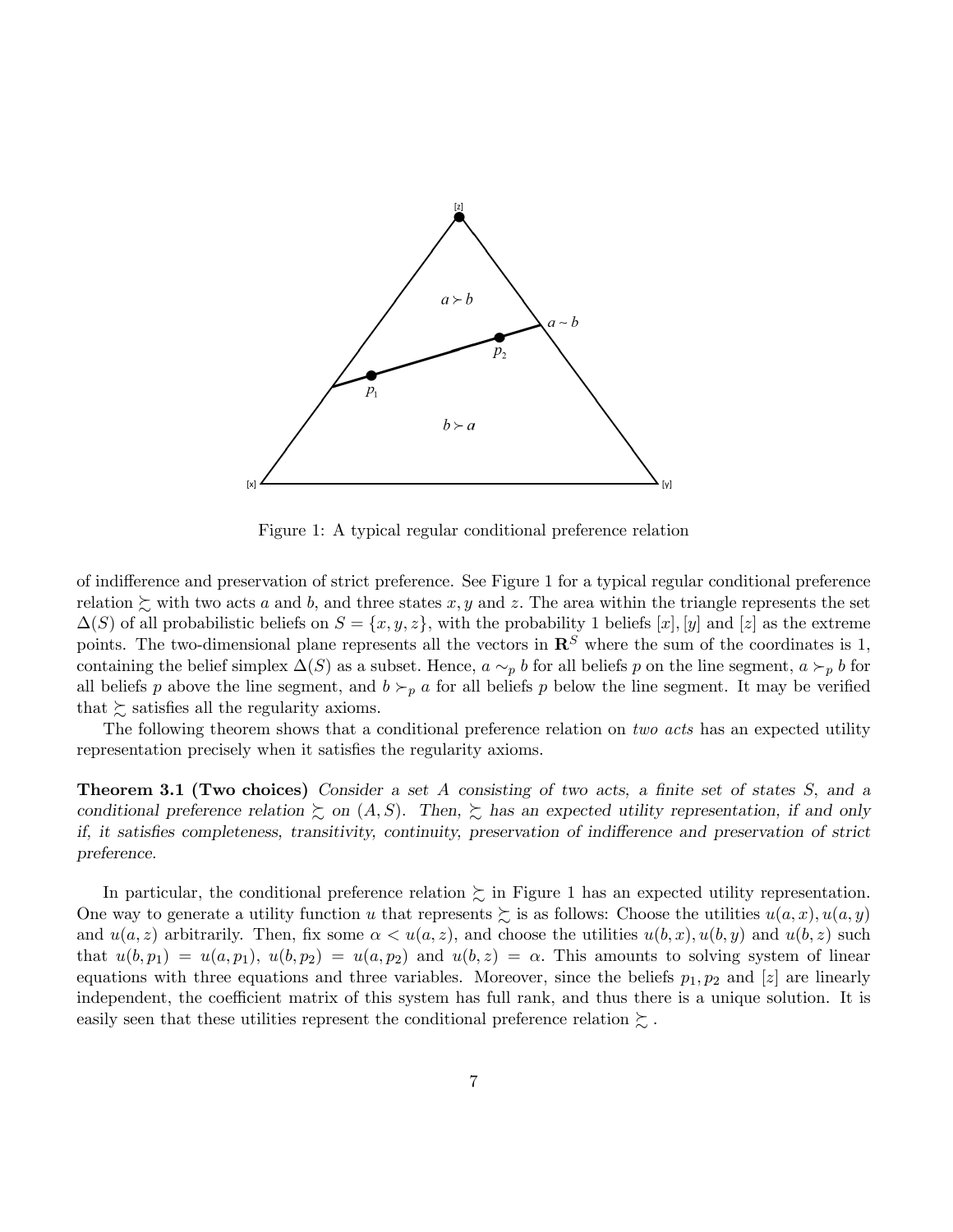

Figure 2: Why regularity axioms are not sufficient

## 4 Case of No Weak Dominance

In this section we consider the case of more than two acts and show, by means of an example, that the regularity axioms are no longer sufficient to guarantee an expected utility representation. The reason is that the conditional preference relation in the example is incompatible with the idea that the preference intensity between two acts changes *linearly* with the belief. This gives rise to two new axioms, *three choice* linear preference intensity and four choice linear preference intensity, which may be viewed as testable consequences of linear preference intensity. It is shown that in the absence of weakly dominated acts, these axioms, together with the regularity axioms, characterize precisely those conditional preference relations that have an expected utility representation. We finally prove that in the absence of weakly dominated acts, the utility differences are uniquely given up to a positive multiplicative constant, provided there is a belief where the DM is indifferent between some, but not all, acts (if there are at least three choices).

## 4.1 Why Previous Axioms Are Not Sufficient

Consider the conditional preference relation  $\succeq$  represented by Figure 2. It may be verified that  $\succeq$  satisfies all the regularity axioms. Yet, there is no expected utility representation for  $\succsim$  . To see why, suppose there would be a utility function u that represents  $\gtrsim$ . Then, the induced expected utilities of a and b must be equal on the set  $span(P_{a\sim b})$ , the expected utilities of b and c must be equal on the set  $span(P_{b\sim c})$  and the expected utilities of a and c must be equal on the set  $span(P_{a\sim c})$ , also at vectors that lie outside the belief simplex. But then, the expected utilities of a and c must be the same at the vector v where  $span(P_{a\sim b})$  and  $span(P_{b\sim c})$  intersect, which is impossible since v does not belong to  $span(P_{a\sim c})$ .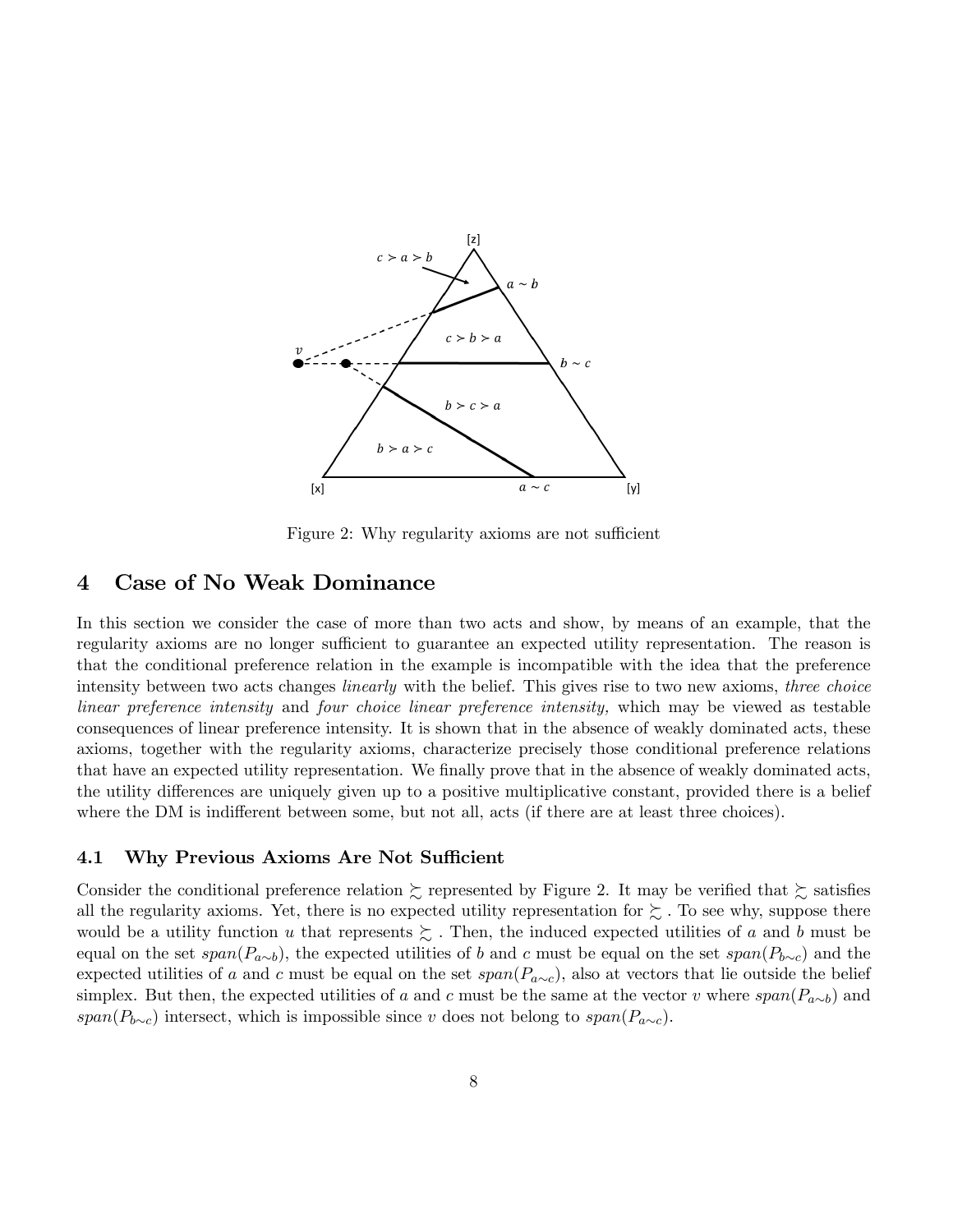

Figure 3: Violation of linear preference intensity

This raises the question: What is "wrong" with this conditional preference relation? As it turns out, it is not compatible with the idea that the intensity by which the DM prefers one choice to another changes linearly with the belief. To see this, consider Figure 3.

Concentrate on the line that goes through the beliefs  $p_{ab}$ ,  $p_{bc}$  and  $p_{ac}$ , where the DM is indifferent between  $a$  and  $b$ , between  $b$  and  $c$ , and between  $a$  and  $c$ , respectively, and the parallel line that goes through the beliefs  $p'_{ab}$ ,  $p'_{bc}$  and  $p'_{ac}$ . The numbers  $\alpha, \beta, \lambda \cdot \alpha$  and  $\mu \cdot \beta$  indicate the distances between  $p_{ab}$  and  $p_{bc}$ , between  $p_{bc}$  and  $p_{ac}$ , between  $p'_{ab}$  and  $p'_{bc}$ , and between  $p'_{bc}$  and  $p'_{ac}$ , respectively. As the lines through  $p_{ab}$ and  $p'_{ab}$ , through  $p_{bc}$  and  $p'_{bc}$  and through  $p_{ac}$  and  $p'_{ac}$  do not have a common intersection point, it must be that  $\lambda \neq \mu$ .

Now, suppose that the intensity by which the DM prefers one choice to another changes linearly with the belief. If we move from the belief  $p_{ab}$  to the belief  $p_{bc}$ , then the intensity by which the DM prefers b to a changes linearly from 0 to some level L. Similarly, if we move from  $p_{ac}$  to  $p_{bc}$ , then the intensity by which the DM prefers c to a changes linearly from 0 to the same level L. Indeed, at  $p_{bc}$  the DM is indifferent between b and c, and thus the intensity by which he prefers b to a must be identical to the intensity by which he prefers  $c$  to  $a$ .

Next, consider the parallel line that goes through the beliefs  $p'_{ab}$ ,  $p'_{bc}$  and  $p'_{ac}$ . If the DM's preference intensities change linearly with the belief, then the rate at which the preference intensity between b and a changes on this line must be the same as on the parallel line above. Since the distance between  $p'_{ab}$  and  $p'_{bc}$  has grown by a factor  $\lambda$ , compared to the distance between  $p_{ab}$  and  $p_{bc}$ , we conclude that if we move from  $p'_{ab}$  to  $p'_{bc}$ , then the preference intensity between b and a must change linearly from 0 to  $\lambda \cdot L$ . In the same way, we conclude that if we move from  $p'_{ac}$  to  $p'_{bc}$ , then the preference intensity between c and a must change linearly from 0 to  $\mu \cdot L$ , with  $\mu \neq \lambda$ . This, however, contradicts the fact that the DM is indifferent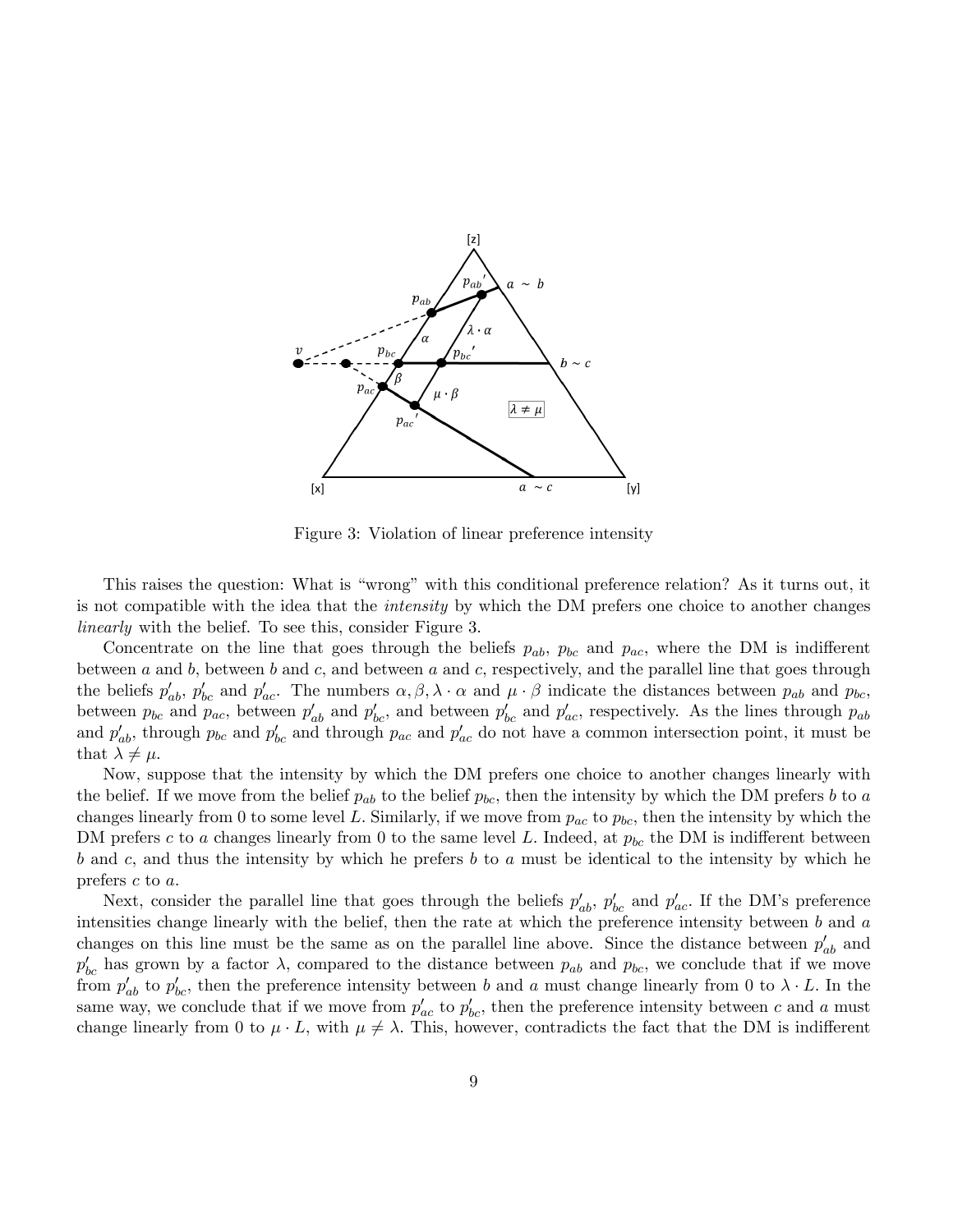

Figure 4: Linear preference intensity on a line of beliefs

between b and c at  $p'_{bc}$ , and hence the intensity by which he prefers b to a at  $p'_{bc}$  must be the same as the intensity by which he prefers c to a: As such, this conditional preference relation contradicts the idea that the preference intensity changes linearly with the belief.

### 4.2 Three Choice Linear Preference Intensity

In view of the example above, we will now derive some testable consequences of the idea that the preference intensity between two acts changes linearly with the belief. This will give rise to the axioms three choice linear preference intensity and four choice linear preference intensity.

Consider three acts a, b, c, and a line l of beliefs as depicted in Figure 4. Here,  $int_{b\sim a}$  denotes, somewhat informally, the intensity by which the DM prefers b to a, and similarly for  $int_{c-a}$ . Moreover,  $p_{ab}$ ,  $p_{bc}$  and  $p_{ac}$ are beliefs on the line where the DM is indifferent between a and b, between b and c, and between a and c, respectively. As such, the intensity  $int_{b\geq a}$  is 0 at  $p_{ab}$ , the intensity  $int_{c\geq a}$  is 0 at  $p_{ac}$ , and the two intensities are the same at  $p_{bc}$ .

If we assume that the preference intensities change linearly with the belief, then the change rates  $\frac{\Delta int_{b \succ a}}{\Delta p}$ and  $\frac{\Delta int_{c-a}}{\Delta p}$  are constant on the line l. Moreover, it can be seen from the figure that  $\frac{\Delta int_{b-a}}{\Delta p} = \frac{A}{B}$  $\frac{A}{B}$  and  $\frac{\Delta int_{c \succ a}}{\Delta p} = -\frac{A}{C}$  $\frac{A}{C}$ , which implies that

$$
\frac{\Delta int_{b \succ a}}{\Delta int_{c \succ a}} = -\frac{C}{B}.\tag{4.1}
$$

Take a state s such that the probability of s is not constant on the line l. Then, we know that

$$
-\frac{C}{B} = \frac{p_{ac}(s) - p_{bc}(s)}{p_{ab}(s) - p_{bc}(s)}.
$$

Together with (4.1) we thus conclude that

$$
\frac{\Delta int_{b \succ a}}{\Delta int_{c \succ a}} = \frac{p_{ac}(s) - p_{bc}(s)}{p_{ab}(s) - p_{bc}(s)}.\tag{4.2}
$$

Now, consider a line l' of beliefs that is parallel to l, with beliefs  $p'_{ab}, p'_{bc}$  and  $p'_{ac}$  where the DM is indifferent between the respective acts. If the DM's preference intensities change linearly with the belief,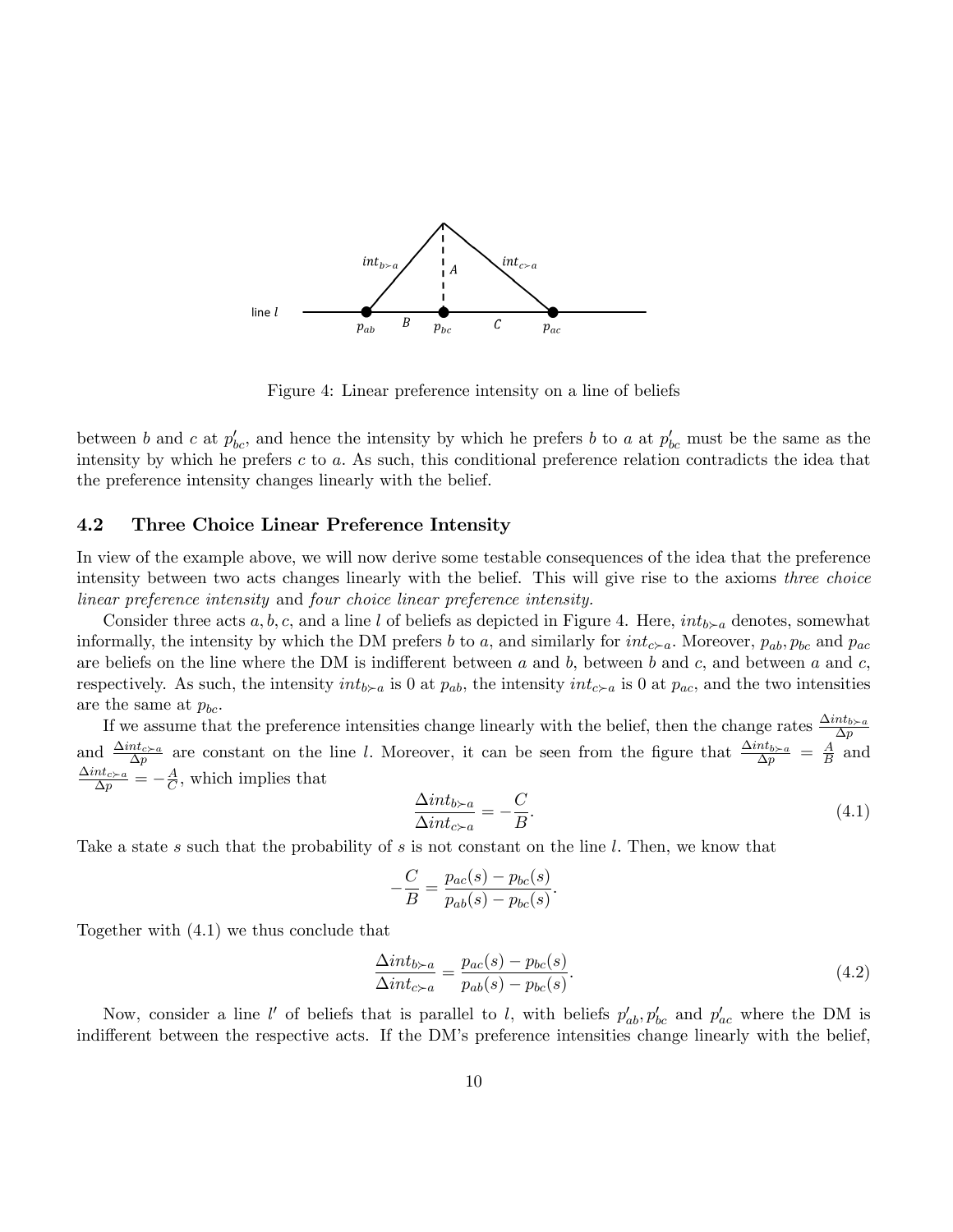then the relative change rate  $\Delta int_{b\approx a}/\Delta int_{c\approx a}$  should be the same on the parallel lines l and l'. In view of (4.2) we thus conclude that

$$
\frac{p_{ac}(s) - p_{bc}(s)}{p_{ab}(s) - p_{bc}(s)} = \frac{p'_{ac}(s) - p'_{bc}(s)}{p'_{ab}(s) - p'_{bc}(s)},
$$

which implies that

$$
(p_{ab}(s) - p_{bc}(s)) \cdot (p'_{ac}(s) - p'_{bc}(s)) = (p'_{ab}(s) - p'_{bc}(s)) \cdot (p_{ac}(s) - p_{bc}(s)).
$$

This equality will be the content of the axiom three choice linear preference intensity.

To state this axiom formally, we need the following definitions. A line of beliefs is a subset  $l \subseteq \Delta(S)$ such that  $l = \{(1 - \lambda)p + \lambda q \mid \lambda \in [0, 1]\}$  for some beliefs  $p, q \in \Delta(S)$ . Two lines of beliefs l and l' are parallel if for every  $p, q \in l$  and every  $p', q' \in l'$  there is some  $\mu \in \mathbf{R}$  with  $p - q = \mu(p' - q')$ .

**Axiom 4.1 (Three choice linear preference intensity)** For every three acts  $a, b, c$ , for every line l of beliefs with beliefs  $p_{ab}$ ,  $p_{bc}$ ,  $p_{ac}$  where the DM is indifferent between the respective acts and which contains a belief where the DM is not indifferent between any of these acts, every line  $l'$  parallel to l with beliefs  $p'_{ab}, p'_{bc}, p'_{ac}$  where the DM is indifferent between the respective acts and which contains a belief where the DM is not indifferent between any of these acts, it holds that

$$
(p_{ab}(s) - p_{bc}(s)) \cdot (p'_{ac}(s) - p'_{bc}(s)) = (p'_{ab}(s) - p'_{bc}(s)) \cdot (p_{ac}(s) - p_{bc}(s))
$$

for every state s.

In particular, if we know five out of the six indifference beliefs above, then we also know what the sixth indifference belief should be. It turns out that this axiom can be verified in an easy way if the conditional preference relation has no weakly dominated choices: In this case, it is equivalent to checking that every vector v (possible outside the belief simplex) which is in both  $span(P_{a\sim b})$  and  $span(P_{b\sim c})$ , must also be in  $span(P_{a\sim c})$ .

Proposition 4.1 (Characterization of three choice linear preference intensity) Consider a conditional preference relation  $\succsim$  that has no weakly dominated choices and that satisfies the regularity axioms. Then,  $\gtrsim$  satisfies three choice linear preference intensity, if and only if, for every three choices a, b, c it holds that  $span(P_{a\sim b}) \cap span(P_{b\sim c}) \subseteq span(P_{a\sim c}).$ 

The conditional preference relation in Figure 2 clearly violates this property, since the vector  $v$  in that figure belongs to both  $span(P_{a\sim b})$  and  $span(P_{b\sim c})$ , but not to  $span(P_{a\sim c})$ . Hence, in view of the result above, it cannot satisfy three choice linear preference intensity.

The property above may be seen as a strong version of transitivity of the indifference relation: If a belief p belongs to both  $P_{a\sim b}$  and  $P_{b\sim c}$  then, by transitivity of the indifference relation, p will also belong to  $P_{a\sim c}$ . The property above states that this relation must also hold outside the belief simplex, where  $P_{a\sim b}$ ,  $P_{b\sim c}$  and  $P_{a\sim c}$  are replaced by  $span(P_{a\sim b})$ ,  $span(P_{b\sim c})$  and  $span(P_{a\sim c})$ , respectively.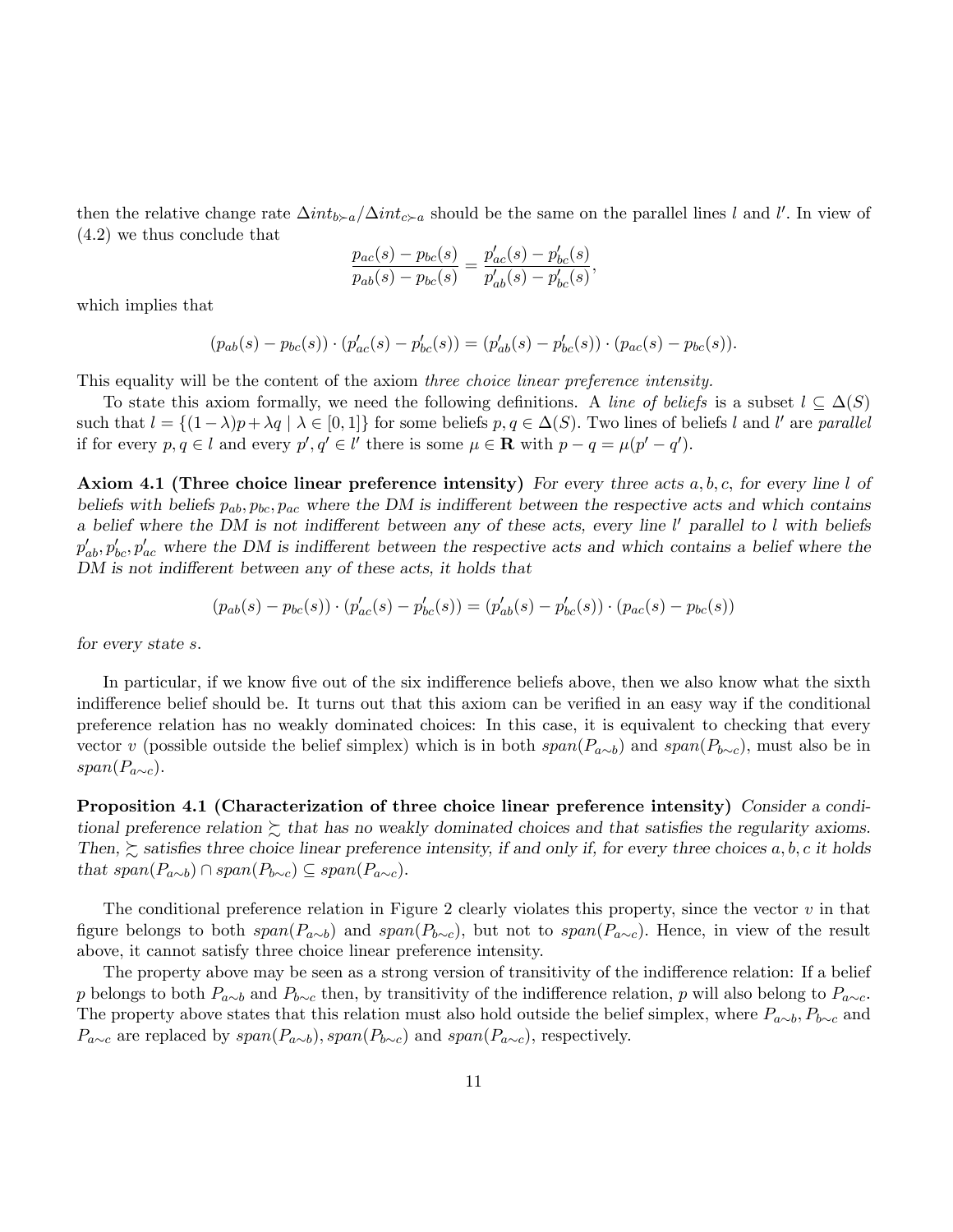## 4.3 Four Choice Linear Preference Intensity

We will now show that in the case of four choices or more, the linearity of preference intensity implies yet another testable condition. Consider four choices  $a, b, c, d$ , a line of beliefs l, and beliefs  $p_{ab}, p_{ac}, p_{ad}, p_{bc}, p_{bd}, p_{cd}$ on that line where the DM is indifferent between the respective choices. Then, we know by  $(4.2)$  that

$$
\frac{\Delta int_{b \succ a}}{\Delta int_{c \succ a}} = \frac{p_{ac}(s) - p_{bc}(s)}{p_{ab}(s) - p_{bc}(s)}, \quad \frac{\Delta int_{c \succ a}}{\Delta int_{d \succ a}} = \frac{p_{ad}(s) - p_{cd}(s)}{p_{ac}(s) - p_{cd}(s)} \text{ and } \frac{\Delta int_{b \succ a}}{\Delta int_{d \succ a}} = \frac{p_{ad}(s) - p_{bd}(s)}{p_{ab}(s) - p_{bd}(s)}.\tag{4.3}
$$

Since, by the chain rule, it holds that

$$
\frac{\Delta int_{b \succ a}}{\Delta int_{d \succ a}} = \frac{\Delta int_{b \succ a}}{\Delta int_{c \succ a}} \cdot \frac{\Delta int_{c \succ a}}{\Delta int_{d \succ a}},
$$

it follows by (4.3) that

$$
\frac{p_{ad}(s) - p_{bd}(s)}{p_{ab}(s) - p_{bd}(s)} = \frac{p_{ac}(s) - p_{bc}(s)}{p_{ab}(s) - p_{bc}(s)} \cdot \frac{p_{ad}(s) - p_{cd}(s)}{p_{ac}(s) - p_{cd}(s)}.
$$

By cross-multiplication, we thus obtain the following testable condition.

Axiom 4.2 (Four choice linear preference intensity) For every four choices  $a, b, c, d$ , and for every line l of beliefs with beliefs  $p_{ab}$ ,  $p_{ac}$ ,  $p_{ad}$ ,  $p_{bc}$ ,  $p_{bd}$ ,  $p_{cd}$  where the DM is indifferent between the respective choices, and such that  $l$  contains a belief where the DM is not indifferent between any of these choices, it holds that

$$
(p_{ab}(s) - p_{bc}(s)) \cdot (p_{ac}(s) - p_{cd}(s)) \cdot (p_{ad}(s) - p_{bd}(s)) = (p_{ab}(s) - p_{bd}(s)) \cdot (p_{ac}(s) - p_{bc}(s)) \cdot (p_{ad}(s) - p_{cd}(s)).
$$

for every state s:

This axiom has a consequence which is similar to three choice linear preference intensity: If on a line of beliefs we know five out of the six indifference beliefs above, then we also know what the sixth indifference belief should be.

## 4.4 Representation Theorem

If there are no weakly dominated acts, then the axioms we have gathered so far are not only necessary, but also sufficient, for an expected utility representation. We thus obtain the following representation result.

**Theorem 4.1 (No weakly dominated choices)** Consider a finite set of acts  $A$ , a finite set of states  $S$ , and a conditional preference relation  $\succsim$  on  $(A, S)$  such that no act weakly dominates another act under  $\succsim$ . Then,  $\succeq$  has an expected utility representation, if and only if, it satisfies completeness, transitivity, continuity, preservation of indifference, preservation of strict preference, three choice linear preference intensity and four choice linear preference intensity.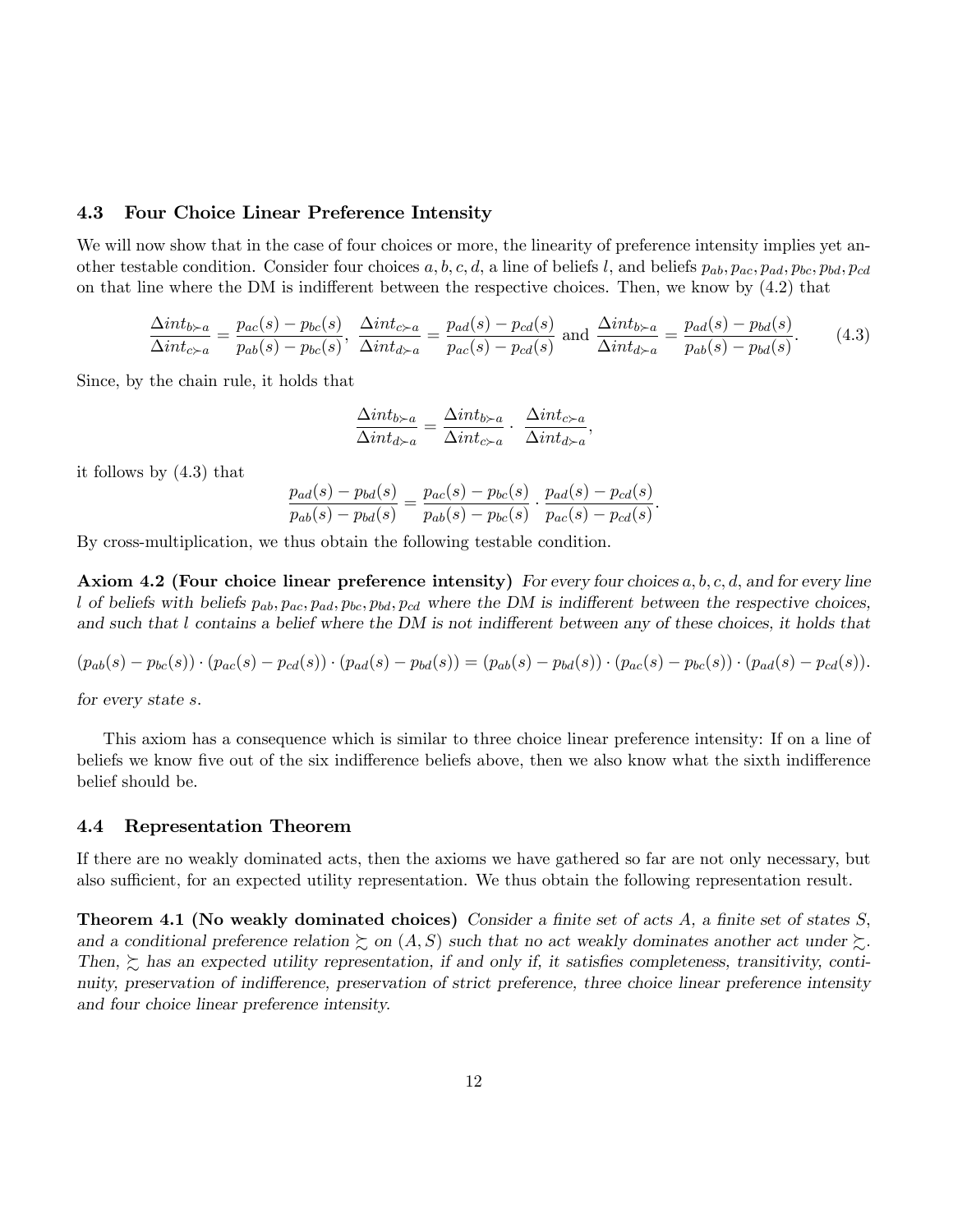To obtain an impression for how the proof works, consider the conditional preference relation  $\succeq$  with four choices in Figure ??. Here, we only indicated the preference relation between the four choices in one of the areas, as to not crowd the picture too much. For the other areas, the preference relations can be derived by taking into account the lines of indifference between two choices, where the preference relation between these two choices gets reversed.

It may be verified that  $\succsim$  satisfies the regularity axioms. Note that the linear spans of all the indifference lines meet at the same point  $v$  outside the belief simplex, and hence we know by Proposition 4.1 that three choice linear preference intensity is satisfied. Finally, assume that the indifference beliefs  $p_1, q_2, q_1, r_2, r_1$  and  $r$  have been chosen such that the formula for four choice linear preference intensity is satisfied on the line through these beliefs. This, in turn, implies that the formula will be satisfied on *every* line of beliefs with six such indifference beliefs. As such, also four choice linear preference intensity is satisfied.

We will now explain why there is an expected utility representation for  $\sum$ . Start by choosing the utilities for choice a arbitrarily. Next, fix some  $\alpha > u(a, z)$ , and find the unique utilities  $u(b, x), u(b, y)$  and  $u(b, z)$ that satisfy  $u(b, p_1) = u(a, p_1), u(b, p_2) = u(a, p_2)$  and  $u(b, z) = \alpha$ . As we have seen in the previous section, this amounts to solving a system of linear equations, with three equations and three variables, that admits a unique solution. Moreover, the utilities found so far represent the conditional preferences between b and  $\boldsymbol{a}.$ 

As a next step, find the unique utilities  $u(c, x), u(c, y), u(c, z)$  that satisfy  $u(c, q_1) = u(a, q_1), u(c, q_2) =$  $u(b, q_2)$  and  $u(c, q_3) = u(b, q_3)$ . Then, it is easily seen that these utilities will represent the conditional preferences between  $c$  and  $b$ . It remains to show that they also represent the conditional preferences between c and a: As we will see, three choice linear preference intensity will be crucial here. Since the point v lies on the line through  $q_2$  and  $q_3$ , we know that  $u(c, v) = u(b, v)$ . Moreover, as v lies on the line through  $p_1$ and  $p_2$ , where the expected utilities of a and b are equal, we conclude that  $u(a, v) = u(b, v)$ . Thus, it follows that  $u(a, v) = u(c, v)$ . By the characterization of three choice linear preference intensity in Proposition 4.1, all the beliefs in  $P_{a\sim c}$  lie on the line through v and  $q_1$ , where the expected utilities of a and c are equal. We thus see that  $u(a, p) = u(c, p)$  for all beliefs  $p \in P_{a \sim c}$ . As such, the utilities will represent the conditional preferences between  $a$  and  $c$ .

Finally, find the unique utilities  $u(d, x)$ ,  $u(d, y)$ ,  $u(d, z)$  that satisfy  $u(d, r_1) = u(a, r_1)$ ,  $u(d, r_2) = u(b, r_2)$ and  $u(d, r_3) = u(b, r_3)$ . In the same way as above, it then follows that these utilities will represent the conditional preferences between d and a, and between d and b. It remains to show that they also represent the conditional preferences between  $d$  and  $c$ . As we will see, four choice linear preference intensity will be needed here. Consider the line of beliefs that goes through  $p_1, q_2, q_1, r_2, r_1$  and r, which are all indifference beliefs. Since  $\succeq$  satisfies four choice linear preference intensity, the indifference belief r, where the DM is indifferent between  $d$  and  $c$ , is uniquely given by the other five indifference beliefs on that line by the respective formula. Let  $\sum^u$  be the conditional preference relation that is represented by the utility function u. As  $\succsim^u$  satisfies four choice linear preference intensity also, and the utility function u gets the indifference at the other five indifference beliefs right, it follows that it also gets the indiffence at  $r$  right, that is,  $u(d, r) = u(c, r)$ . Moreover, at the point v we know that  $u(d, v) = u(a, v)$  and  $u(a, v) = u(c, v)$ , and thus  $u(d, v) = u(c, v)$  as well. Since all beliefs in  $P_{c \sim d}$  are on the line between v and r, we conclude that  $u(d, p) = u(c, p)$  for all  $p \in P_{c \sim d}$ . As such, u also represents the conditional preferences between c and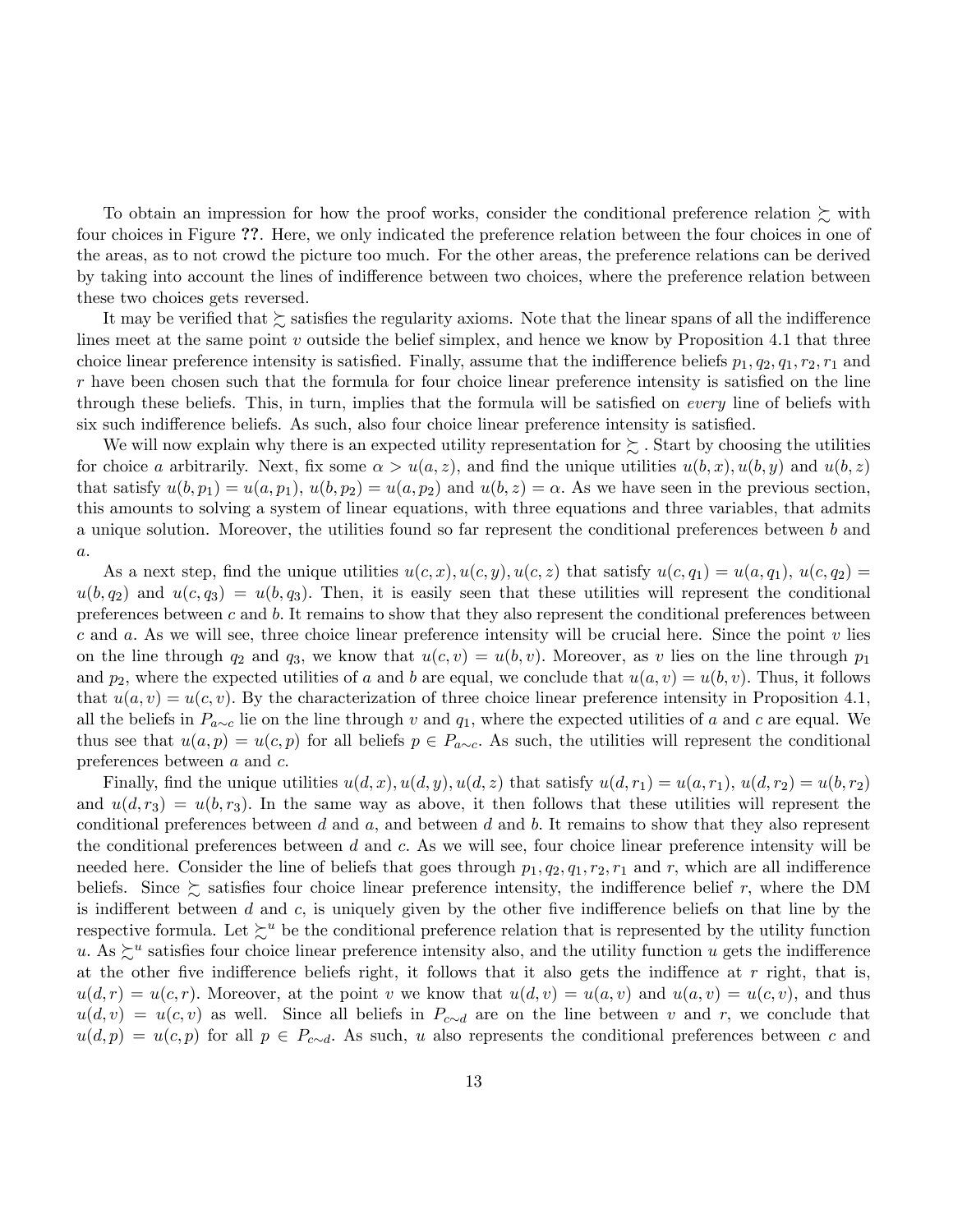d. Altogether, we see that u represents all pairwise conditional preferences, and thus represents the full conditional preference relation  $\succsim$ .

## 4.5 Unique Relative Utility Differences

So far, we have explored the case where no acts are weakly dominated, and we have identified a system of axioms that is both necessary and sufficient for an expected utility representation. But how unique is this representation? As we will see below, the expected utility differences are "typically" unique up to a positive multiplicative constant.

Theorem 4.2 (Unique relative utility differences) Consider a finite set of acts  $A$ , a finite set of states S, and a conditional preference relation  $\succeq$  on  $(A, S)$ , such that it admits an expected utility representation, no act weakly dominates another act under  $\succsim$ , and in the case of at least three acts there is a belief where the DM is indifferent between some, but not all, acts. Then, for every two utility functions  $u, v$  that represent  $\sum$  there is some  $\alpha > 0$  such that  $v(a, s) - v(b, s) = \alpha \cdot (u(a, s) - u(b, s))$  for all  $a, b \in A$  and all  $s \in S$ .

Under the conditions of the theorem, there would be exactly  $|S|+1$  degrees of freedom for choosing a representing utility function:  $|S|$  degrees because we can choose the utilities for one of the choices freely at each of the  $|S|$  states, and another degree of freedom because the utility differences at each of the states may be multiplied by the same positive number without changing the induced conditional preference relation.

Moreover, under these conditions the utility difference  $u(a, p) - u(b, p)$  at a belief p, which is unique up to a positive multiplicative constant, may be viewed as expressing the "preference intensity" between a and b at p. The conditions above thus guarantee that the relative preference intensities are unique. As an example, suppose that  $0 < u(a,x) - u(b,x) = 2 \cdot (u(b,y) - u(a,y))$ . Then, the DM will be indifferent between a and b at the belief  $1/3[x] + 2/3[y]$ , which seems to reflect that the intensity by which the DM prefers a to b at x is twice the intensity by which he prefers b to a at y. This indeed corresponds to the fact that the utility difference between a and b at x is twice as large as at y, in absolute terms. However, we will not enter the debates on whether such utility differences, or preference intensities, can be interpreted as reflecting neo-classical cardinal utility (see, for instance, Baccelli and Mongin (2016), Baumol (1958) and Moscati (2018)).

The above interpretation of the utility differences may no longer hold, however, if the conditions in the theorem above are not satisfied. Suppose there are three acts a, b and c, two states x and y, and let  $\succeq$  be such that  $a \succ_p b \succ_p c$  if  $p(x) > 1/2$ ,  $a \sim_p b \sim_p c$  if  $p(x) = 1/2$ , and  $c \succ_p b \succ_p a$  if  $p(x) < 1/2$ . Hence, the three indifference sets  $P_{a\sim b}$ ,  $P_{a\sim c}$  and  $P_{b\sim c}$  are all equal to  $\{1/2|x|+1/2|y|\}$ , and thus coincide. Note that the utility functions u, v given by  $u(a, x) = 3$ ,  $u(b, x) = 2$ ,  $u(c, x) = 0$ ,  $u(a, y) = -3$ ,  $u(b, y) = -2$ ,  $u(c, y) = 0$ and  $v(a, x) = 3, v(b, x) = 1, v(c, x) = 0, v(a, y) = -3, v(b, y) = -1, v(c, y) = 0$  both represent  $\succsim$ . Yet, the utility differences in  $u$  and  $v$  differ by more than just a multiplicative constant. The reason is that in this case,  $\gtrsim$  does not provide us with sufficiently many data to derive the DM's preference intensity over the three acts at the various beliefs. A similar phenomenon may arise if there are weakly dominated acts.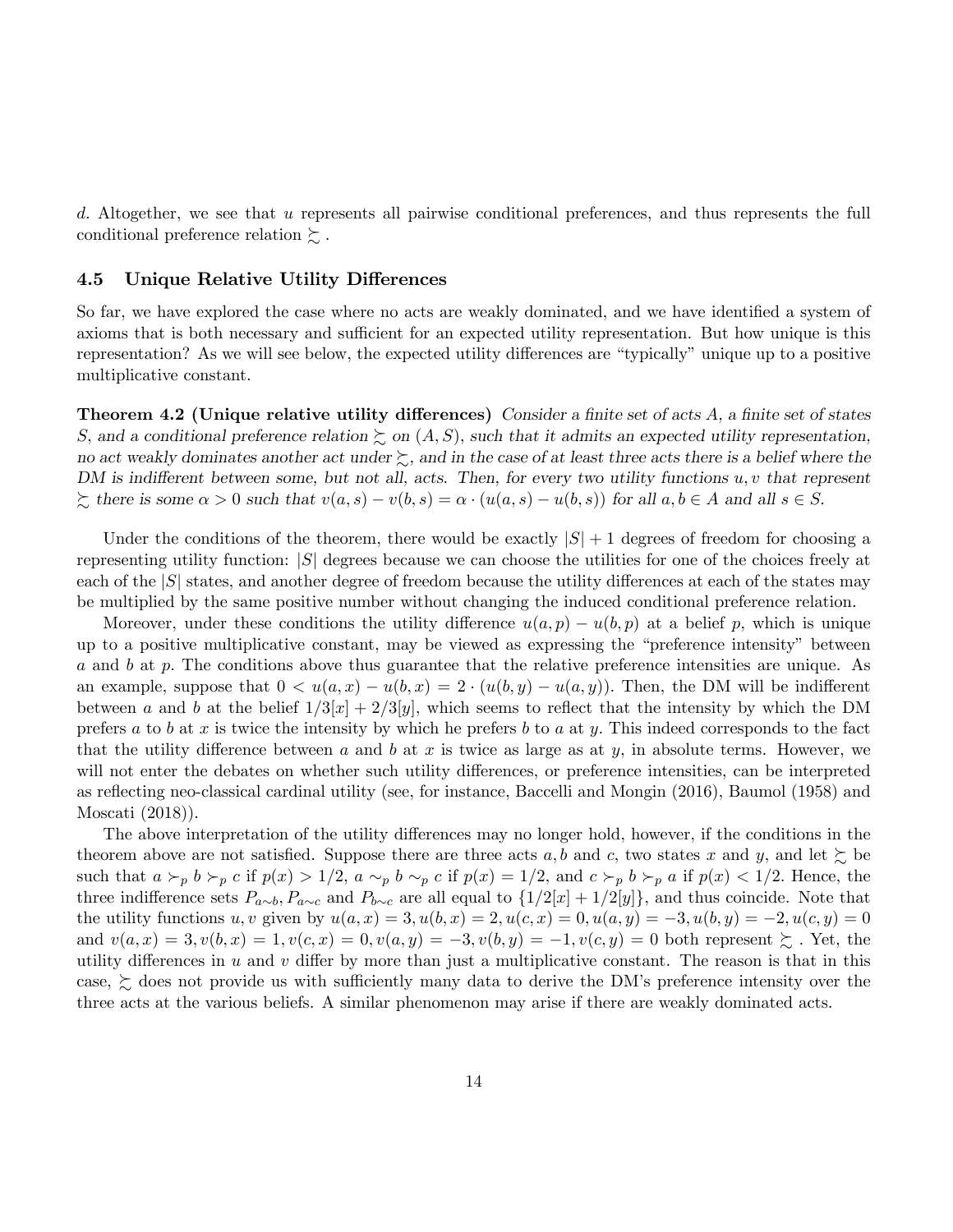

Figure 5: Why previous axioms are not sufficient for general case

## 5 General Case

In this section we start with an example showing that the previous axioms may no longer guarantee an expected utility representation if weakly dominated acts are allowed. This leads us to introduce a new system of axioms. The first axioms are translations of the previous axioms to so-called *signed* beliefs, which allow for negative "probabilities". We argue why these translations make intuitive sense. The last few axioms deal with scenarios where the preference intensity between two choices is constant across all beliefs. It is shown that the new axiom system so obtained is both necessary and sufficient for an expected utility representation in the general case.

## 5.1 Why Previous Axioms are Not Sufficient

Consider the conditional preference relation  $\sum$  in Figure 5, where b strictly dominates c and d strictly dominates a. It may be verified that  $\succeq$  satisfies the regularity axioms. Moreover, it trivially satisfies three choice linear preference intensity since for every three choices there is at least one pair for which the DM is never indifferent between the choices in that pair. Also, it trivially satisfies four choice linear preference intensity since the DM is never indifferent between  $a$  and  $d$ , and never indifferent between  $b$  and  $c$ .

Despite this,  $\succsim$  does not have an expected utility representation. Indeed, if the utility function u were to represent  $\gtrsim$ , then the utility of b would be equal to the utility of c at the points v and w outside the belief simplex. This would imply that the utility of b would be equal to the utility of c at the belief  $p^*$ . However, the DM strictly prefers  $b$  to  $c$  at  $p^*$ , which is a contradiction.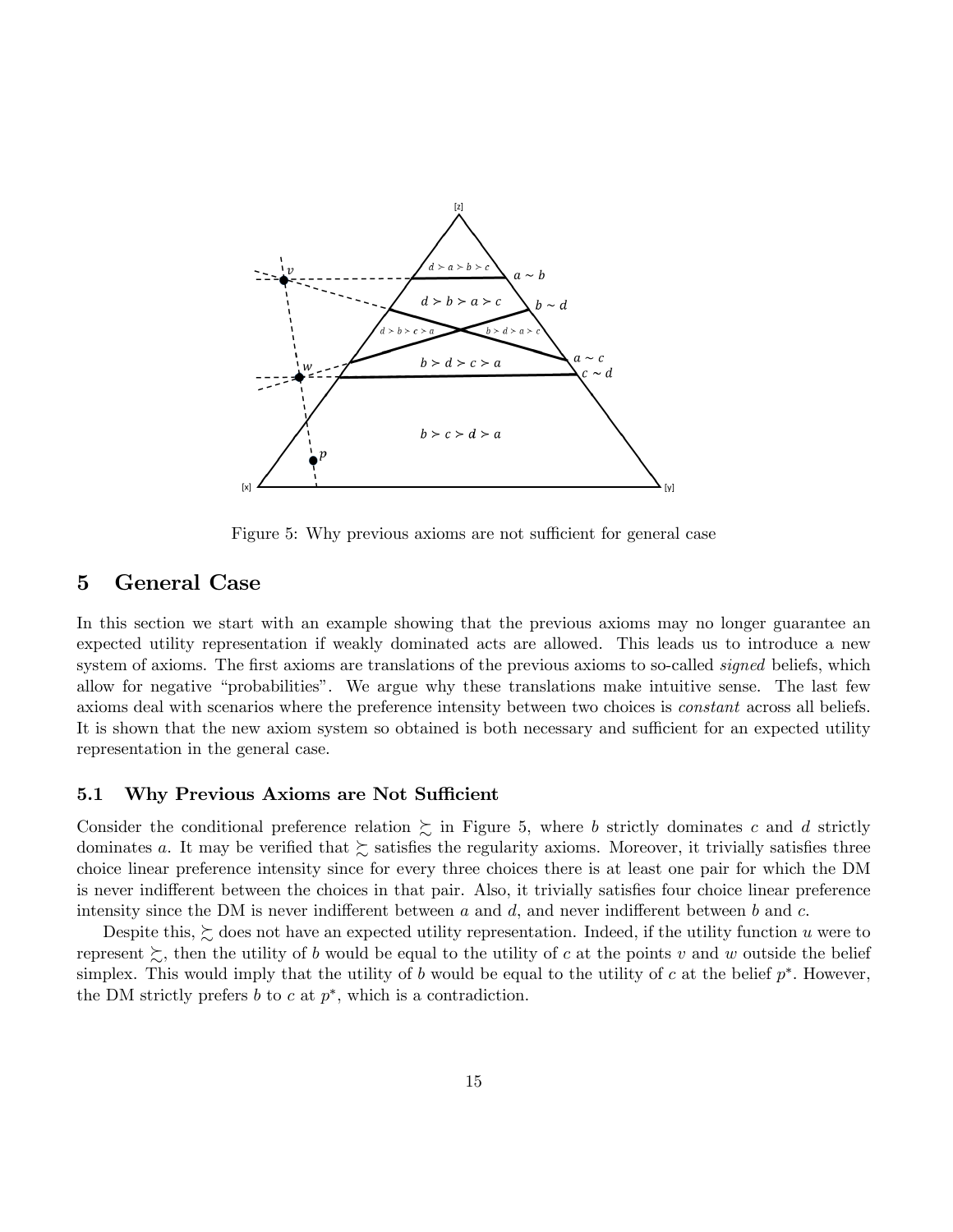

Figure 6: Relative change of linear preference intensities

## 5.2 Signed Indifference Beliefs

This naturally begs the question: What is "wrong" with the conditional preference relation in Figure 5? We will see that it violates the idea of linear preference intensity once we step *outside the belief simplex*.

To see what we mean by this, consider a line of beliefs  $l$ , three choices  $a, b, c$ , and their relative preference intensities on l as depicted in Figure 6. In the picture we have extended the line l outside the belief simplex. The part inside the belief simplex is the line segment between the two dotted lines. Note that on the line l inside the belief simplex, the intensity by which the DM prefers  $c$  to  $a$  is always higher than the intensity by which he prefers b to a, and hence the DM always prefers c to b on the line l inside the belief simplex. In particular, the DM is never indifferent between b and c on the line l inside the belief simplex.

However, if we extend the line l and the preference intensities  $int_{c>a}$ ,  $int_{b\geq a}$  outside the belief simplex, then there is a point on this line,  $q_{bc}$ , where the "preference intensity" between c and a is equal to the "preference intensity" between b and a. We put "preference intensity" between quotes here because we refer to a point  $q_{bc}$  which is not a belief. Such a point  $q_{bc}$  is called a *signed* belief as it involves negative values, but the sum of all values is still equal to 1. As the "preference intensities" between  $b$  and  $a$  and between  $c$ and a are the same at  $q_{bc}$ , we could say that the DM is "indifferent" at the signed belief  $q_{bc}$ .

The real meaning of this signed indifference belief  $q_{bc}$  is that it determines the relative change rate of the preference intensities between b and a and between c and a inside the belief simplex. Indeed, similarly to what we have seen in Section 4.2, it can be derived from Figure 6 that

$$
\frac{\Delta int_{b \succ a}}{\Delta int_{c \succ a}} = \frac{p_{ac}(s) - q_{bc}(s)}{p_{ab}(s) - q_{bc}(s)}
$$

whenever the probability of state  $s$  is not constant on the line  $l$ .

Based on this insight, it becomes meaningful to extend conditional preference relations to signed beliefs outside the belief simplex. This yields the definition of a *signed* conditional preference relation below. Formally, a *signed belief* is a vector  $q \in \mathbb{R}^S$  where  $\sum_{s \in S} q(s) = 1$ . It thus allows for negative values  $q(s)$  at some states.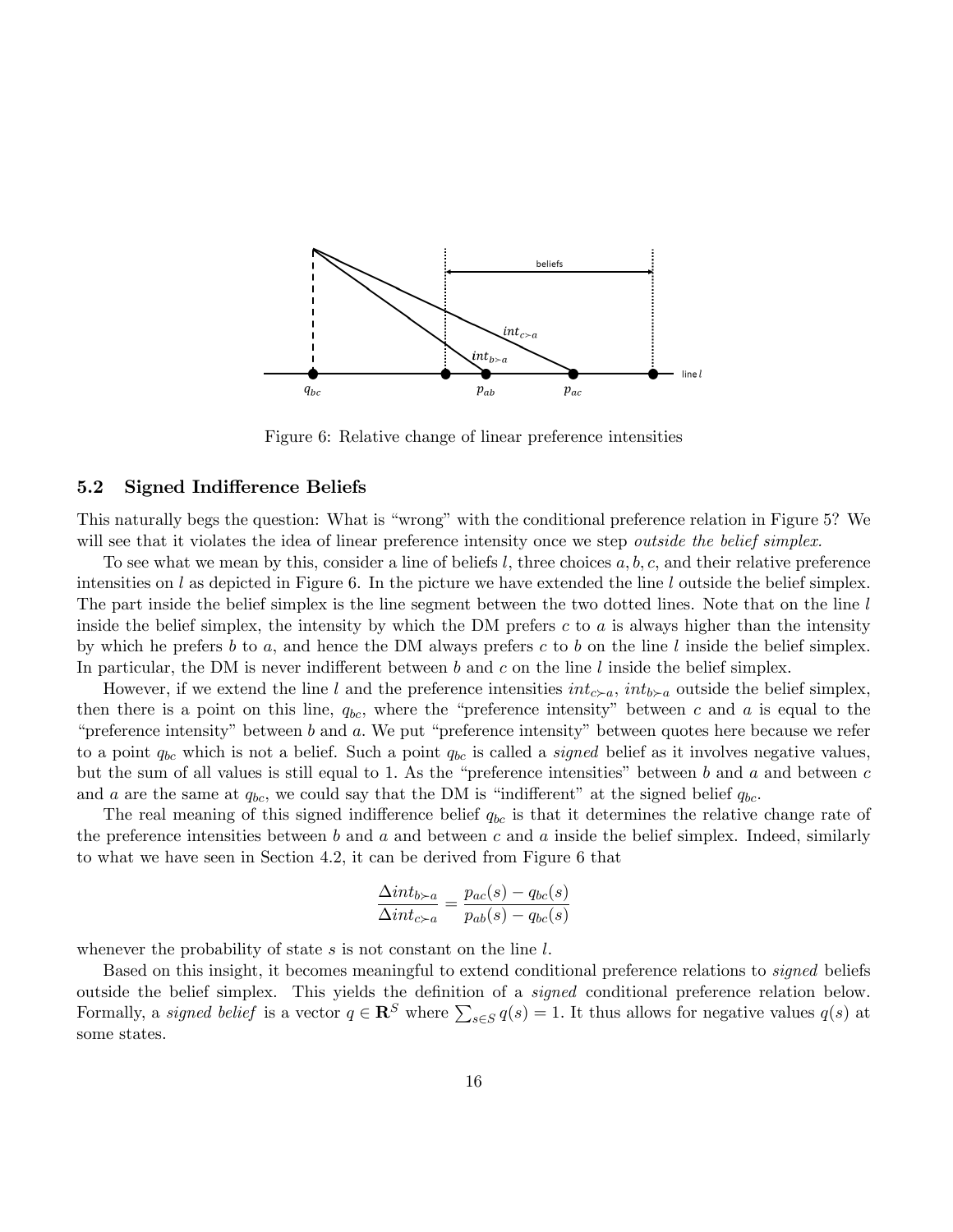Definition 5.1 (Signed conditional preference relation) A signed conditional preference relation  $\zeta^*$ assigns to every signed belief q some preference relation  $\mathcal{L}_q^*$  over the acts.

In the following subsection we will argue that each of the previous axioms can naturally be extended to signed conditional preference relations, and that these extended axioms are meaningful.

## 5.3 Extending Axioms to Signed Beliefs

The axioms we have seen so far can be extended to *signed* conditional preference relations, as will be shown below. As an additional piece of notation, let  $Q_{a\sim b}$  be the set of signed beliefs q with  $a \sim_q^* b$ . The sets  $Q_{a\succsim^* b}$ and  $Q_{a\succ b}$  are defined analogously. Moreover, by a line of *signed* beliefs we mean a set  $l = \{(1 - \lambda)q + \lambda r \mid$  $\lambda \in \mathbf{R}$  where q, r are some signed beliefs. Two lines of signed beliefs l, l' are called parallel if for every q, r in l, and every  $q', r'$  in l', there is some  $\mu \in \mathbf{R}$  with  $q - r = \mu(q' - r')$ .

Definition 5.2 (Extension of axioms to signed beliefs) The following axioms are direct extensions of our previous axioms to signed conditional preference relations:

**Completeness:** For every signed belief q and any two acts  $a, b \in A$ , either  $a \succeq_q^* b$  or  $b \succeq_q^* a$ .

**Transitivity:** For every signed belief q and every three acts  $a, b, c \in A$  with  $a \succsim_q^* b$  and  $b \succsim_q^* c$ , it holds that  $a \succsim_q^* c$ .

**Continuity:** For every two different acts  $a, b \in A$  and every two signed beliefs  $q \in Q_{a \succ b}$  and  $r \in Q_{b \succ a}$ , there is some  $\lambda \in (0, 1)$  such that  $(1 - \lambda)q + \lambda r \in Q_{a \sim b}$ .

**Preservation of indifference:** For every two different acts  $a, b \in A$  and every two signed beliefs  $q \in Q_{a \sim^* b}$ and  $r \in Q_{a\sim b}$ , we have that  $(1 - \lambda)q + \lambda r \in Q_{a\sim b}$  for all  $\lambda \in (0, 1)$ .

**Preservation of strict preference:** For every two different acts  $a, b \in A$  and every two signed beliefs  $q \in Q_{a \succ b}$  and  $r \in Q_{a \succ b}$ , we have that  $(1 - \lambda)q + \lambda r \in Q_{a \succ b}$  for all  $\lambda \in (0, 1)$ .

**Three choice linear preference intensity:** For every three acts  $a, b, c$ , for every line l of signed beliefs with signed beliefs  $q_{ab}$ ,  $q_{bc}$ ,  $q_{ac}$  where the DM is "indifferent" between the respective acts and which contains a signed belief where the DM is not indifferent between any of these acts, every line  $l'$  parallel to  $l$  with signed beliefs  $q'_{ab}, q'_{bc}, q'_{ac}$  where the DM is "indifferent" between the respective acts and which contains a signed belief where the DM is not indifferent between any of these acts, it holds that

$$
(q_{ab}(s) - q_{bc}(s)) \cdot (q'_{ac}(s) - q'_{bc}(s)) = (q'_{ab}(s) - q'_{bc}(s)) \cdot (q_{ac}(s) - q_{bc}(s))
$$

for every state s.

Four choice linear preference intensity: For every four acts  $a, b, c, d$ , and for every line l of signed beliefs with signed beliefs  $q_{ab}$ ,  $q_{ac}$ ,  $q_{ad}$ ,  $q_{bc}$ ,  $q_{bd}$ ,  $q_{cd}$  where the DM is "indifferent" between the respective acts and which contains a signed belief where the DM is not indifferent between any of these acts, it holds that

$$
(q_{ab}(s) - q_{bc}(s)) \cdot (q_{ac}(s) - q_{cd}(s)) \cdot (q_{ad}(s) - q_{bd}(s)) = (q_{ab}(s) - q_{bd}(s)) \cdot (q_{ac}(s) - q_{bc}(s)) \cdot (q_{ad}(s) - q_{cd}(s)).
$$

for every state s.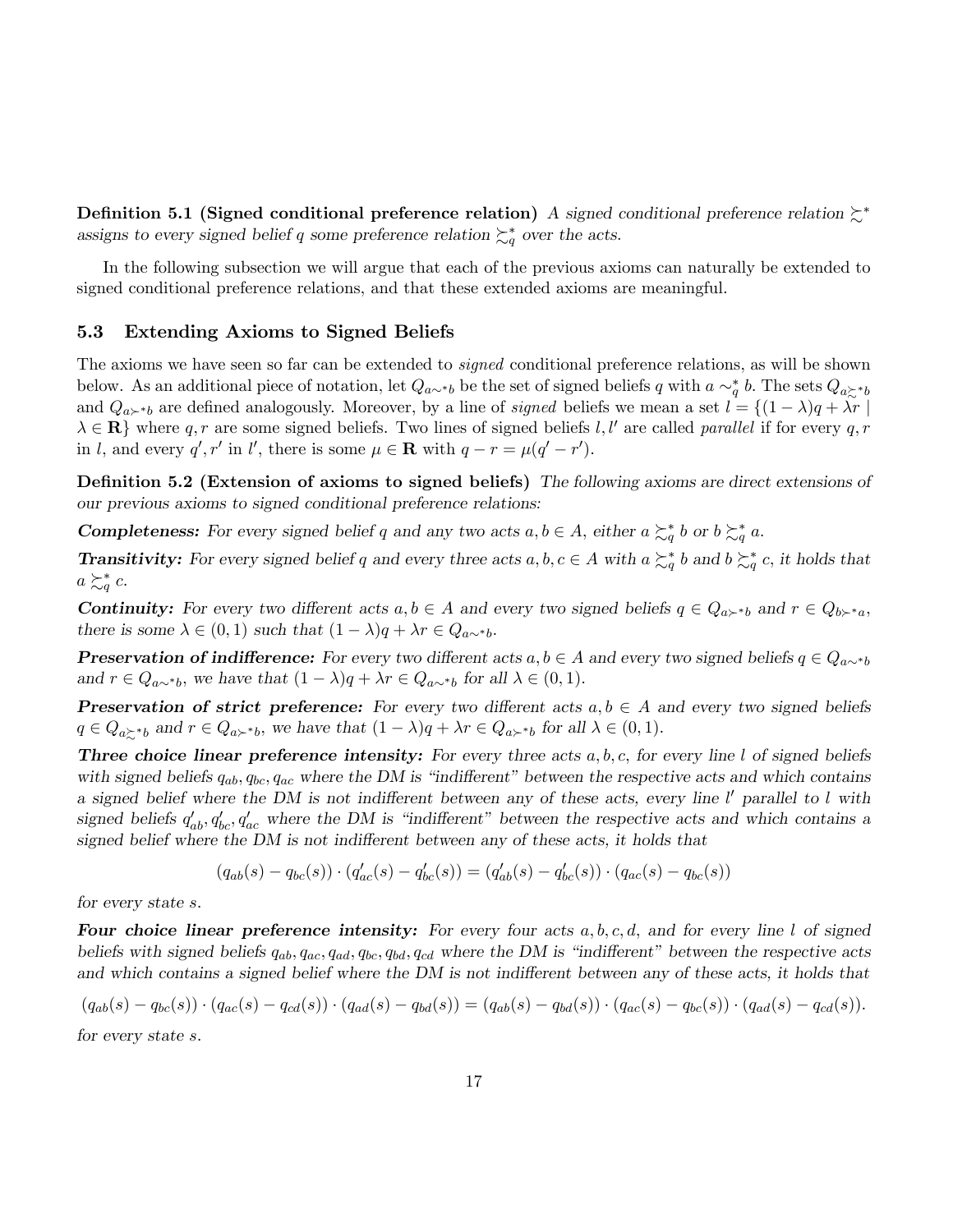

Figure 7: Regularity axioms for signed beliefs

We will now argue that also these axioms may be viewed as consequences of linear preference intensity. Suppose that the DMís preference intensities change linearly with the (signed) belief. To justify the last two axioms, consider a line l of signed beliefs, three choices  $a, b, c$ , and signed beliefs  $q_{ab}, q_{ac}, q_{bc}$  on the line  $l$  where the DM is "indifferent" between the respective choices. Similarly to what we have seen for Figure 6, it can then be concluded that

$$
\frac{\Delta int_{b \succ a}}{\Delta int_{c \succ a}} = \frac{q_{ac}(s) - q_{bc}(s)}{q_{ab}(s) - q_{bc}(s)}\tag{5.1}
$$

whenever the probability of s is not constant on the line  $l$ . Now, take a second line  $l'$  of signed beliefs with indifference beliefs  $q'_{ab}, q'_{ac}, q'_{bc}$ . Then, it follows by the same arguments as in Section 4.2 that the equation above for three choice linear preference intensity must hold. Moreover, by essentially copying the arguments in Section 4.3, we can also establish the equation above for *four choice linear preference intensity*.

To see why the third, fourth and fifth axiom above are meaningful, consider, as an example, the signed conditional preference relation in Figure 7. It depicts the conditional preferences between two choices, a and b. Moreover, for every belief it shows the intensity by which the DM prefers  $a$  to  $b$ , along the vertical axis. In particular, the DM always prefers a to b for every belief, but this preference intensity varies in a linear fashion with the belief.

Note that these preference intensities are captured by the signed conditional preference relation shown in the same Ögure. Indeed, if we linearly extend the preference intensity levels outside the belief triangle, then the signed beliefs where the DM is "indifferent" are exactly those points where the preference intensity is zero.

On the basis of this figure, we will now argue that the signed conditional preference relation  $\zeta^*$  must satisfy the third, fourth and fifth axiom. We will start with *continuity*. Take two signed beliefs,  $q_1$  and  $q_2$ ,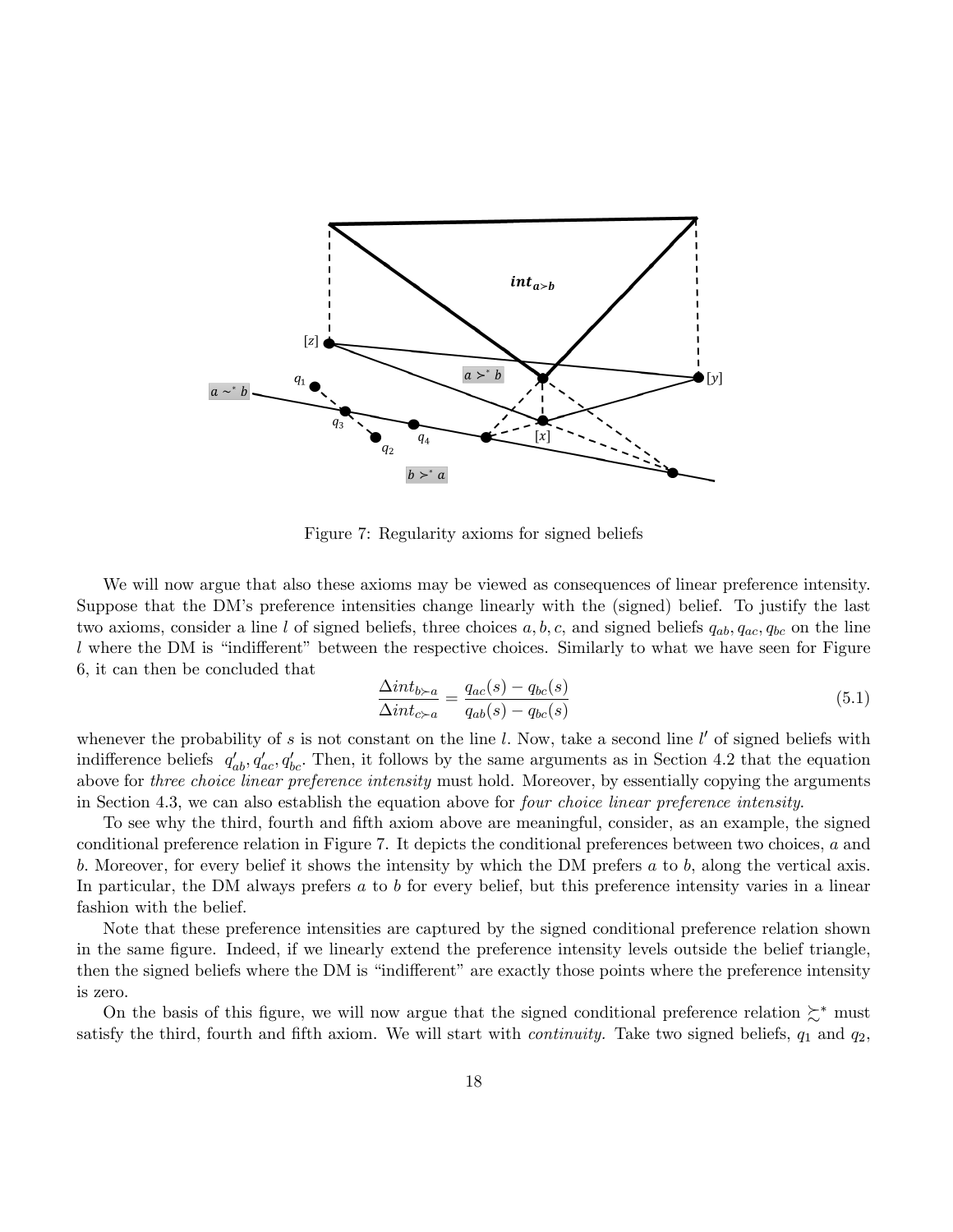where  $a \succ_{q_1}^* b$  and  $b \succ_{q_2}^* a$ . See Figure 7 for an illustration. Then, it can be seen that there is a signed belief  $q_3$  on the line segment between  $q_1$  and  $q_2$  where the DM is "indifferent". This establishes continuity.

We next consider preservation of indifference. Take two signed beliefs,  $q_3$  and  $q_4$ , where the DM is "indifferent". See Figure 7 for an illustration. Then, for every signed belief on the line segment between  $q_3$ and  $q_4$ , the DM would also be "indifferent". Thus, preservation of indifference holds.

Now, consider *preservation of strict preference*. Consider a belief  $q_3$  where  $a \succsim q_3$  b and a belief  $q_1$  with  $a \succ_{q_1}^* b$ . See Figure 7 for an illustration. Then, it can be seen that at every belief on the line segment between  $q_3$  and  $q_1$  (excluding  $q_3$  and  $q_1$ ) the DM "strictly prefers" a to b. This yields preservation of strict preference. The axioms of completeness and transitivity need no further explanation.

Let us now go back to the conditional preference relation  $\succeq$  in Figure 5, for which we have argued that no expected utility representation exists. It turns out that  $\gtrsim$  cannot be extended to a signed conditional preference relation  $\succsim^*$  that satisfies all of the axioms above. To see this, note that, in view of preservation of indifference and preservation of strict preference,  $Q_{a\sim b}$  and  $Q_{a\sim c}$  must be the linear extensions of  $P_{a\sim b}$ and  $P_{a\sim c}$  outside the belief simplex, and thus they meet at the signed belief v in Figure 5. By transitivity of  $\succsim^*$ , it would then follow that  $v \in Q_{b \sim^* c}$ . By a similar argument, it also would follow by the axioms that  $w \in Q_{b \sim^* c}$ .  $Q_{b\sim^*c}$ . But then, by preservation of indifference and preservation of strict preference,  $Q_{b\sim^*c}$  must be the line of signed beliefs that goes through v and w. In particular,  $Q_{b\sim c}$  intersects the belief simplex, which means that there are beliefs at which the DM is indifferent between  $b$  and  $c$ . This is a contradiction, since  $b$  strictly dominates c. Thus,  $\succsim$  cannot be extended to a signed conditional preference relation  $\succsim^*$  that satisfies all of the axioms.

## 5.4 Constant Preference Intensity

Above we have extended the axioms we established so far to *signed* conditional preference relations. Clearly, every (traditional) conditional preference relation  $\gtrsim$  can be extended to a *signed* conditional preference relation  $\succsim^*$ . By this, we mean that the restriction of  $\succsim^*$  to (traditional) beliefs coincides with  $\succsim$  . But then, the question whether  $\succsim$  has an expected utility representation is equivalent to the question whether  $\succsim$  can be extended to a signed conditional preference relation  $\succsim^*$  that has an expected utility representation. By the latter, we mean that there is a utility function u such that for every two choices  $a, b$  and every signed belief  $q$  we have that

$$
a \succsim_q^* b
$$
 if and only if  $u(a,q) \geq u(b,q)$ .

The system of axioms we have established above is not sufficient, however, to guarantee that a signed conditional preference relation  $\gtrsim^*$  has an expected utility representation. To see this, consider the conditional preference relation in Figure 8. It may be verified that the signed conditional preference relation satisfies each of the axioms above. Note that in this signed conditional preference relation, the DM "prefers"  $a$  to  $b$  and  $a$  to  $c$  for every signed belief. In terms of utilities, this means that the expected utility difference between a and b and between a and c must be constant for every signed belief  $q$ , since otherwise there would be some signed belief  $q$  where the expected utility difference becomes zero. But then, the expected utility difference between b and c must also be constant across all signed beliefs, which means that either the DM is "indifferent" between  $b$  and  $c$  for all signed beliefs, or for no signed belief. This, however, contradicts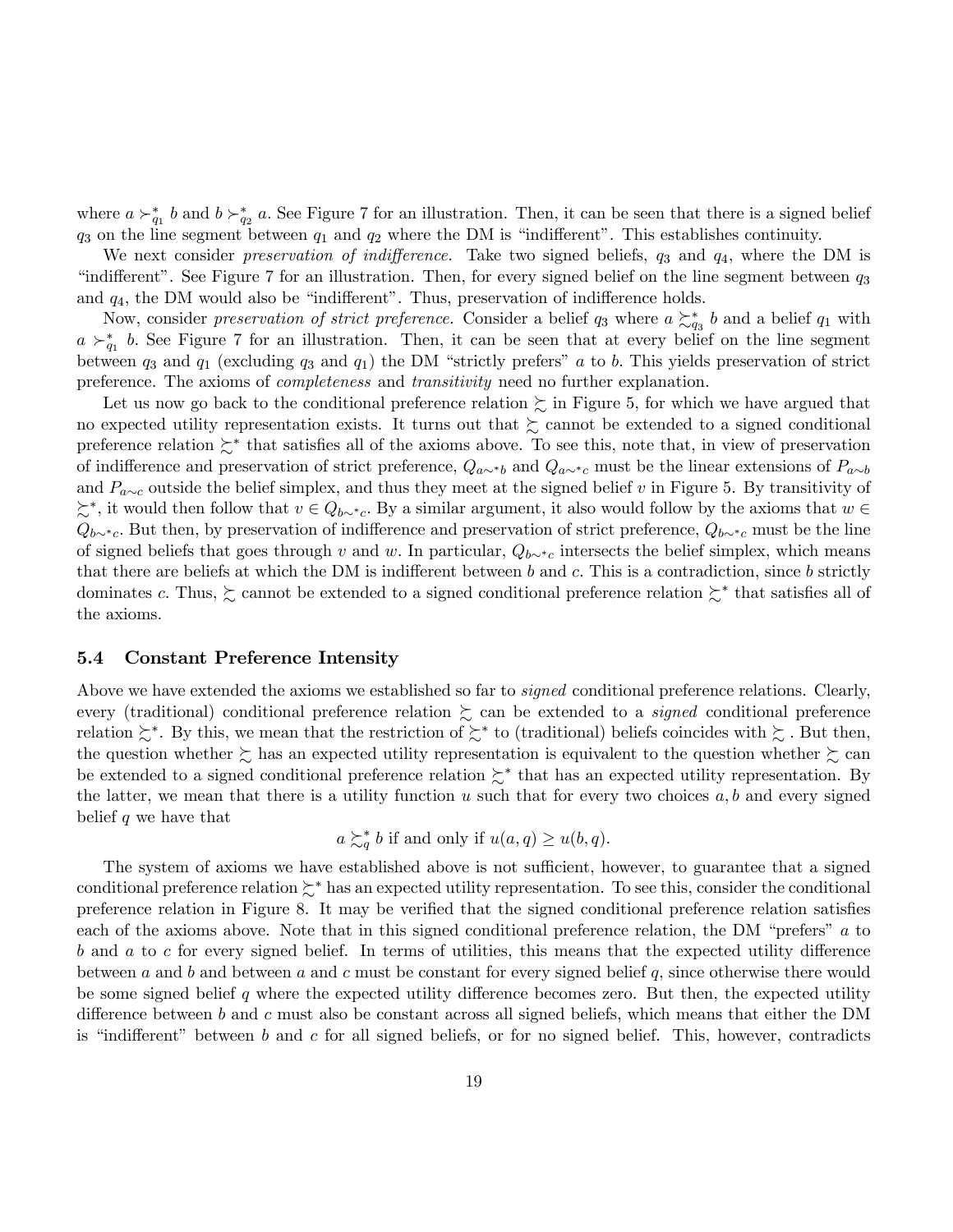

Figure 8: Constant preference intensity

Figure 8, where the DM is indifferent between b and c for some, but not all, beliefs. As such, we conclude that an expected utility representation is impossible.

The problem is that the signed conditional preference relation exhibits a *constant* preference intensity between a and b and between a and c, but not between b and c, which is counterintuitive. To see this, recall that the DM "prefers"  $a$  to  $b$  and  $a$  to  $c$  for every signed belief, which means that the intensity by which he prefers a to b and a to c must be constant across all signed beliefs. Indeed, since we assume that the preference intensity between two choices changes *linearly* with the (signed) belief, any non-constant preference intensity would become zero at some signed belief  $q$ , and hence the DM would be "indifferent" between the two choices at  $q$ .

In other words, the signed conditional preference relation above violates *transitivity* of *constant* preference intensity: There is constant preference intensity between b and a, and between a and  $c$ , but not between b and c. This gives rise to our axiom *transitive constant preference intensity* below. To define the axiom formally, we must first be precise about the meaning of constant preference intensity.

Definition 5.3 (Constant preference intensity) A signed conditional preference relation  $\succsim^*$  exhibits constant preference intensity between two choices a and b if either  $a \succ_q^* b$  for all signed beliefs q, or  $b \succ_q^* a$  for all signed beliefs q.

We can now formally state the axiom announced above.

Axiom 5.1 (Transitive constant preference intensity) For every three acts a, b, c where  $\succsim^*$  exhibits constant preference intensity between  $a$  and  $b$  and between  $b$  and  $c$ , there must also be constant preference intensity between  $a$  and  $c$ .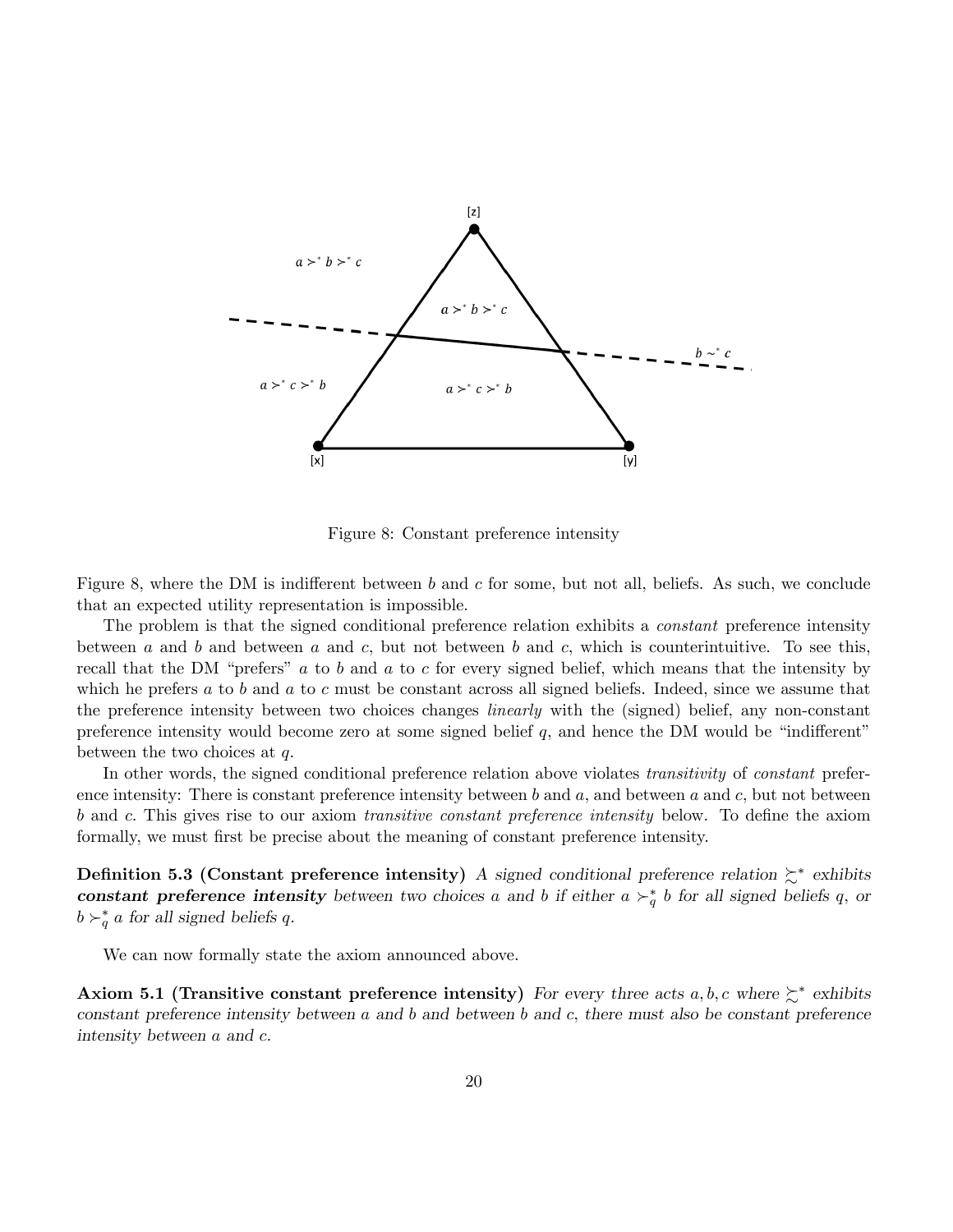If there is constant preference intensity between two or more acts, then this will also have consequences for the formula of *four choice linear preference intensity*. To see this, consider four choices  $a, b, c, d$ , and a line  $l$  of signed beliefs with associated indifference beliefs. Suppose now that the preference intensity between c and d is constant. Then, the preference intensity between a and c and the preference intensity between a and d will only differ by a constant. In particular, the change rate of the preference intensity between a and  $c$  will be the same as between  $a$  and  $d$ . Thus,

$$
\frac{\Delta(int_{a \succ b}(q))}{\Delta(int_{a \succ d}(q))} = \frac{\Delta(int_{a \succ b}(q))}{\Delta(int_{a \succ c}(q))}.
$$

Since

$$
\frac{\Delta(int_{a \succ b}(q))}{\Delta(int_{a \succ d}(q))} = \frac{q_{ad}(s) - q_{bd}(s)}{q_{ab}(s) - q_{bd}(s)} \text{ and } \frac{\Delta(int_{a \succ b}(q))}{\Delta(int_{a \succ c}(q))} = \frac{q_{ac}(s) - q_{bc}(s)}{q_{ab}(s) - q_{bc}(s)}
$$

it follows that

$$
\frac{q_{ad}(s) - q_{bd}(s)}{q_{ab}(s) - q_{bd}(s)} = \frac{q_{ac}(s) - q_{bc}(s)}{q_{ab}(s) - q_{bc}(s)}.
$$

We thus obtain the formula

$$
(q_{ab}(s) - q_{bc}(s)) \cdot (q_{ad}(s) - q_{bd}(s)) = (q_{ab}(s) - q_{bd}(s)) \cdot (q_{ac}(s) - q_{bc}(s)).
$$
\n(5.2)

Suppose, in addition, that the preference intensity between  $a$  and  $b$  would also be constant. Thus, the preference intensities between  $a$  and  $b$ , and between  $c$  and  $d$ , would both be constant. On a line of signed beliefs the preference intensities between the various pairs of choices would then yield a picture similar to that in Figure ??. The difference between the preference intensity between a and d on the one hand and the preference intensity between b and d on the other hand must always be equal to the constant preference intensity  $\alpha$  between a and b. As such, the line of the preference intensity between b and d is parallel to the line of the preference intensity between  $a$  and  $d$ . In fact, the first line is obtained by the second line if we shift it downwards by the amount  $\alpha$ . From the picture it can clearly be seen that

$$
q_{ac}(s) - q_{bc}(s) = q_{ad}(s) - q_{bd}(s)
$$
\n(5.3)

for every state s: The formulas (5.2) and (5.3) lead to the following axiom.

Axiom 5.2 (Four choice linear preference intensity with contant preference intensity) For every line of signed beliefs l, and for every four choices  $a, b, c, d$  such that there is a signed belief on this line where the DM is not "indifferent" between any pair of choices in  $\{a, b, c, d\}$ , the following holds:

(a) if there is a constant preference intensity between c and d, but not between the other five pairs of choices, then for every five signed beliefs  $q_{ab}$ ,  $q_{ac}$ ,  $q_{ad}$ ,  $q_{bc}$  and  $q_{bd}$  on the line l where the DM is "indifferent" between the respective choices, it holds for every state s that

$$
(q_{ab}(s) - q_{bc}(s)) \cdot (q_{ad}(s) - q_{bd}(s)) = (q_{ab}(s) - q_{bd}(s)) \cdot (q_{ac}(s) - q_{bc}(s));
$$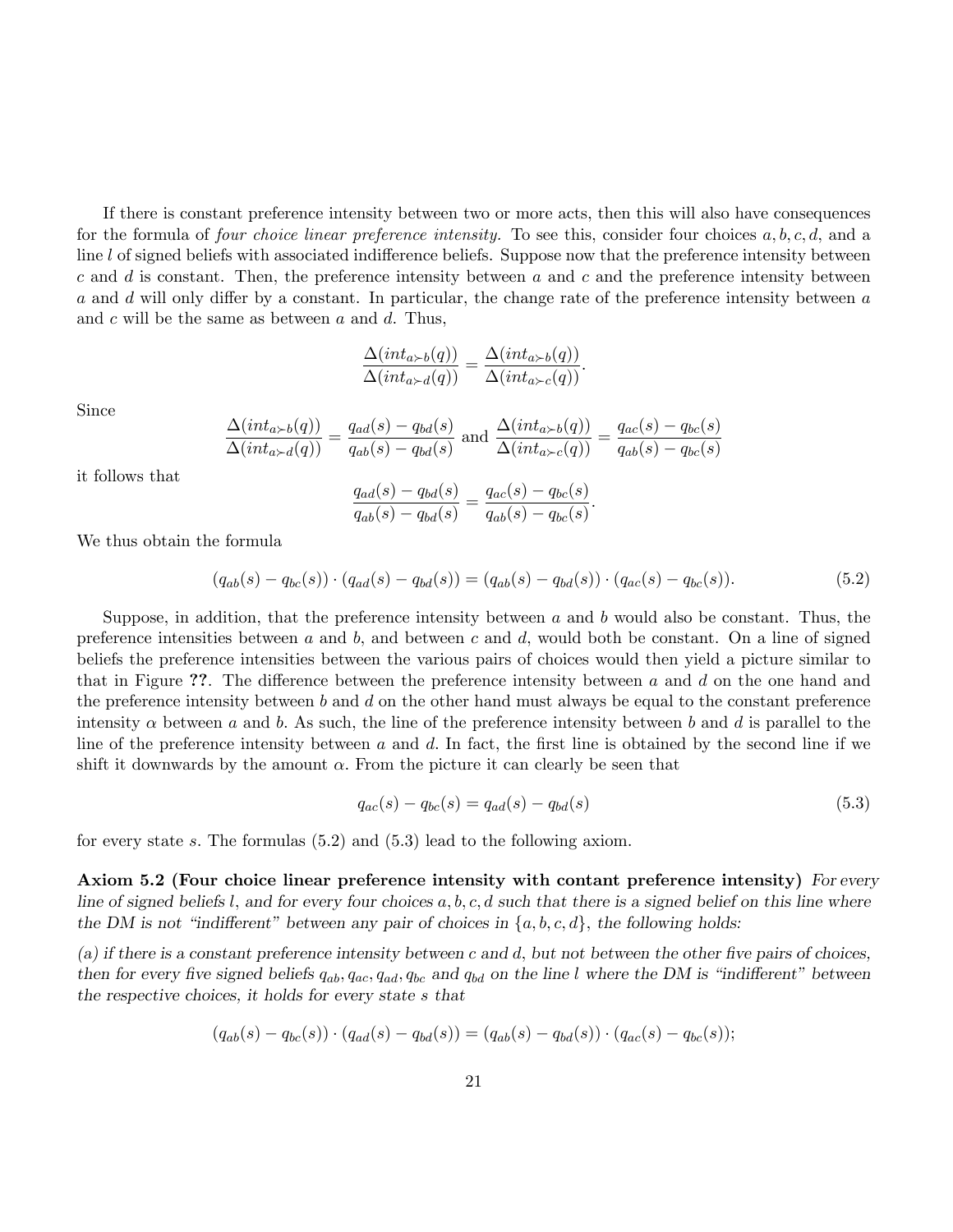(b) if there is a constant preference intensity between a and b; and between c and d; but not between the other four pairs of choices, then for every four signed beliefs  $q_{ac}$ ,  $q_{ad}$ ,  $q_{bc}$  and  $q_{bd}$  on the line l where the DM is "indifferent" between the respective choices, it holds for every state  $s$  that

$$
q_{ac}(s) - q_{bc}(s) = q_{ad}(s) - q_{bd}(s).
$$

It turns out that the axioms we have established in section are both necessary and sufficient for an expected utility representation in the general case. We thus obtain the following general representation result.

**Theorem 5.1 (Expected utility representation)** Consider a finite set of acts  $A$ , a finite set of states S, and a conditional preference relation  $\gtrsim$  on  $(A, S)$ . Then,  $\gtrsim$  has an expected utility representation, if and only if,  $\succsim$  can be extended to a signed conditional preference relation  $\succsim^*$  that satisfies completeness, transitivity, continuity, preservation of indifference, preservation of strict preference, three choice linear preference intensity, four choice linear preference intensity, transitive constant preference intensity and four choice linear preference intensity with constant preference intensity.

Since many of these axioms may be viewed as testable conequences of linear preference intensity, the result above shows that we may interpret expected utility as an expression of linear preference intensity.

## 6 Discussion

(a) Comparison with Savage. One important difference with the framework of Savage (1954) is that we view the DM's belief as a primitive notion, from which we can derive his preference relation over acts. This is precisely how a conditional preference relation is defined: It takes the belief as an input, and delivers the preferences over acts as an output. One of the beautiful features of the Savage framework is that the DM's belief can be derived from his preferences over acts. That is, Savage views the DM's preferences over acts as the primitive notion, which then induces his belief. There has been a long-standing debate about which of the two, belief or preferences, should be taken as the primitive object, and we do not want to enter this debate here. But the logic that underlies our framework is that the DM first reasons himself towards a belief, then forms his preferences over acts based on this belief, which finally allows him to make a choice based on this preference relation.

Another difference with Savage lies in the role of the utility function. In our model, the utility function generates the DMís preferences over acts for all possible beliefs over the states. As the Savage axiom system leads to a unique probabilistic belief over states, the utility function in the Savage framework can only be viewed in combination with this specific belief.

A final difference we would like to stress concerns the uniqueness of the utility representation. Recall from Theorem 4.2 that in the absence of weakly dominated acts there are  $|S|+1$  degrees of freedom for the utility function in our framework, provided there is a belief where the DM is indifferent between some, but not all, acts in the case of at least three acts. Unless all acts are equivalent, this is also the smallest number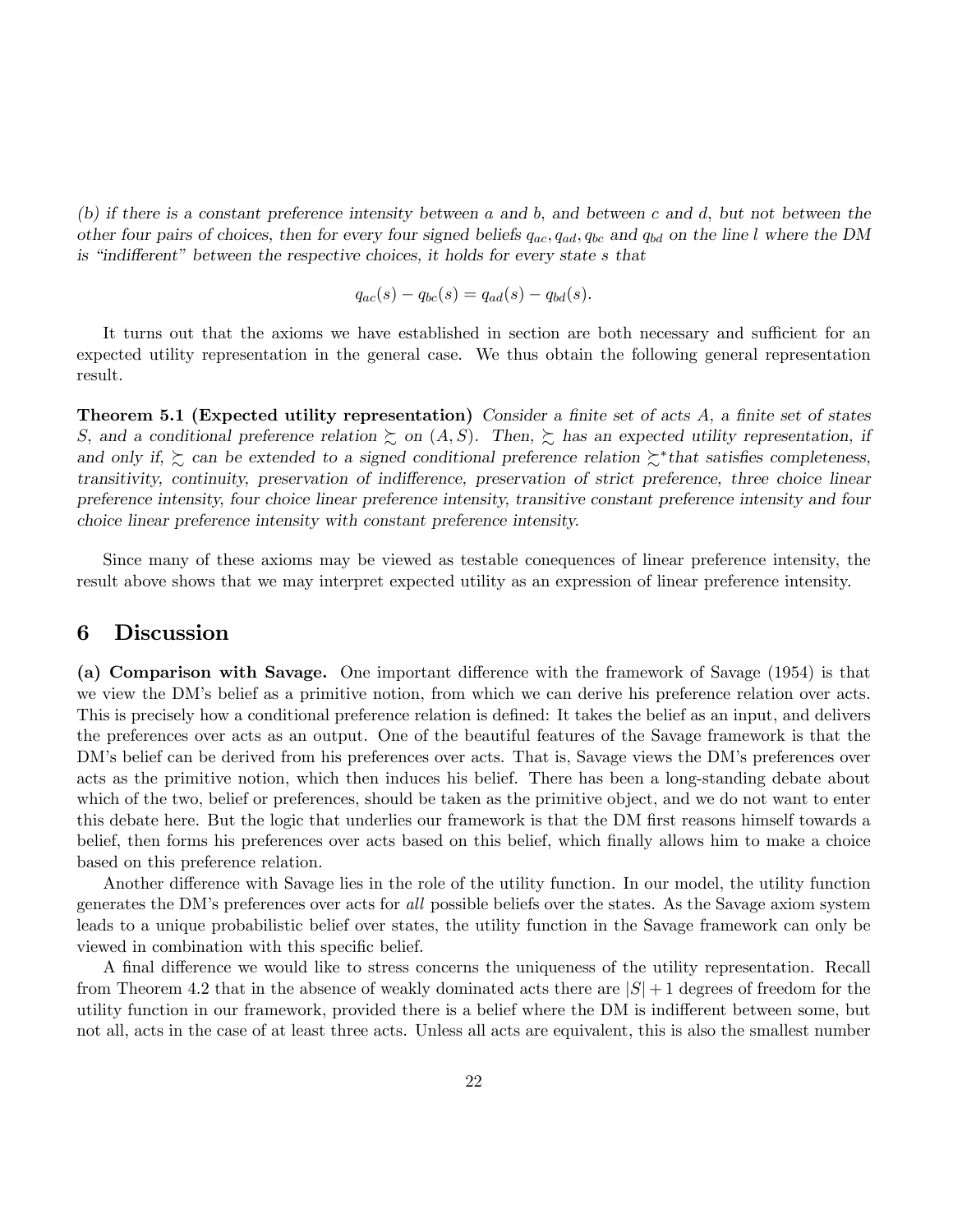of degrees of freedom possible. There may be more degrees of freedom, up to  $|A| \cdot |S|$ , which would be the case if every act strictly dominates, or is strictly dominated by, another act.

In the Savage framework, on the other hand, the utility representation is always unique up to a positive affine transformation, leaving only two degrees of freedom. The reason is that a DM in the Savage framework holds preferences over all possible mappings from states to consequences, providing us with "more data" that restrict the possible utilities compared to a DM in our framework. However, the two degrees of freedom in Savage's framework are only possible because Savage's axiom of small event continuity implies that there are infinitely many states. We assume only finitely many states, but our "richness of data" comes from the fact that a conditional preference relation specifies a preference relation for infinitely many beliefs (if there are at least two states).

(b) Other foundations for expected utility in decision problems and games. The foundation for expected utility that is closest to ours is by Gilboa and Schmeidler (2003). As already stressed in the introduction, they also impose conditions on conditional preference relations. However, their axiom system is sufficient but not necessary for an expected utility representation. More precisely, it singles out those conditional preference relations that can be represented by a *diversified* utility function. That is, a utility matrix where no row is weakly dominated by, or equivalent to, an affine combination of at most three other rows. The crucial axiom in their analysis is *diversity*, which states that for every strict ordering of at most four acts there must be at least one belief for which that ordering obtains in the conditional preference relation at hand.

In contrast, we impose no restrictions on the utility matrix that can be used to represent the conditional preference relation. In particular, we allow for non-diversified utility matrices and, correspondingly, allow for non-diversified conditional preference relations. Note that all examples in this paper with three or four acts were examples of non-diversified conditional preference relations, having a non-diversified utility representation. By definition, diversity does not allow for weak dominance between acts. It may also be verified that the diversity condition exludes all cases with two states and more than two acts, and all cases with three states and more than three acts. Indeed, if we have two states and at least three acts, then there are 6 possible strict orderings on three acts, but at most 4 of these orderings will be possible in a regular conditional preference relation. Similarly, if we have three states and at least four acts, then there are 24 possible strict orderings on four acts, but at most 16 of these will be possible in a regular conditional preference relation. On the other hand, Gilboa and Schmeidler (2003) allow for infinitely many, even uncountably many, acts and states, whereas we do not.

Jagau (2022) shows that the regularity axioms, together with the axioms of constant preference intensity and transitive preference sensitivity, are necessary and sufficient for an expected utility representation if there are preference reversals between all pairs of choices. Constant preference intensity and transitive preference sensitivity closely correspond to our axioms of three choice linear preference intensity and four choice linear preference intensity, respectively.

Perea (2020) proves that the regularity axioms, together with the axiom existence of a uniform preference increase, are both necessary and sufficient for an expected utility representation. The existence of a uniform preference increase states that from the conditional preference relation at hand, one should be able to increase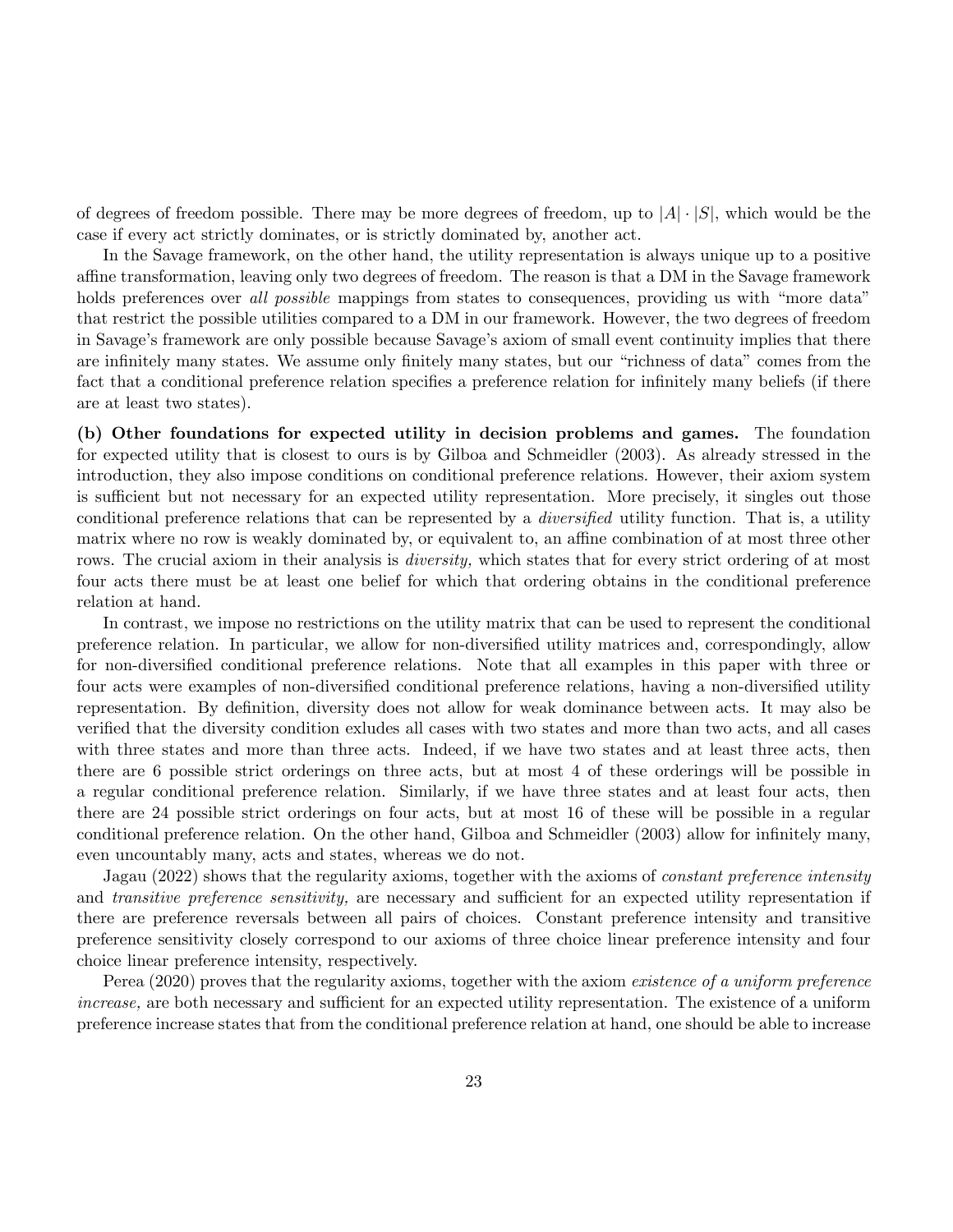the preference intensity between a fixed choice  $a$  and each of the other choices by a uniform amount.

Anscombe and Aumann (1963) extend Savage's framework, by letting an act induce an *objective prob*ability distribution, or lottery, on consequences at every state. It is assumed that the DM has preferences over all such Anscombe-Aumann acts. They then formulate a system of axioms and show that it is both necessary and sufficient for there being an expected utility representation for the DM's preference relation over Anscombe-Aumann acts.

Luce and Raiffa (1957)'s formulation of a decision problem under uncertainty is rather similar to ours, in that they view the DMís sets of actions and states as primitive notions. On top of this, they assume a consequence mapping, assigning to every act and state the consequence that results. Battigalli, Cerreia-Vioglio, Maccheroni and Marinacci (2017) show how the Anscombe-Aumann model can be reconciled with the Luce-Raiffa framework, by letting the DM hold preferences over mixed actions in the Luce-Raiffa model, and proposing an axiomatic characterization of expected utility within this setup.

Fishburn (1976) and Fishburn and Roberts (1978) concentrate on games, and assume that every player holds a preference relation over the combinations of randomized choices  $-$  or mixed strategies  $-$  of all the players. Combinations of mixed strategies may be viewed as lotteries with objective probabilities on the set of possible (pure) choice combinations in the game. By imposing certain axioms on these preference relations over mixed strategy combinations, they are able to identify those that admit an expected utility representation. It may thus be viewed as a generalization of von Neumann and Morgenstern's (1947) axiomatic characterization of expected utility for lotteries. The crucial difference with our approach is that we do not consider randomizations over choices, and that we use conditional preference relations as the primitive, rather than preferences over lotteries with objective probabilities.

In Aumann and Drèze (2002), a game is modelled as a mapping that assigns to every choice combination by the players a lottery over consequences for each of the players. The DM (a player in the game) is then assumed to hold a preference relation on the probability distributions over such mappings. Aumann and Drèze (2005) take a different approach, by supposing that the DM in a game holds a preference relation on lotteries which are defined over his own choices and over the possible consequences in the game. In both papers, it is shown that certain axioms on the preference relation lead to an expected utility representation that involves a unique, or essentially unique, probabilistic belief for the DM about the opponentsí choice combinations. In that sense, these results are similar to Savage (1954). Another similarity is that also the models by Aumann and Drèze require the DM to hold preferences over objects that do not correspond to acts in the decision problem at hand.

Much in the spirit of the present paper, Mariotti (1995) also points out that a DM in Savage (1954) is required to hold preferences over acts that do not belong to his actual decision problem, and finds this problematic. Mariotti (1995) goes even further, and shows that certain game-theoretic principles are inconsistent with the axioms of completeness and monotonicity in Savage's framework, thus establishing a degree of "incompatibility" between games on the one hand and the framework of Savage on the other hand.

(c) Comparison with von Neumann and Morgenstern. In their foundation for expected utility, von Neumann and Morgenstern (1947) (vNM from now on) concentrate on lotteries, which are objective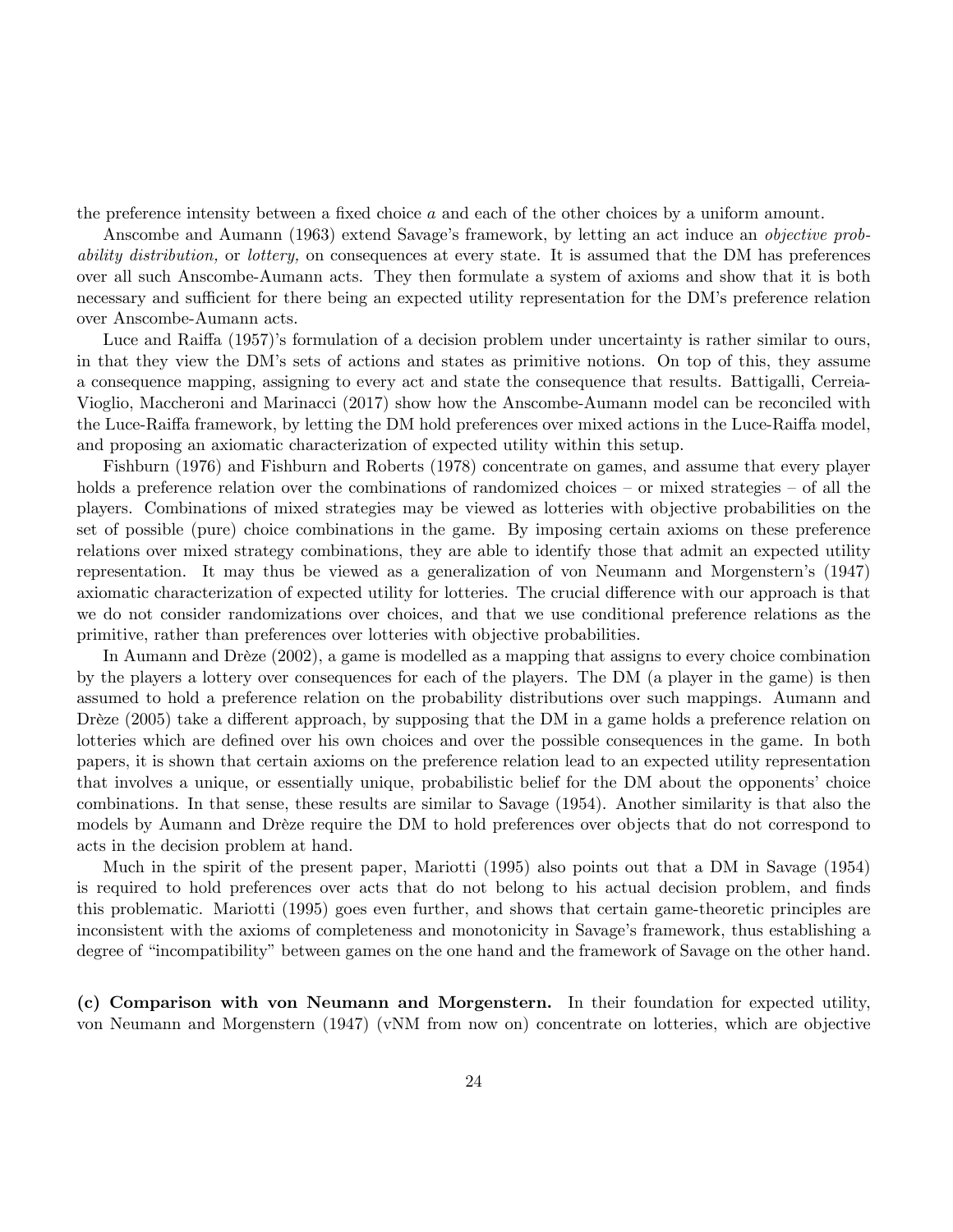probability distributions on a fixed set of possible consequences. They impose axioms on preference relations over such lotteries, and show that they single out those preference relations admitting an expected utility representation. Despite the conceptual difference between objective probabilities and subjective beliefs, as we use them in our framework, there is a strong mathematical relationship between our approach and that of vNM. In our framework, an act  $a$ , in combination with a belief  $p$ , can mathematically be identified with a vNM lottery over consequences  $(b, s) \in A \times S$ , where every consequence  $(b, s)$  occurs with probability  $p(s)$  if  $b = a$ , and occurs with probability zero if  $b \neq a$ . Call this lottery  $l(a, p)$ . Now consider a conditional preference relation, which is a collection of preference relations  $\gtrsim_p$  over acts, one for each possible probabilistic belief p. It can thus be identified with a partial preference relation in vNM where only lotteries  $l(a, p)$  and  $l(b, p)$ corresponding to the same belief  $p$  are ranked. In that sense, vNM require the DM to rank more lotteries than in our framework. As most of the vNM axioms require comparisons between lotteries that are not ranked within our framework, the vNM axiom system is not directly applicable to our setup.

(d) Comparison with state-dependent preference theory. Our notion of a conditional preference relation requires the DM to envisage a preference relation over acts for every probabilistic belief over states that is possible. Assuming that the DM holds an "actual" belief, this means that the DM must also reason about preference relations he would have contingent on hypothetical beliefs. In a decision problem this makes sense as the DM could change his belief in the light of new information, or because of new insights during his reasoning process. If the DM anticipates on revising his belief in the future then it seems natural for him to think about the preferences he would have as a result of changing beliefs. In games the need for preferences contingent on hypothetical beliefs is even more prominent, as the DM will be uncertain about the actual belief that his opponent holds in the game. The DM must therefore reason about the preference relation over acts that his opponent will hold for *every* possible belief the opponent may have. By fixing a utility matrix in a game with complete information, we thus assume that the players know the opponents' conditional preference relations, without knowing their precise beliefs.

Our axiom system singles out precisely those conditional preference relations where the DMís preferences at the various beliefs can all be represented by the *same* utility function. It thus imposes some "consistency" between the preference relations at the different beliefs. In this sense, our analysis is similar to the statedependent preference framework that has been presented in Karni, Schmeidler and Vind (1983) and Wakker  $(1987)$ , for instance. Different from Savage, these papers assume that the DM's preferences over consequences may depend on the specific state. In their consistency axiom, Karni, Schmeidler and Vind (1983) assume the DM to envisage a preference relation over acts contingent on a *hypothetical* belief, and require the DM's actual preference relation to be consistent with the latter preference relation. In our setting, we impose even more: We require the DM's actual preference relation over acts, based on his actual belief, to be consistent with the entire system of preference relations contingent on each of the other possible beliefs.

(e) Comparison with case-based decision theory. Case-based decision theory, as originally formulated in Gilboa and Schmeidler (1995), assumes that the DM evaluates an act based on how this act performed in previous decision problems. More precisely, assume that  $C$  represents the collection of decision problems, or cases, the DM faced in the past, and that  $s(c)$  measures the similarity of decision problem c to the present decision problem. Then, the desirability of an act a in the present decision problem is measured by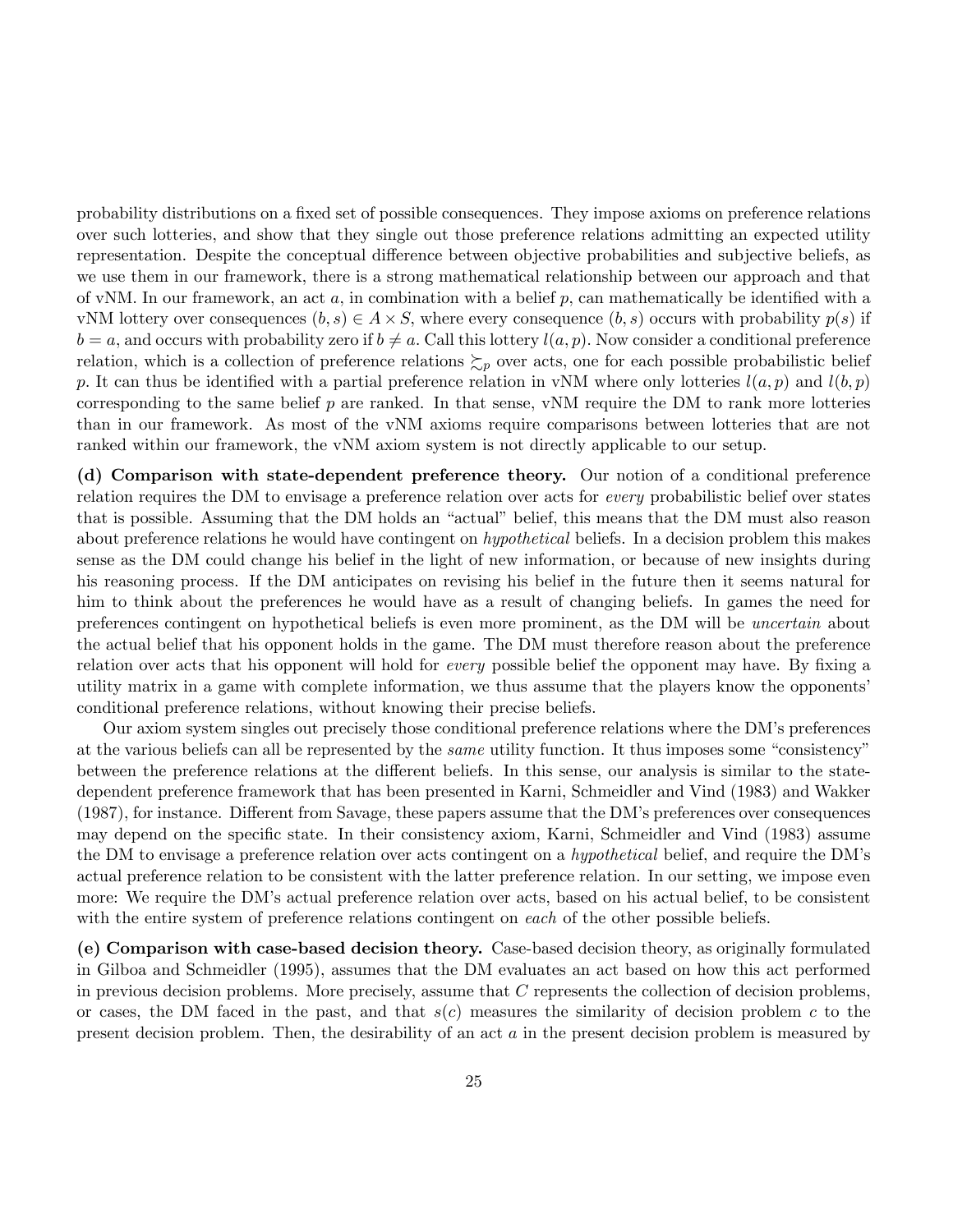$\sum_{c \in C} s(c) \cdot u(a, c)$ , where  $u(a, c)$  is the utility that selecting act a generated in decision problem c.

Our framework can be embedded into case-based decision theory as follows: If a conditional preference relation is represented by a utility function  $u$ , then the desirability of an act  $a$  in the present decision problem, for a given  $p \in \Delta(S)$ , is given by  $\sum_{s \in S} p(s) \cdot u(a, s)$ . Now suppose that the states s represent decision problems that the DM faced in the past, and that  $p(s)$  measures the similarity of problem s to the decision problem he is facing now. Then, the measure for the desirability of act a resembles exactly that in Gilboa and Schmeidler (1995).

Alternatively, one could still interpret  $p$  as a probabilistic belief over states, and identify every state s with the degenerate belief  $[s]$  that assigns probability 1 to s. Suppose that, for some reason, the DM has had each of these degenerate beliefs  $[s]$  in the past, and remembers the utility  $u(a, s)$  that each act a generated under that belief. Then, every belief [s] can be viewed as a case in the Gilboa-Schmeidler framework. If the DM's actual belief is p, then the belief probability  $p(s)$  can be viewed as the similarity of the actual belief p to the past belief  $[s]$ . Also in this scenario, the measure for the desirability of act a in the actual problem, with the actual belief  $p$ , coincides with that of the Gilboa-Schmeidler framework.

(f) Utility differences as preference intensities. In Theorem 4.2 we have shown that under certain conditions, the utility differences are unique up to a positive multiplicative constant. In that case, the expected utility difference between two acts a and b at a state s may be interpreted as the "preference" intensity" between  $a$  and  $b$  at the state  $s$ . This is similar to how utility differences are interpreted in Anscombe and Aumann (1963) and Wakker (1989). The state independence axiom in Anscombe and Aumann (1963) states that the preference relation over objective lotteries on consequences must be independent of the state. This implies, in turn, that the utility differences between two consequences must be the same at every state, and these may be viewed as expressing the "preference intensity" between the two consequences.

The key condition in Wakker's (1989) axiom system is *state independent preference intensity*. The main idea is that the "preference intensity" between two consequences  $c_1$  and  $c_2$  at a state s can be measured by taking two acts, where one is strictly preferred to the other, and replacing the two acts at state s by  $c_1$ and  $c_2$ , respectively, such that the DM becomes indifferent between the two new acts. State independent preference intensity requires that if the preference intensities between  $c_1$  and  $c_2$  and between  $c_3$  and  $c_4$ coincide at one state, then they must coincide at all states. In that case, the utility difference between two consequences will always be the same at all states, and may thus be viewed as expressing the "preference" intensity" between the two consequences. $<sup>1</sup>$ </sup>

(g) Linear preference intensity. The axiomatic characterizations in this paper show that expected utility may be viewed as an expression of linear preference intensity. Indeed, some of the regularity axioms for two choices, the axioms of three and four choice linear preference intensity for more than two choices, and their extensions to signed beliefs, represent consequences of scenarios where the preference intensity between two choices changes linearly with the belief. But how natural is this idea of linear preference intensity? From a behavioral and empirical point of view, one could conduct behavioral experiments to test these axioms. On a more theoretical basis, the idea states that (i) the change in preference intensity should only depend on the

 $1$ Also in vNM-settings, expected utility differences are often interpreted as representing preference intensities. See, for instance, Börgers and Postl (2009), which focusus on voting scenarios between two parties.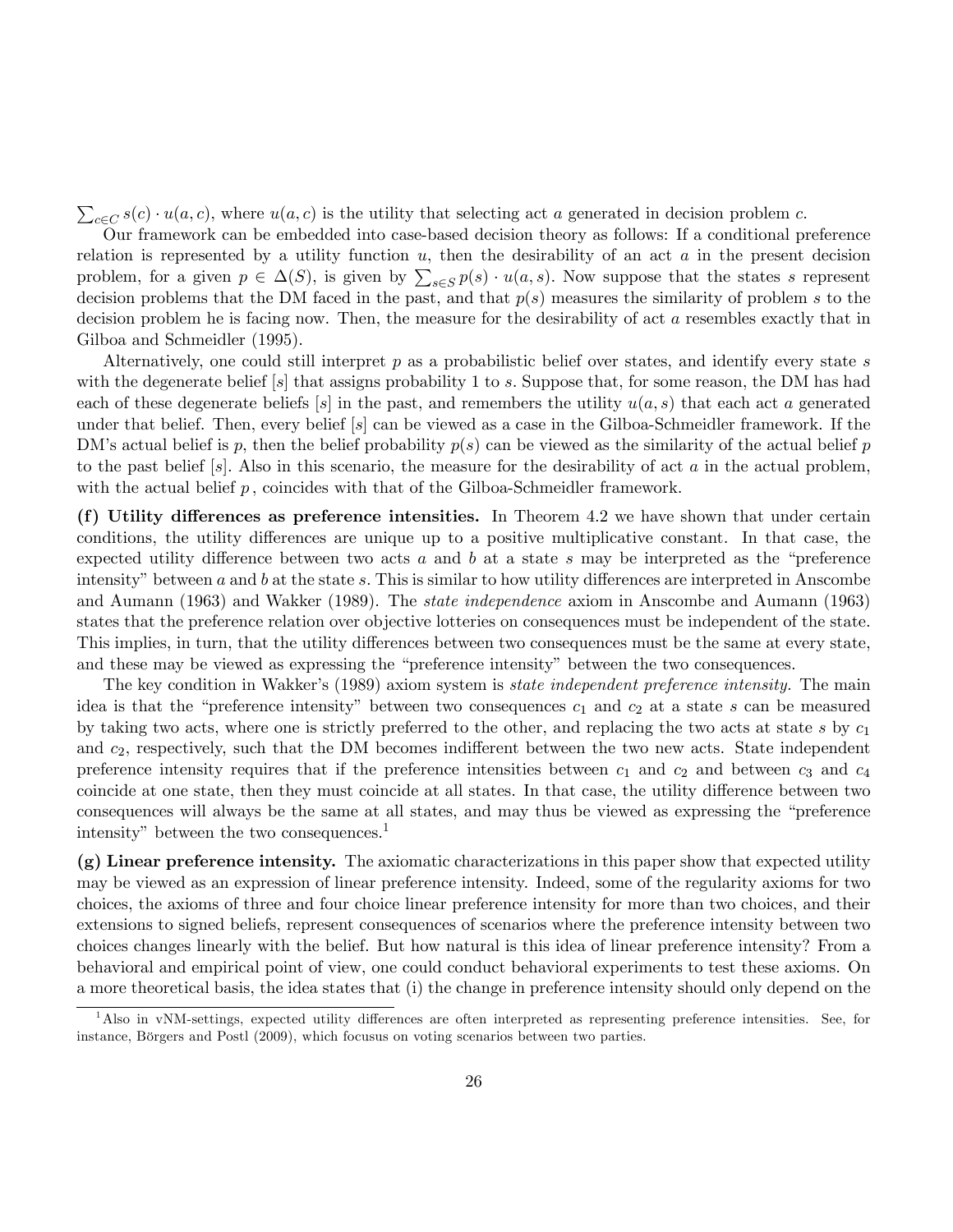change in belief, not on the particular initial and final belief, thereby revealing a specific type of invariance, and (ii) for a given direction of belief change, the change in preference intensity must be proportional to the size of the belief change. Conceptually, it thus represents the simplest possible way in which the preference intensity can vary with the belief. A problem, of course, is that preference intensity cannot be measured directly, but the axioms represent some verifiable properties that logically follow from the assumption of linear preference intensity.

(h) Belief revision. A conditional preference relation does not only specify the DM's preferences over acts for a given belief, but also describes how these preferences would change if he were to revise his belief in the light of new information. In a dynamic decision problem or game it may happen, for instance, that some state is ruled out by some new information, forcing the DM to change his belief in response. And such information events may even take place sequentially, such that more and more states can be ruled out. The notion of a conditional preference relation is thus able to describe how the DM's preferences would change as a result of belief revision during the course of a dynamic decision problem or game.

(i) Game theory with conditional preference relations. In principle we could build an entire theory of games based on conditional preference relations, which may or may not satisfy our system of axioms. In a game, the DM would be a player i, his set of acts  $A_i$  would be the set of actions in the game, and the states would be the set  $S_i = \times_{j \neq i} A_j$  of opponents' action profiles. Fix a conditional preference relation  $\sum_{i=1}^{i}$  for every player *i*. A *Nash equilibrium* (Nash (1950, 1951)) could be defined as a tuple of probability distributions  $(\sigma_i)_{i\in I}$ , with  $\sigma_i \in \Delta(A_i)$  for every player i, such that  $\sigma_i(a_i) > 0$  only if  $a_i$  is optimal for the induced preference relation  $\sum_{i=1}^{i}$ . Here,  $\sigma_{-i}$  denotes the product of the probability distributions  $\sigma_j$  for  $j \neq i$ , which is a probability distribution over  $A_{-i}$  and hence a belief for player i. With this definition, a Nash equilibrium is thus interpreted as a tuple of beliefs about the opponents' actions, as in Aumann and Brandenburger (1995).

Similarly, *correlated rationalizability* (Brandenburger and Dekel (1987), Bernheim (1984), Pearce (1984)) could be defined by the recursive procedure where  $A_i^0 := A_i$  for all players i, and

$$
A_i^k := \{ a_i \in A_i^{k-1} \mid a_i \text{ optimal for } \succ_{p_i}^i \text{ for some } p_i \in \Delta(A_{-i}^{k-1}) \}
$$

for every  $k \geq 1$ . In fact, most – if not all – concepts in game theory could be generalized in terms of conditional preference relations.

(j) Equivalent acts. In this paper we have restricted attention to scenarios where no two acts are equivalent. In fact, our entire analysis can easily be extended to the case where equivalent acts are allowed. Suppose we start with a set of acts  $A$  where some acts are equivalent. Then, we can partition  $A$  into equivalence classes  $\{A_1, A_2, ..., A_K\}$  with representative acts  $a_1, a_2, ..., a_K$ , and subsequently restrict the conditional preference relation  $\succsim$  to the set  $A' = \{a_1, a_2, ..., a_K\}$ , resulting in a new conditional preference relation  $\succsim'$  . Then, Theorem 5.1 can be generalized as follows: The conditional preference relation  $\succsim$  has an expected utility representation, if and only if,  $\succsim'$  satisfies the conditions in Theorem 5.1. The proof is easy: If  $\succsim'$  satisfies the conditions in the theorem, then by the same theorem it is represented by a utility function u. Extend u to a utility function v on  $A \times S$  by setting  $v(a, s) := u(a_k, s)$  for all acts  $a \in A$  and all  $s \in S$ ,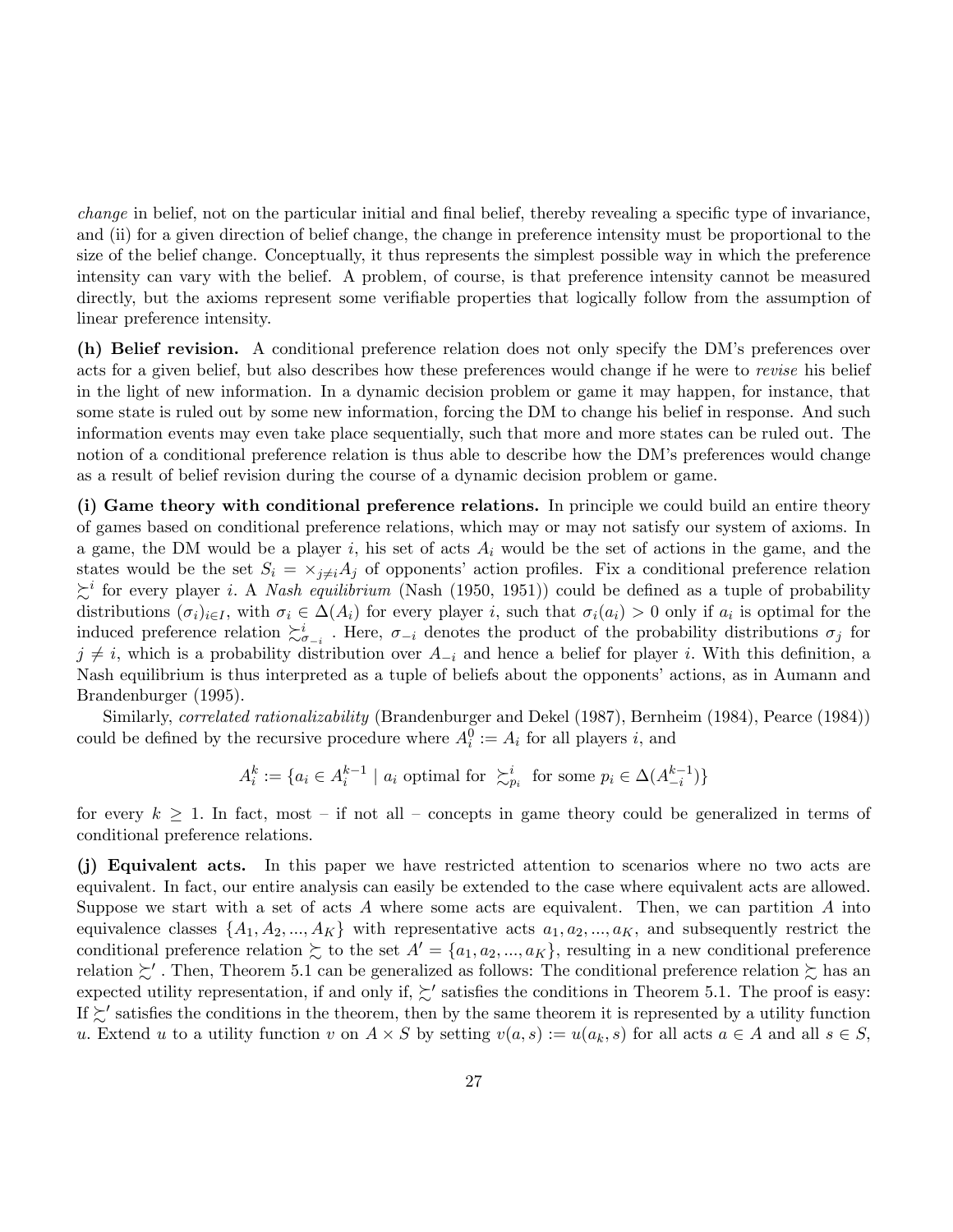where  $a \in A_k$ . Clearly, v will then represent  $\succsim$ . In the same way, the other results in this paper can also be extended to cases that allow for equivalent acts.

# 7 Appendix

## 7.1 Additional Mathematical Definitions

We now provide some additional mathematical definitions needed for the proofs. Consider a linear subspace V of  $\mathbf{R}^X$ , and vectors  $v_1, ..., v_K \in V$ . The set of vectors  $\{v_1, ..., v_K\}$  is a basis for V if  $v_1, ..., v_K$  are linearly independent, and  $span({v_1,...,v_K})=V$ . Every basis for V has the same number of vectors, and this number is called the *dimension* of V, denoted by dim(V). If  $V = \{0\}$ , then dim(V) = 0.

For every two vectors  $v, w \in \mathbb{R}^X$ , the vector product is given by  $v \cdot w := \sum_{x \in X} v(x)w(x)$ . A hyperplane is a set of the form  $H = \{v \in \mathbb{R}^X \mid v \cdot w = c\}$ , where  $w \in \mathbb{R}^X \setminus \{0\}$  and  $c \in \mathbb{R}$ . If  $c = 0$  then H is a linear subspace of dimension  $|X| - 1$ , where  $|X|$  denotes the number of elements in X.

A linear combination  $v = \lambda_1 v_1 + ... + \lambda_K v_K$ , where  $v_1, ..., v_K \in \mathbb{R}^X$  and  $\lambda_1, ..., \lambda_K \in \mathbb{R}$ , is called a *convex* combination if  $\lambda_1, ..., \lambda_K \geq 0$  and  $\lambda_1 + ... + \lambda_K = 1$ .

## 7.2 Proof of Section 3

In this subsection we will prove Theorem 3.1 for two choices. Before doing so, we first derive three preparatory results. The first characterizes the span of the set of beliefs where the DM is indifferent between  $a$  and  $b$ .

Lemma 7.1 (Span of an indifference set) Consider a conditional preference relation  $\gtrsim$  that satisfies preservation of indifference, and two choices a and b. Then,

$$
span(P_{a\sim b}) = {\lambda_1 p_1 + \lambda_2 p_2 \mid p_1, p_2 \in P_{a\sim b} \text{ and } \lambda_1, \lambda_2 \in \mathbf{R}}.
$$

Proof. Let

$$
A := \{ \lambda_1 p_1 + \lambda_2 p_2 \mid p_1, p_2 \in P_{a \sim b} \text{ and } \lambda_1, \lambda_2 \in \mathbf{R} \}.
$$

We will show that  $span(P_{a\sim b}) = A$ . Clearly,  $A \subseteq span(P_{a\sim b})$ . Hence, it remains to show that  $span(P_{a\sim b}) \subseteq$ A. Take some  $p \in span(P_{a\sim b})$ . Then, there are some beliefs  $p_1, ..., p_k, p_{k+1}, ..., p_{k+m} \in P_{a\sim b}$  and numbers  $\lambda_1, ..., \lambda_k, \lambda_{k+1}, ..., \lambda_{k+m} > 0$  such that

$$
p = \lambda_1 p_1 + \ldots + \lambda_k p_k - \lambda_{k+1} p_{k+1} - \ldots - \lambda_{k+m} p_{k+m}.
$$
\n(7.1)

Let  $\alpha_1 := \lambda_1 + ... + \lambda_k$  and  $\alpha_2 := \lambda_{k+1} + ... + \lambda_{k+m}$ . If  $\alpha_1 > 0$  and  $\alpha_2 > 0$ , then define the vectors

$$
q_1 := \frac{\lambda_1}{\alpha_1} p_1 + ... + \frac{\lambda_k}{\alpha_1} p_k
$$
 and  $q_2 := \frac{\lambda_{k+1}}{\alpha_2} p_{k+1} + ... + \frac{\lambda_{k+m}}{\alpha_2} p_{k+m}$ .

It may be verified that  $q_1$  and  $q_2$  are convex combinations of beliefs in  $P_{a\sim b}$ . Hence, by repeatedly using preservation of indifference, it follows that  $q_1, q_2 \in P_{a\sim b}$ . By (7.1) we have that  $p = \alpha_1 q_1 - \alpha_2 q_2$ , and thus  $p \in A$ .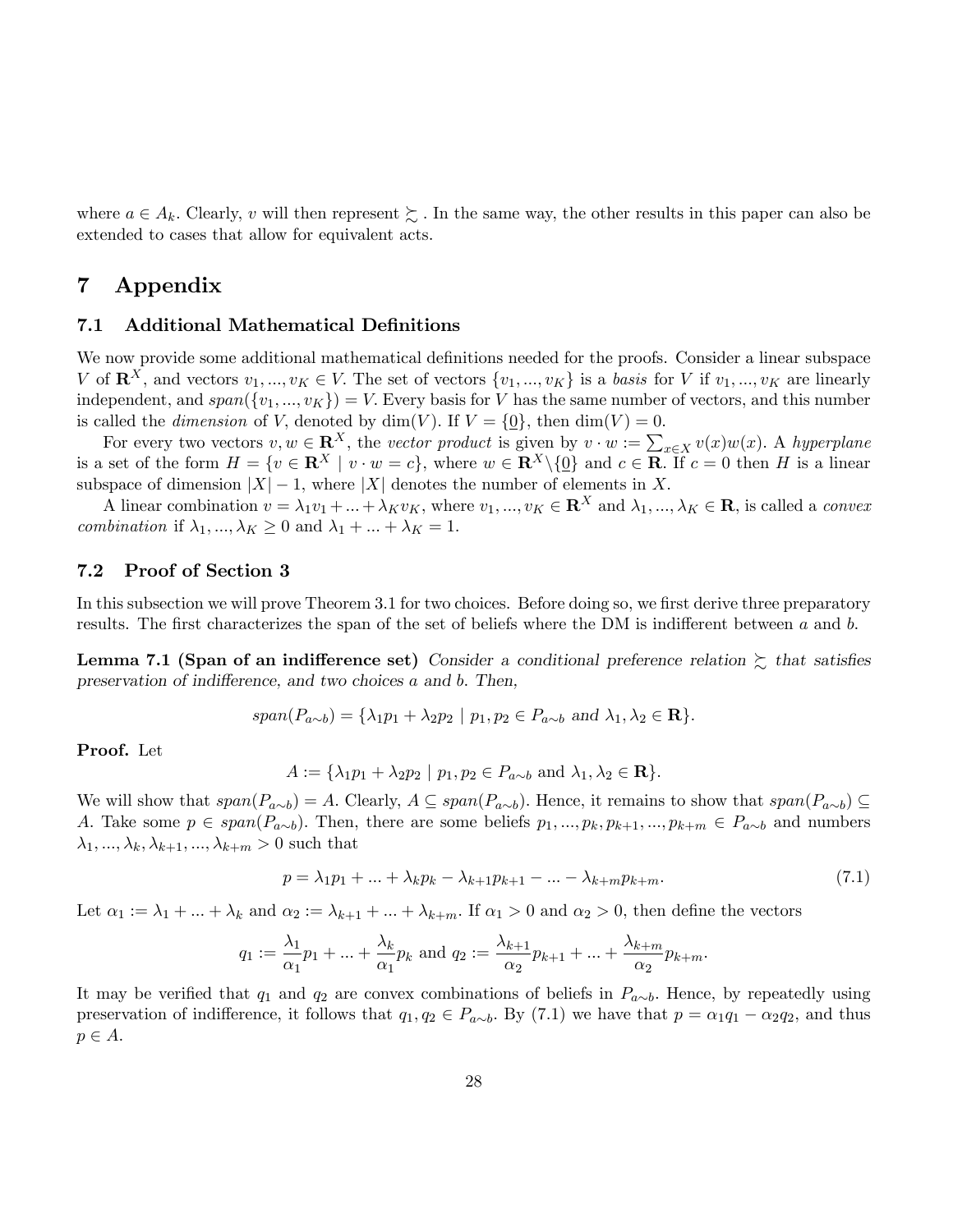If  $\alpha_1 > 0$  and  $\alpha_2 = 0$ , then we have that  $p = \alpha_1 q_1 + 0 \cdot q_1$ , which is in A. The case when  $\alpha_1 = 0$  and  $\alpha_2 > 0$ is similar. Finally, when  $\alpha_1 = 0$  and  $\alpha_2 = 0$ , then  $p = 0 \cdot p_1 + 0 \cdot p_2$  for two arbitrary beliefs  $p_1, p_2 \in P_{a \sim b}$ , and hence  $p \in A$ .

In general, we thus see that every  $p \in span(P_{a\sim b})$  is also in A, and thus  $span(P_{a\sim b}) \subseteq A$ . Together with the observation above that  $A \subseteq span(P_{a\sim b})$ , we conclude that  $span(P_{a\sim b}) = A$ . This completes the proof.

The second preparatory result contains some further properties of the set of beliefs where the DM is indifferent between a and b, gathered in Lemma 7.2. In this lemma, we denote by  $S_{a\sim b}$  the set of states s where  $a \sim_{[s]} b$ .

**Lemma 7.2 (Linear structure of indifference sets)** Suppose there are two choices, a and b, and n states. Consider a conditional preference relation  $\gtrsim$  that satisfies the regularity axioms. Then, the following properties hold:

(a)  $P_{a\sim b} = span(P_{a\sim b}) \cap \Delta(S);$ 

(b) if  $\geq$  has preference reversals between a and b, then span( $P_{a\sim b}$ ) is a hyperplane with dimension  $n-1$ , and there is a full support belief  $p \in P_{a \sim b}$  with  $p(s) > 0$  for all  $s \in S$ ;

(c) if a weakly dominates b under  $\gtrsim$  then  $P_{a\sim b} = \{p \in \Delta(S) \mid \sum_{s \in S_{a\sim b}} p(s) = 1\}.$ 

**Proof.** (a) Clearly,  $P_{a\sim b} \subseteq span(P_{a\sim b}) \cap \Delta(S)$ . It remains to show that  $span(P_{a\sim b}) \cap \Delta(S) \subseteq P_{a\sim b}$ . Take some  $p \in span(P_{a\sim b}) \cap \Delta(S)$ . Then, by Lemma 7.1, there are beliefs  $p_1, p_2 \in P_{a\sim b}$  and numbers  $\lambda_1, \lambda_2$  such that  $p = \lambda_1 p_1 + \lambda_2 p_2$ . Since  $p \in \Delta(S)$ , we must have that  $\sum_{s \in S} p(s) = 1$ . Moreover, as  $p_1, p_2$  are beliefs, it holds that  $\sum_{s \in S} p_1(s) = \sum_{s \in S} p_2(s) = 1$ . But then, it must be that  $\lambda_1 + \lambda_2 = 1$ .

Suppose first that  $\lambda_1 = 0$ . Then,  $\lambda_2 = 1$ , and hence  $p = p_2$ , which is in  $P_{a \sim b}$ . The case where  $\lambda_2 = 0$  is similar. Assume next that  $\lambda_1, \lambda_2 > 0$ . As  $\lambda_1 + \lambda_2 = 1$ , it follows that p is a convex combination of  $p_1$  and  $p_2$ , which are both in  $P_{a\sim b}$ . By preservation of indifference, it follows that  $p \in P_{a\sim b}$ .

Suppose now that  $\lambda_1 > 0$  and  $\lambda_2 < 0$ . Since  $\lambda_1 + \lambda_2 = 1$ , it must be that  $\lambda_1 > 1$ . Hence, we have that

$$
p_1 = \frac{1}{\lambda_1} p - \frac{\lambda_2}{\lambda_1} p_2 = \frac{1}{\lambda_1} p + (1 - \frac{1}{\lambda_1}) p_2
$$
\n(7.2)

since  $\lambda_2 = 1 - \lambda_1$ . As  $\lambda_1 > 1$ , it follows that  $p_1$  is a convex combination of p and  $p_2$ , where  $p_1$  and  $p_2$  are both in  $P_{a\sim b}$ .

We will show that p must be in  $P_{a\sim b}$ . Suppose, on the contrary, that  $p \notin P_{a\sim b}$ . Assume, without loss of generality, that  $p \in P_{a \succ b}$ . Then, it follows from (7.2) and preservation of strict preference that  $p_1 \in P_{a \succ b}$ , which is a contradiction. Hence,  $p \in P_{a\sim b}$ . The case where  $\lambda_1 < 0$  and  $\lambda_2 > 0$  is similar. In general, we conclude that every  $p \in span(P_{a\sim b}) \cap \Delta(S)$  is also in  $P_{a\sim b}$ . Hence,  $span(P_{a\sim b}) \cap \Delta(S) \subseteq P_{a\sim b}$ . As we have already seen that  $P_{a\sim b} \subseteq span(P_{a\sim b}) \cap \Delta(S)$ , we have that  $P_{a\sim b} = span(P_{a\sim b}) \cap \Delta(S)$ .

(b) Suppose that  $\geq$  has preference reversals on  $\{a, b\}$ . Then, there must be a state x where  $a \succ_x b$ , and another state y where  $b \succ_y a$ . Here, we write  $a \succ_x b$  as a short-cut for  $a \succ_{[x]} b$ . By continuity, there must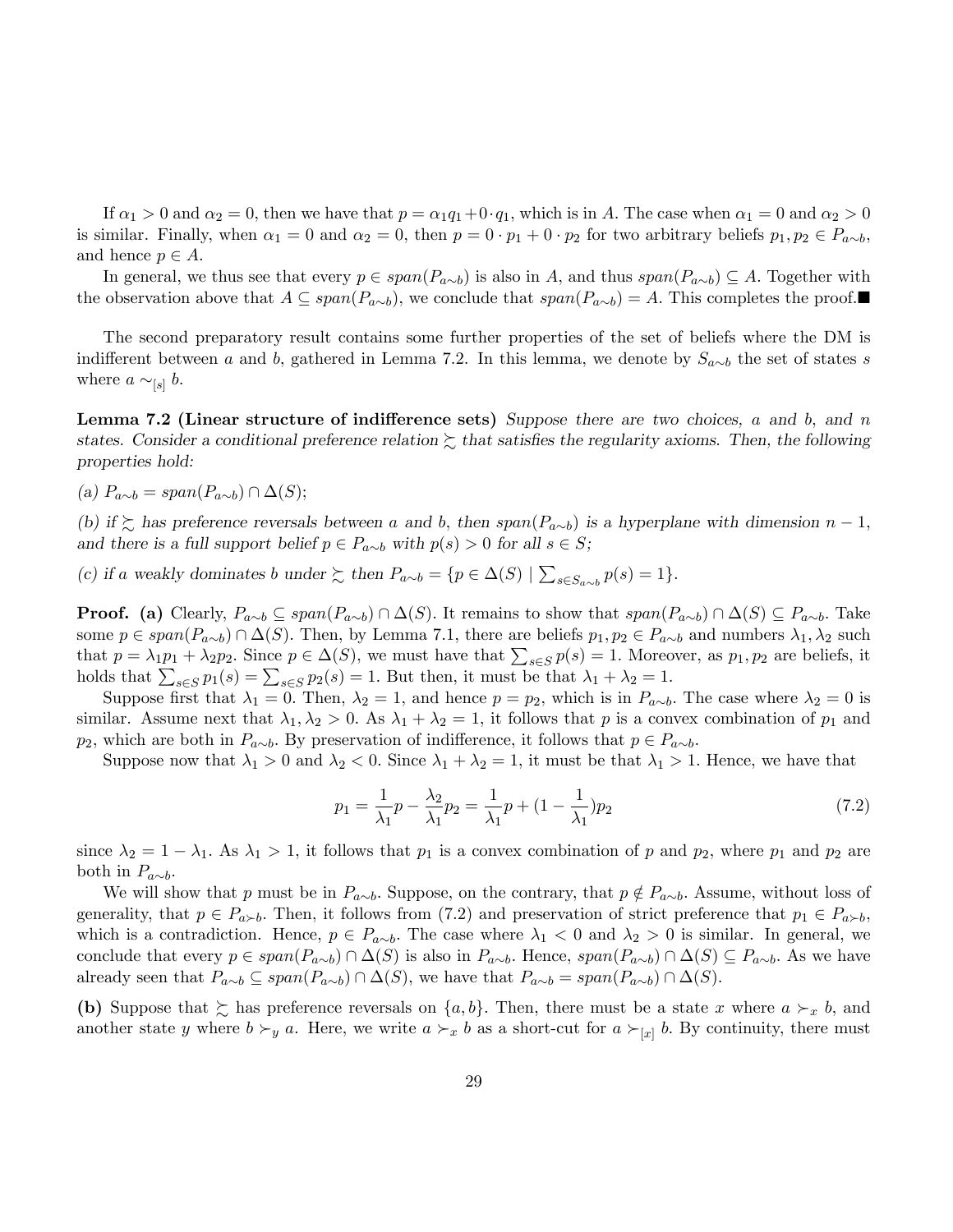be a belief  $p_2 = (1 - \lambda_2)[x] + \lambda_2[y]$  on the line segment between [x] and [y] where  $a \sim_{p_2} b$ . Now, let the remaining states be numbered  $s_3, ..., s_n$  such that

$$
a \succ_{s_k} b \text{ for all } k \in \{3, ..., m\},
$$
  

$$
b \succ_{s_k} a \text{ for all } k \in \{m+1, ..., m+l\}, \text{ and}
$$
  

$$
a \sim_{s_k} b \text{ for all } k \in \{m+l+1, ..., n\}.
$$

We choose (i) for every  $k \in \{3, ..., m\}$  a belief  $p_k = (1 - \lambda_k)[s_k] + \lambda_k[y]$  with  $a \sim_{p_k} b$ , (ii) for every  $k \in \{m+1, ..., m+l\}$  a belief  $p_k = (1 - \lambda_k)[s_k] + \lambda_k[x]$  with  $a \sim_{p_k} b$ , and (iii) for every  $k \in \{m+l+1, ..., n\}$ the belief  $p_k = [s_k]$  with  $a \sim_{p_k} b$ .

 $\sum_{k=2}^{n} \alpha_k \cdot p_k = \underline{0}$ . By construction, this sum is equal to We will now show that  $p_2, ..., p_n$  are linearly independent. Take some numbers  $\alpha_2, ..., \alpha_n$  such that

$$
\alpha_2((1-\lambda_2)[x] + \lambda_2[y]) + \sum_{k=3}^m \alpha_k((1-\lambda_k)[s_k] + \lambda_k[y]) + \sum_{k=m+1}^{m+l} \alpha_k((1-\lambda_k)[s_k] + \lambda_k[x]) + \sum_{k=m+l+1}^n \alpha_k[s_k]
$$
  
=  $\left(\alpha_2(1-\lambda_2) + \sum_{k=m+1}^{m+l} \alpha_k \lambda_k\right)[x] + \left(\alpha_2 \lambda_2 + \sum_{k=3}^m \alpha_k \lambda_k\right)[y] + \sum_{k=3}^{m+l} \alpha_k(1-\lambda_k)[s_k] + \sum_{k=m+l+1}^n \alpha_k[s_k] = \underline{0}.$ 

As the vectors  $[x], [y], [s_3], ..., [s_n]$  are linearly independent, and  $0 < \lambda_k < 1$  for all  $k \in \{2, ..., m + l\}$ , it follows that  $\alpha_k = 0$  for all  $k \in \{3, ..., n\}$ . This, in turn, implies that also  $\alpha_2 = 0$ . Hence, the indifference beliefs  $p_2, ..., p_n \in P_{a \sim b}$  are linearly independent.

As a consequence, the dimension of  $span(P_{a\sim b})$  is at least  $n-1$ . The dimension of  $span(P_{a\sim b})$  cannot be n, since otherwise we would have that  $span(P_{a\sim b}) = \mathbf{R}^S$ , and hence, by (a),  $P_{a\sim b} = \mathbf{R}^S \cap \Delta(S) = \Delta(S)$ . This would contradict the assumption that there are preference reversals between a and b. We thus conclude that the dimension of  $span(P_{a\sim b})$  must be  $n-1$ , and therefore  $span(P_{a\sim b})$  is a hyperplane.

To show that  $P_{a\sim b}$  contains a belief p with  $p(s) > 0$  for every state s, consider the vector  $p := \frac{1}{n-1}p_2 +$  $... + \frac{1}{n-1}$  $\frac{1}{n-1}p_n$ . It may be verified that p is a belief. Moreover, by construction of the beliefs  $p_2, ..., p_n$ , we have that  $p(s) > 0$  for all states s.

(c) Let  $A = \{p \in \Delta(S) \mid \sum_{s \in S_{a \sim b}} p(s) = 1\}$ . To show that  $P_{a \sim b} \subseteq A$ , take some  $p \in P_{a \sim b}$ . Assume, contrary to what we want to show, that  $p \notin A$ . Then,  $p(s) > 0$  for some  $s \in S_{a \succ b}$ , where  $S_{a \succ b}$  is the set of states t with  $a \succ_t b$ . As  $p = \sum_{s \in S_{a \sim b}} p(s) \cdot [s] + \sum_{s \in S_{a \succ b}} p(s) \cdot [s]$  it follows by preservation of indifference and preservation of strict preference that  $p \in P_{a \succ b}$ . This is a contradiction to the assumption that  $p \in P_{a \sim b}$ . We thus conclude that  $p \in A$ . Hence,  $P_{a\sim b} \subseteq A$ . The inclusion  $A \subseteq P_{a\sim b}$  follows directly by preservation of indifference. We thus see that  $P_{a\sim b} = A$ . This completes the proof.

The third preparatory result provides sufficient conditions for an expected utility representation between two choices.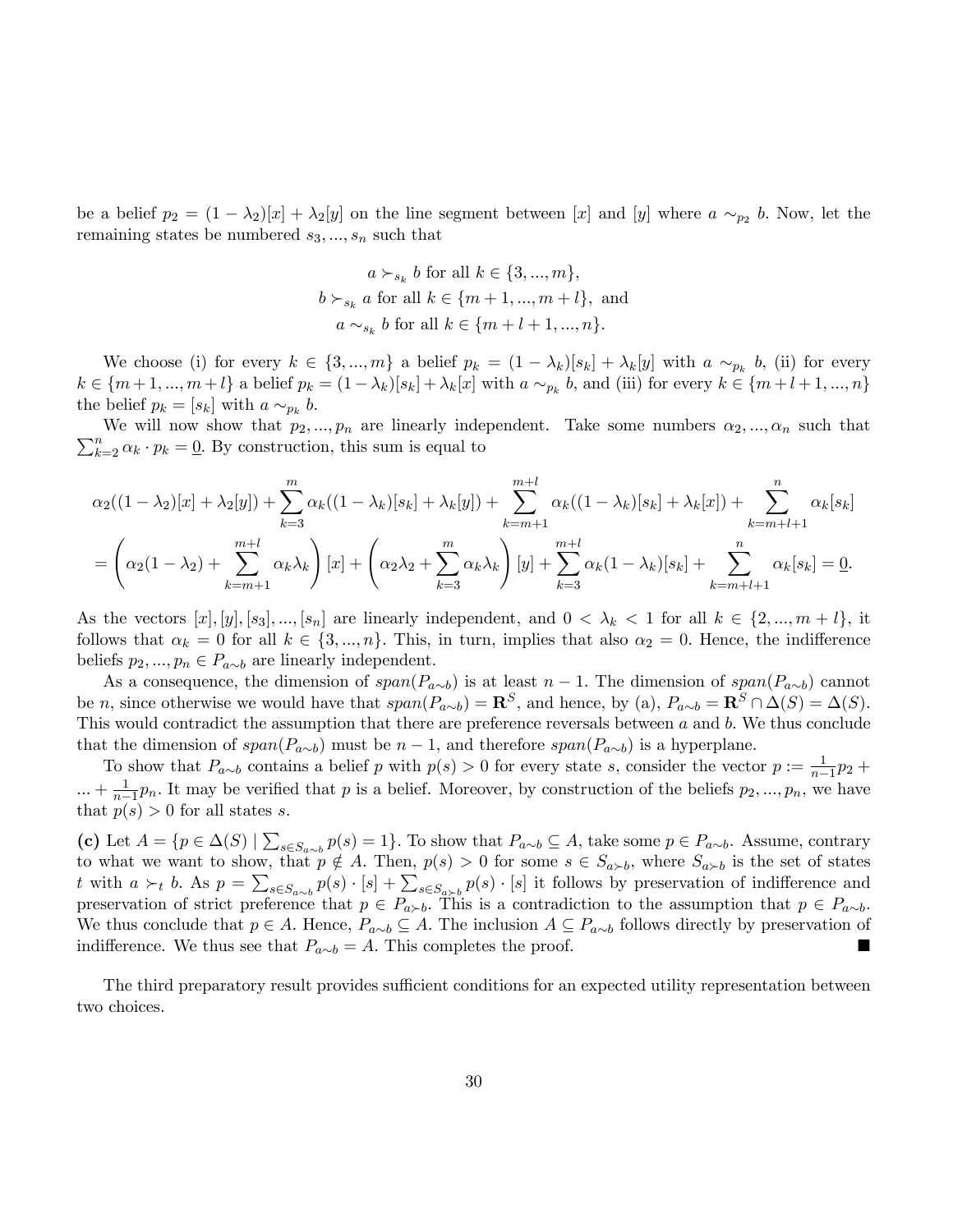Lemma 7.3 (Sufficient conditions for expected utility representation) Consider a conditional preference relation  $\succeq$  that satisfies the regularity axioms, two choices a and b, and a utility function u. Suppose that  $\succsim$  has preference reversals between a and b, and that there are n states. If there is a belief  $p^*$  with  $a \succ_{p^*} b$  and  $u(a, p^*) > u(b, p^*)$ , and  $n-1$  linearly independent vectors  $v_1, ..., v_{n-1}$  in span $(P_{a \sim b})$  with  $u(a, v_k) = u(b, v_k)$  for all  $k \in \{1, ..., n-1\}$ , then u represents  $\succeq$  on  $\{a, b\}$ .

**Proof.** Let  $P_{u(a)=u(b)}$  be the set of beliefs p with  $u(a,p) = u(b,p)$ , and similarly for  $P_{u(a)>u(b)}$ . To show that u represents  $\succsim$  on  $\{a, b\}$ , it is thus sufficient to show that  $P_{a \sim b} = P_{u(a)=u(b)}$  and  $P_{a \succ b} = P_{u(a)>u(b)}$ .

We start by showing that  $P_{a\sim b} = P_{u(a)=u(b)}$ . Consider the set  $V_{u(a)=u(b)} := \{v \in \mathbb{R}^S \mid u(a,v) = u(b,v)\}.$ It may be verified that  $V_{u(a)=u(b)}$  is a linear space. Moreover,  $P_{u(a)=u(b)} = V_{u(a)=u(b)} \cap \Delta(S)$ . We now show that  $span(P_{a\sim b})=V_{u(a)=u(b)}$ . We first prove that  $span(P_{a\sim b})\subseteq V_{u(a)=u(b)}$ . In Lemma 7.2 (b) we have seen that span( $P_{a\sim b}$ ) has dimension n – 1. Since the vectors  $v_1, ..., v_{n-1}$  in span( $P_{a\sim b}$ ) are linearly independent, we conclude that  $\{v_1,..., v_{n-1}\}$  is a basis of  $span(P_{a\sim b})$ . Take some  $v \in span(P_{a\sim b})$ . Then, we can write  $v = \lambda_1 v_1 + ... + \lambda_{n-1} v_{n-1}$  for some numbers  $\lambda_1, ..., \lambda_{n-1}$ . Since  $v_k \in V_{u(a)=u(b)}$  for all  $k \in \{1, ... n-1\}$  and  $V_{u(a)=u(b)}$  is a linear subspace, it follows that  $v \in V_{u(a)=u(b)}$ . Thus,  $span(P_{a\sim b}) \subseteq V_{u(a)=u(b)}$ .

We now show that  $V_{u(a)=u(b)} = span(P_{a\sim b})$ . Since  $V_{u(a)=u(b)}$  is a linear subspace of  $\mathbb{R}^S$ , its dimension can be at most n. Moreover, as  $span(P_{a\sim b}) \subseteq V_{u(a)=u(b)}$  and  $span(P_{a\sim b})$  has dimension  $n-1$ , the dimension of  $V_{u(a)=u(b)}$  is at least  $n-1$ . Suppose, contrary to what we want to prove, that  $V_{u(a)=u(b)} \neq span(P_{a\sim b})$ . Then, the dimension of  $V_{u(a)=u(b)}$  must be n, and hence  $V_{u(a)=u(b)} = \mathbb{R}^S$ . However, this is a contradiction since  $u(a, p^*) > u(b, p^*)$ , and hence  $p^* \notin V_{u(a)=u(b)}$ . We thus conclude that  $V_{u(a)=u(b)} = span(P_{a\sim b})$ . Since  $P_{u(a)=u(b)} = V_{u(a)=u(b)} \cap \Delta(S)$  and, by Lemma 7.2 (a),  $P_{a\sim b} = span(P_{a\sim b}) \cap \Delta(S)$ , we conclude that  $P_{a\sim b} = P_{u(a)=u(b)}$ .

We next prove that  $P_{a \succ b} = P_{u(a) > u(b)}$ . Let  $p^*$  be the belief where  $a \succ_{p^*} b$  and  $u(a, p^*) > u(b, p^*)$ . Consider the set

$$
A := \{ p \in \Delta(S) \mid \text{there is no } \lambda \in [0,1] \text{ with } (1-\lambda)p + \lambda p^* \in P_{a \sim b} \}.
$$

We show that  $P_{a \succ b} = A$ . To prove that  $P_{a \succ b} \subseteq A$ , take some  $p \in P_{a \succ b}$ . Since  $p^* \in P_{a \succ b}$  it follows by preservation of strict preference that  $(1 - \lambda)p + \lambda p^* \in P_{a \succ b}$  for every  $\lambda \in [0, 1]$ , and hence  $p \in A$ . Thus,  $P_{a \succ b} \subseteq A.$ 

To show that  $A \subseteq P_{a \succ b}$ , take some  $p \in A$ . Suppose that  $p \notin P_{a \succ b}$ . Since  $p \in A$ , we must have that  $p \notin P_{a \sim b}$ , and hence  $p \in P_{b \succ a}$ . By continuity, there must then be some  $\lambda \in (0,1)$  with  $(1-\lambda)p + \lambda p^* \in P_{a \sim b}$ . This, however, contradicts the assumption that  $p \in A$ . Hence,  $p \in P_{a \succ b}$ , which yields  $A \subseteq P_{a \succ b}$ . Altogether, we conclude that  $P_{a \succ b} = A$ .

We next show that  $P_{u(a)>u(b)} = A$ . Since  $P_{a \sim b} = P_{u(a)=u(b)}$ , it follows that

 $A = \{p \in \Delta(S) \mid \text{there is no } \lambda \in [0, 1] \text{ with } (1 - \lambda)p + \lambda p^* \in P_{u(a)=u(b)}\}.$ 

As  $p^* \in P_{u(a)>u(b)}$  by construction, it can be shown in a similar same way as above that  $P_{u(a)>u(b)} = A$ . As such,  $P_{a \succ b} = A = P_{u(a) > u(b)}$ .

Since  $P_{a\sim b} = P_{u(a)=u(b)}$  and  $P_{a\succ b} = P_{u(a)>u(b)}$ , the utility function u represents  $\succsim$  on  $\{a, b\}$ . This completes the proof.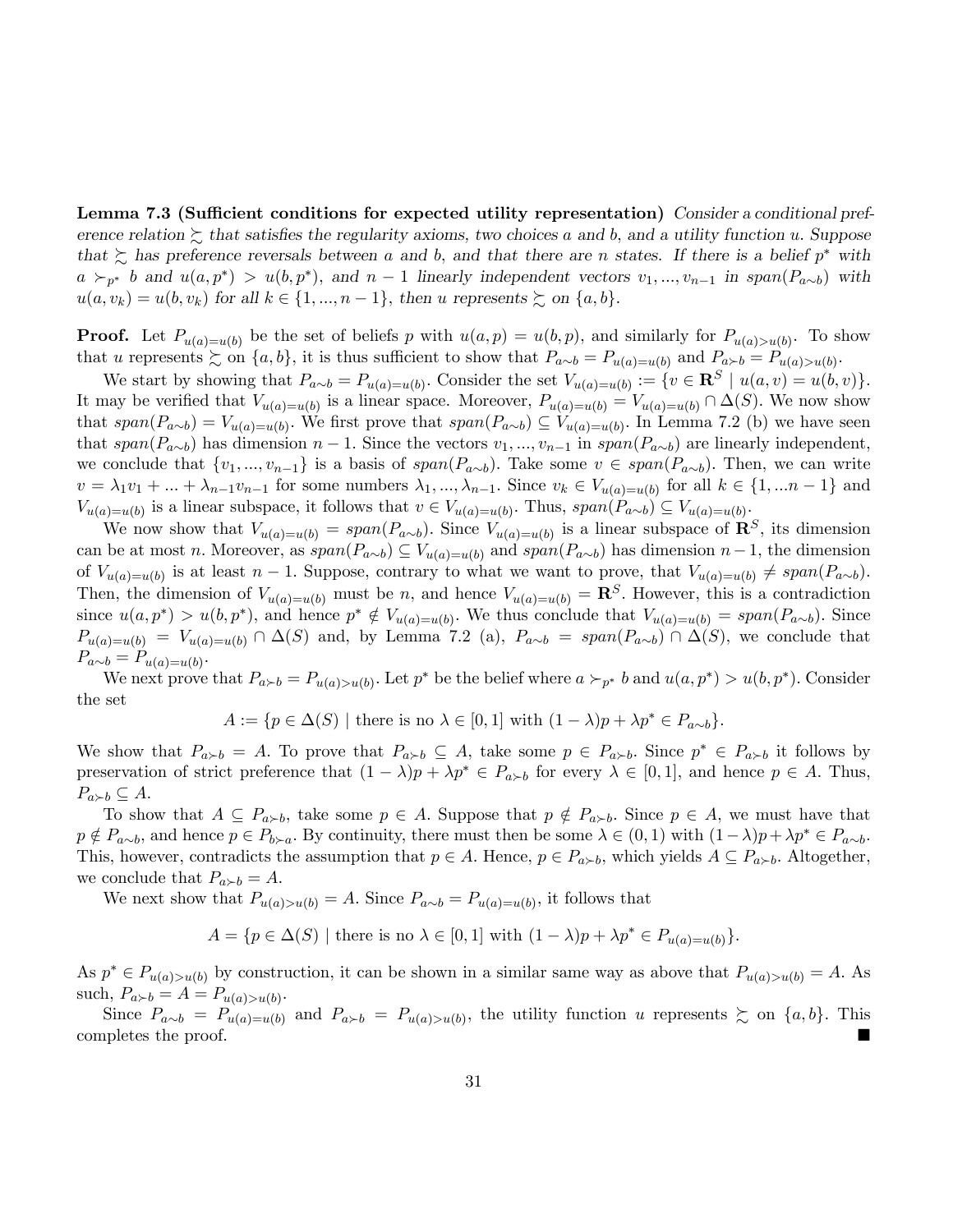We are now ready to prove Theorem 3.1.

**Proof of Theorem 3.1.** Suppose first that  $\succeq$  has an expected utility representation u. Then, it can easily be verified that  $\succeq$  satisfies the regularity axioms. We leave this to the reader.

Assume next that  $\gtrsim$  satisfies the regularity axioms. We will show that  $\gtrsim$  has an expected utility representation. We distinguish three cases: (a) there are preference reversals between a and b, (b) a weakly dominates b, and (c) b weakly dominates a. For the remainder of this proof, we assume that the number of states is  $n$ .

(a) Suppose that there are preference reversals between a and b: Since we know from Lemma 7.2 (b) that  $span(P_{a\sim b})$  has dimension  $n-1$ , there are  $n-1$  linearly independent beliefs  $p_1, ..., p_{n-1} \in P_{a\sim b}$ . Moreover, there must be some state x with  $a \succ_{[x]} b$ . As  $[x] \notin P_{a \sim b}$ , we know from Lemma 7.2 (a) that  $[x] \notin span(P_{a \sim b})$ ; and hence the beliefs  $p_1, ..., p_{n-1}, [x]$  are linearly independent. Fix some number  $\alpha < u(a, x)$ , and find the unique utilities  $\{u(b, s) \mid s \in S\}$  such that  $u(b, x) = \alpha < u(a, x)$  and  $u(b, p_k) = u(a, p_k)$  for all  $k \in \{1, \dots n-1\}$ . By Lemma 7.3 it then follows that u represents  $\succsim$ .

(b) Suppose that a weakly dominates b. Choose a utility function u such that, for every state s, we have  $u(a, s) > u(b, s)$  when  $[s] \in P_{a \succ b}$ , and  $u(a, s) = u(b, s)$  when  $[s] \in P_{a \sim b}$ . It then follows by Lemma 7.2 (c) that  $P_{a\sim b} = P_{u(a)=u(b)}$ . Since every belief p is either in  $P_{a\sim b}$  or  $P_{a\succ b}$ , it follows that  $P_{a\succ b} = P_{u(a)>u(b)}$ . We thus conclude that the utility function u represents  $\gtrsim$ .

(c) This proof is similar to that for (b). The proof is hereby complete.

## 7.3 Proofs of Section 4

In this subsection we will prove Proposition 4.1, Theorem 4.1 and Theorem 4.2. Before we can prove Proposition 4.1 we need the result below.

Lemma 7.4 (Line containing three indifference beliefs) Consider a conditional preference relation  $\succsim$ that has preference reversals for all pairs of choices, and satisfies the regularity axioms. Then, for every three choices  $a, b, c$ , there is a line of beliefs that contains full support beliefs  $p_{ab}, p_{ac}, p_{bc}$  where the DM is indifferent between the respective choices, and that contains a belief where the DM is not indifferent between any of these three choices.

**Proof.** Suppose first that there is a full support belief  $p \in P_{a \sim b} \cap P_{b \sim c}$ . Then, by transitivity,  $p \in P_{a \sim c}$ . We can then choose a line of beliefs through  $p$  that contains a belief where the DM is not indifferent between any of the three choices: Such a line will satisfy the statement in the lemma.

Assume next that there is no full support belief in  $P_{a\sim b} \cap P_{b\sim c}$ . By transitivity, there will be no full support belief in  $P_{a\sim b} \cap P_{a\sim c}$  or  $P_{b\sim c} \cap P_{a\sim c}$  either. Let  $\Delta^+(S)$  be the set of full support beliefs. Then, the sets  $P_{a\sim b}$ ,  $P_{a\sim c}$  and  $P_{b\sim c}$  will be pairwise disjoint on  $\Delta^+(S)$ . As, by Lemma 7.2 (a), these indifference sets are the intersections of hyperplanes with  $\Delta(S)$ , it must be that one of these indifference sets is "in between" the other two. Suppose, without loss of generality, that  $P_{b\sim c}$  is in between  $P_{a\sim b}$  and  $P_{a\sim c}$ . By Lemma 7.2 (b), there is a full support belief  $p_{ab} \in P_{a\sim b}$  and a full support belief  $p_{ac} \in P_{a\sim c}$ . Let l be the line of beliefs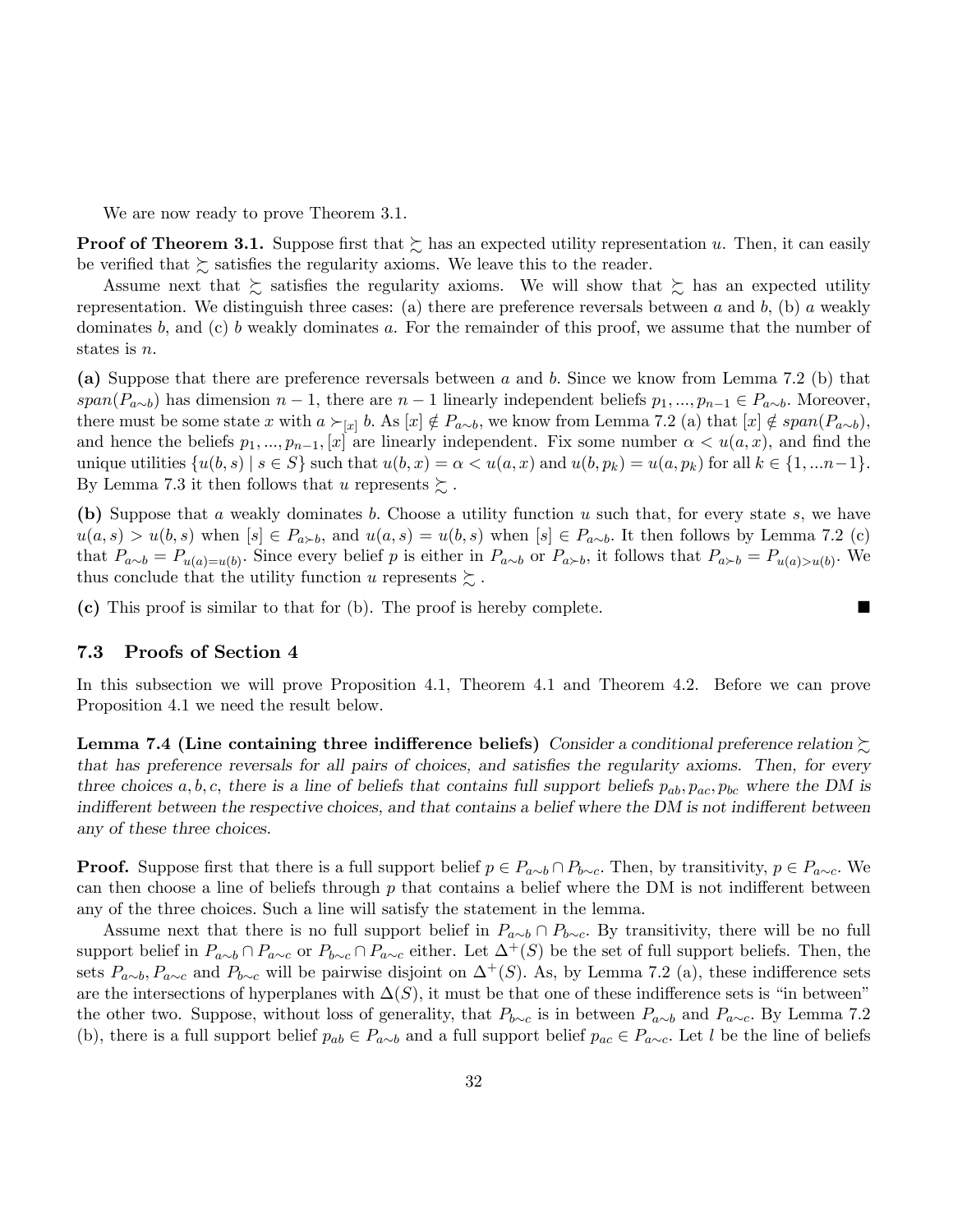that goes through  $p_{ab}$  and  $p_{ac}$ . As the set  $P_{b\sim c}$  is in between  $P_{a\sim b}$  and  $P_{a\sim c}$ , there must be a belief  $p_{bc} \in P_{b\sim c}$ on the line l between  $p_{ab}$  and  $p_{ac}$ . Moreover,  $p_{bc}$  is a full support belief, since  $p_{ab}$  and  $p_{ac}$  are full support beliefs. Finally, the full support beliefs  $p_{ab}$  and  $p_{ac}$  can be chosen such that l contains a belief where the DM is not indifferent between any of the three choices. The line  $l$  thus satisfies the requirements of the lemma. This completes the proof.

We are now ready to prove Proposition 4.1.

**Proof of Proposition 4.1**. Consider a conditional preference relation  $\geq$  that has no weakly dominated choices and satisfies the regularity axioms. Since we exclude equivalent choices, it must be that  $\succeq$  has preference reversals between every pair of choices.

(a) Assume first that  $\succsim$  satisfies three choice linear preference intensity. Consider three choices a, b and c. We must show that  $span(P_{a\sim b}) \cap span(P_{b\sim c}) \subseteq span(P_{a\sim c})$ . Take some  $q \in span(P_{a\sim b}) \cap span(P_{b\sim c})$ . We distinguish two cases: (1)  $\sum_{s \in S} q(s) \neq 0$ , and (2)  $\sum_{s \in S} q(s) = 0$ .

**Case 1.** Assume that  $\sum_{s \in S} q(s) \neq 0$ . Then, there is some number  $\lambda \neq 0$  such that  $\hat{q} := \lambda q$  satisfies  $\sum_{s\in S} \hat{q}(s) = 1.$  Moreover,  $\hat{q} \in span(P_{a\sim b}) \cap span(P_{b\sim c})$  also. By Lemma 7.4 there is a line l that contains full support beliefs  $p_{ab} \in P_{a\sim b}, p_{bc} \in P_{b\sim c}$  and  $p_{ac} \in P_{a\sim c}$ . Then, there is some  $\varepsilon \in (0,1)$  small enough such that (i) the vectors  $p'_{ab} := (1 - \varepsilon)p_{ab} + \varepsilon \hat{q}$ ,  $p'_{bc} := (1 - \varepsilon)p_{bc} + \varepsilon \hat{q}$  and  $p' := (1 - \varepsilon)p_{ac} + \varepsilon \hat{q}$  are all in  $\Delta(S)$ , and (ii) the line l' through  $p'_{ab}$  and  $p'_{bc}$  contains a belief  $p'_{ac} \in P_{a \sim c}$ . Since  $p'_{ab} - p'_{bc} = (1 - \varepsilon) \cdot (p_{ab} - p_{bc})$ , we conclude that the lines l and l' are parallel. Moreover, the lines l and l' can be chosen such that they contain beliefs where the DM is not indifferent between any of the three choices. Hence, by preservation of strict preference,  $p'_{ac}$  is the unique belief in  $P_{a\sim c}$  on the line l'. Also, the lines l and l' can be chosen such that the probability of no state is constant on  $l$  or  $l'$ .

Recall that  $\hat{q} \in span(P_{a\sim b})$ . Thus, we conclude that  $p'_{ab} \in span(P_{a\sim b}) \cap \Delta(S)$ . By Lemma 7.2 (a) it follows that  $p'_{ab} \in P_{a\sim b}$ . As  $\hat{q} \in span(P_{b\sim c})$  it can be shown in a similar way that  $p'_{bc} \in P_{b\sim c}$ .

Recall that  $p' := (1 - \varepsilon)p_{ac} + \varepsilon \hat{q}$ . We will now show that  $p'_{ac} = p'$ . Suppose first that  $p_{ab} = p_{bc}$ . Then, by transitivity,  $p_{ac} = p_{ab} = p_{bc}$ . Moreover, by definition of  $p'_{ab}$  and  $p'_{bc}$  it follows that  $p'_{ab} = p'_{bc}$ , and hence by transitivity we must have that  $p'_{ac} = p'_{ab} = p'_{bc}$ . Thus,  $p' = (1 - \varepsilon)p_{ac} + \varepsilon \hat{q} = (1 - \varepsilon)p_{ab} + \varepsilon \hat{q} = p'_{ab} = p'_{ac}$ .

Suppose now that  $p_{ab} \neq p_{bc}$ . Then, by transitivity, the beliefs  $p_{ab}$ ,  $p_{bc}$  and  $p_{ac}$  are pairwise different. By definition of  $p'_{ab}$  and  $p'_{bc}$ , we then have that  $p'_{ab} \neq p'_{bc}$ . Hence, by transitivity, the beliefs  $p'_{ab}, p'_{bc}$  and  $p'_{ac}$  are pairwise different. By three choice linear preference intensity, we have for every state  $s$  that

$$
(p_{ab}(s) - p_{bc}(s)) \cdot (p'_{ac}(s) - p'_{bc}(s)) = (p'_{ab}(s) - p'_{bc}(s)) \cdot (p_{ac}(s) - p_{bc}(s)).
$$
\n(7.3)

Note that, by definition,  $(p'_{ab}(s) - p'_{bc}(s)) = (1 - \varepsilon)(p_{ab}(s) - p_{bc}(s))$ . Since the beliefs  $p_{ab}, p_{bc}$  and  $p_{ac}$  are pairwise different, the beliefs  $p'_{ab}$ ,  $p'_{bc}$  and  $p'_{ac}$  are pairwise different, and no state has constant probability on the lines l and l', it follows together with (7.3) that  $(p'_{ac}(s) - p'_{bc}(s)) = (1 - \varepsilon)(p_{ac}(s) - p_{bc}(s))$ , and thus

$$
p'_{ac}(s) = (1 - \varepsilon)(p_{ac}(s) - p_{bc}(s)) + p'_{bc}(s) = (1 - \varepsilon)p_{ac}(s) + \varepsilon \hat{q}(s) = p'(s).
$$

As this holds for every state s, we conclude that  $p'_{ac} = p'$ . Thus, the belief  $p' = (1 - \varepsilon)p_{ac} + \varepsilon \hat{q}$  is in  $P_{a\sim c}$ . As such,  $\hat{q} = \frac{1}{\varepsilon}$  $\frac{1}{\varepsilon}p' + (1 - \frac{1}{\varepsilon})$  $\frac{1}{\varepsilon}$ ) $p_{ac} \in span(P_{a\sim c})$ , which implies that  $q \in span(P_{a\sim c})$  also.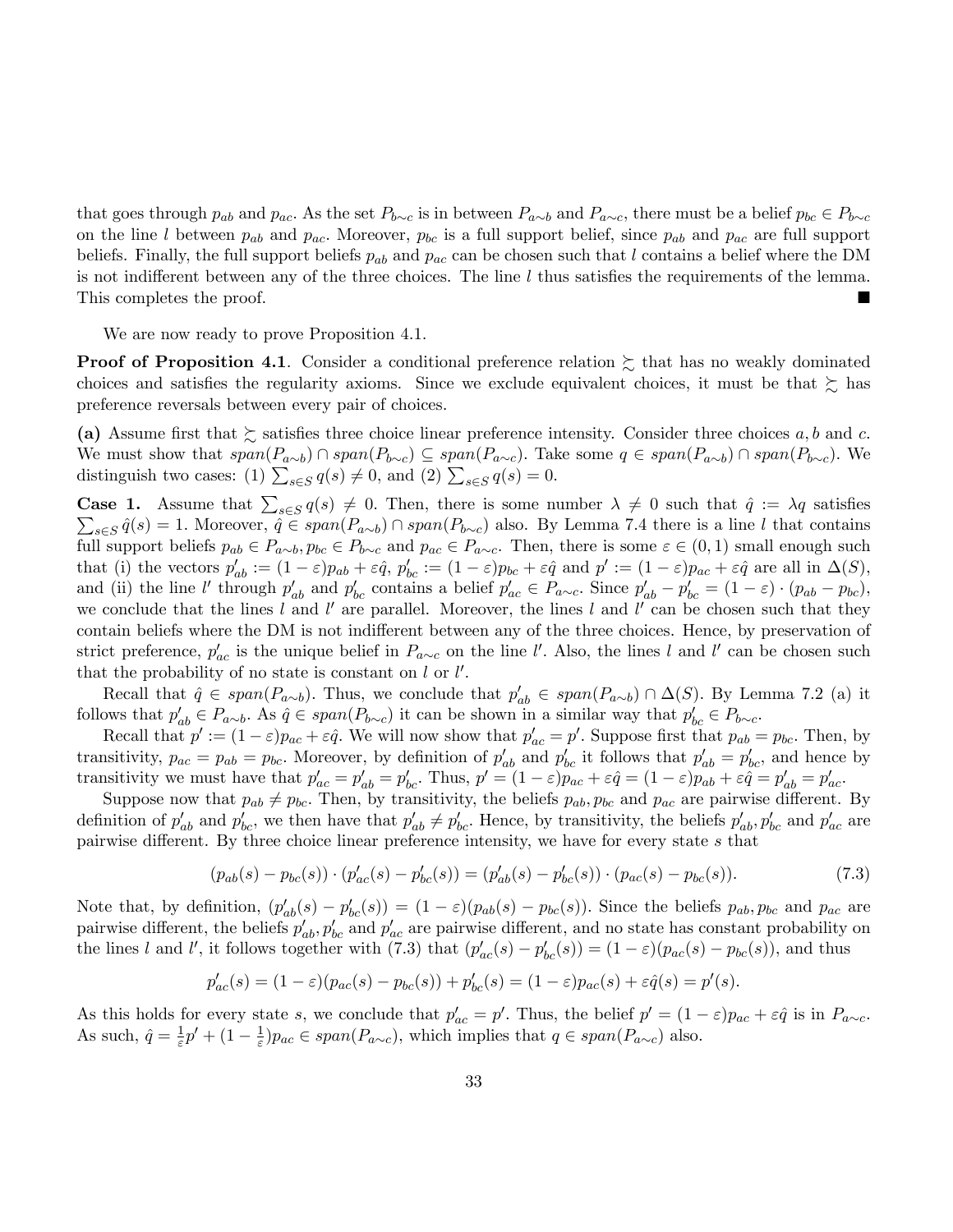**Case 2.** Assume next that  $\sum_{s \in S} q(s) = 0$ . Let  $V_0 := \{v \in \mathbb{R}^S \mid \sum_{s \in S} v(s) = 0\}$ . We distinguish two subcases: (2.1)  $span(P_{a\sim b}) \cap span(P_{b\sim c}) \nsubseteq V_0$ , and (2.2)  $span(P_{a\sim b}) \cap span(P_{b\sim c}) \subseteq V_0$ .

**Case 2.1.** Assume that  $span(P_{a\sim b})\cap span(P_{b\sim c}) \nsubseteq V_0$ . Then, there is some  $r \in span(P_{a\sim b})\cap span(P_{b\sim c})$  with  $\sum_{s\in S} r(s) \neq 0$ . Hence, we know by Case 1 that  $r \in span(P_{a\sim c})$ . Moreover, as  $q, r \in span(P_{a\sim b})\cap span(P_{b\sim c})$ , we conclude that  $q - r \in span(P_{a \sim b}) \cap span(P_{b \sim c})$  also, with  $\sum_{s \in S} (q - r)(s) \neq 0$ . Hence, by Case 1, also  $q-r \in span(P_{a\sim c})$ . As  $q = r+(q-r)$ , and both r and  $q-r$  are in  $span(P_{a\sim c})$ , it follows that  $q \in span(P_{a\sim c})$ .

**Case 2.2.** Suppose that  $span(P_{a\sim b}) \cap span(P_{b\sim c}) \subseteq V_0$ . It can be shown that  $span(P_{a\sim b}) \cap span(P_{b\sim c}) =$  $span(P_{a\sim b})\cap V_0.$  To see this, note first that  $span(P_{a\sim b})\cap span(P_{b\sim c})\subseteq span(P_{a\sim b})\cap V_0$ , since  $span(P_{a\sim b})\cap V_0$  $span(P_{b\sim c}) \subseteq V_0$ . Moreover, we also know that  $span(P_{a\sim b}) \neq span(P_{b\sim c})$ , since otherwise  $span(P_{a\sim b}) \cap$  $span(P_{b\sim c})$  would contain beliefs in  $P_{a\sim b}$  which would clearly not be in  $V_0$ . Since, by Lemma 7.2 (b),  $span(P_{a\sim b})$  and  $span(P_{b\sim c})$  are linear subspaces of dimension  $n-1$ , it follows that  $span(P_{a\sim b})\cap span(P_{b\sim c})$  is a linear subspace of dimension  $n-2$ . Now, consider the linear subspace  $span(P_{a\sim b})\cap V_0$ . Clearly,  $span(P_{a\sim b})\neq$  $V_0$ , since span( $P_{a\sim b}$ ) contains beliefs in  $P_{a\sim b}$  which are not in  $V_0$ . Since span( $P_{a\sim b}$ ) and  $V_0$  are linear subspaces of dimension  $n-1$ , it follows that  $span(P_{a\sim b}) \cap V_0$  is a linear subspace of dimension  $n-2$ . Since  $span(P_{a\sim b})\cap span(P_{b\sim c})\subseteq span(P_{a\sim b})\cap V_0$  and both linear subspaces have the same dimension,  $n-2$ , both spaces must be equal. Hence,  $span(P_{a\sim b}) \cap span(P_{b\sim c}) = span(P_{a\sim b}) \cap V_0$ .

Moreover, it must be that  $span(P_{a\sim b}) \cap span(P_{a\sim c}) \subseteq V_0$  also. To see this, assume on the contrary that  $span(P_{a\sim b}) \cap span(P_{a\sim c}) \nsubseteq V_0$ . Then, it would follow from Case 2.1 that  $span(P_{a\sim b}) \cap span(P_{a\sim c})$  $span(P_{b\sim c})$ , and thus  $span(P_{a\sim b}) \cap span(P_{a\sim c}) \subseteq span(P_{a\sim b}) \cap span(P_{b\sim c}) \subseteq V_0$ . This would be a contradiction. Hence, we conclude that  $span(P_{a\sim b}) \cap span(P_{a\sim c}) \subseteq V_0$ . It can then be shown, in the same way as above, that  $span(P_{a\sim b}) \cap span(P_{a\sim c}) = span(P_{a\sim b}) \cap V_0$ .

By combining the latter two equalities, we get

$$
span(P_{a\sim b}) \cap span(P_{b\sim c}) = span(P_{a\sim b}) \cap V_0 = span(P_{a\sim b}) \cap span(P_{a\sim c}),
$$

which implies that  $span(P_{a\sim b}) \cap span(P_{b\sim c}) \subseteq span(P_{a\sim c})$ . As  $q \in span(P_{a\sim b}) \cap span(P_{b\sim c})$ , it follows that  $q \in span(P_{a\sim c})$ . This completes the proof of (a).

(b) Suppose now that  $span(P_{a\sim b})\cap span(P_{b\sim c}) \subseteq span(P_{a\sim c})$  for all three choices a, b, c. We must show that  $\succsim$  satisfies three choice linear preference intensity. Consider two parallel lines of beliefs  $l, l'$  that (i) contain beliefs where the DM is not indifferent between any two choices from  $\{a, b, c\}$ , (ii) where l contains indifference beliefs  $p_{ab} \in P_{a \sim b}$ ,  $p_{bc} \in P_{b \sim c}$  and  $p_{ac} \in P_{a \sim c}$ , and (iii) l' contains indifference beliefs  $p'_{ab} \in P_{a \sim b}$ ,  $p'_{bc} \in P_{b \sim c}$ and  $p'_{ac} \in P_{a\sim c}$ . Let  $l_{ab}$  be the line through  $p_{ab}$  and  $p'_{ab}$ , let  $l_{bc}$  be the line through  $p_{bc}$  and  $p'_{bc}$ , and  $l_{ac}$  the line through  $p_{ac}$  and  $p'_{ac}$ . Note that all these lines belong to the same two-dimensional plane: the plane that goes through  $l$  and  $l'$ .

Assume first that the lines  $l_{ab}$ ,  $l_{bc}$  and  $l_{ac}$  are all parallel. Then, there is a vector q such that  $p'_{ab} = p_{ab} + q$ ,  $p'_{bc} = p_{bc} + q$  and  $p'_{ac} = p_{ac} + q$ . As a consequence, for every state s,

$$
(p_{ab}(s) - p_{bc}(s)) \cdot (p'_{ac}(s) - p'_{bc}(s)) = (p_{ab}(s) - p_{bc}(s)) \cdot (p_{ac}(s) - p_{bc}(s)) = (p'_{ab}(s) - p'_{bc}(s)) \cdot (p_{ac}(s) - p_{bc}(s)).
$$

Hence, the formula for three choice linear preference intensity is satisfied.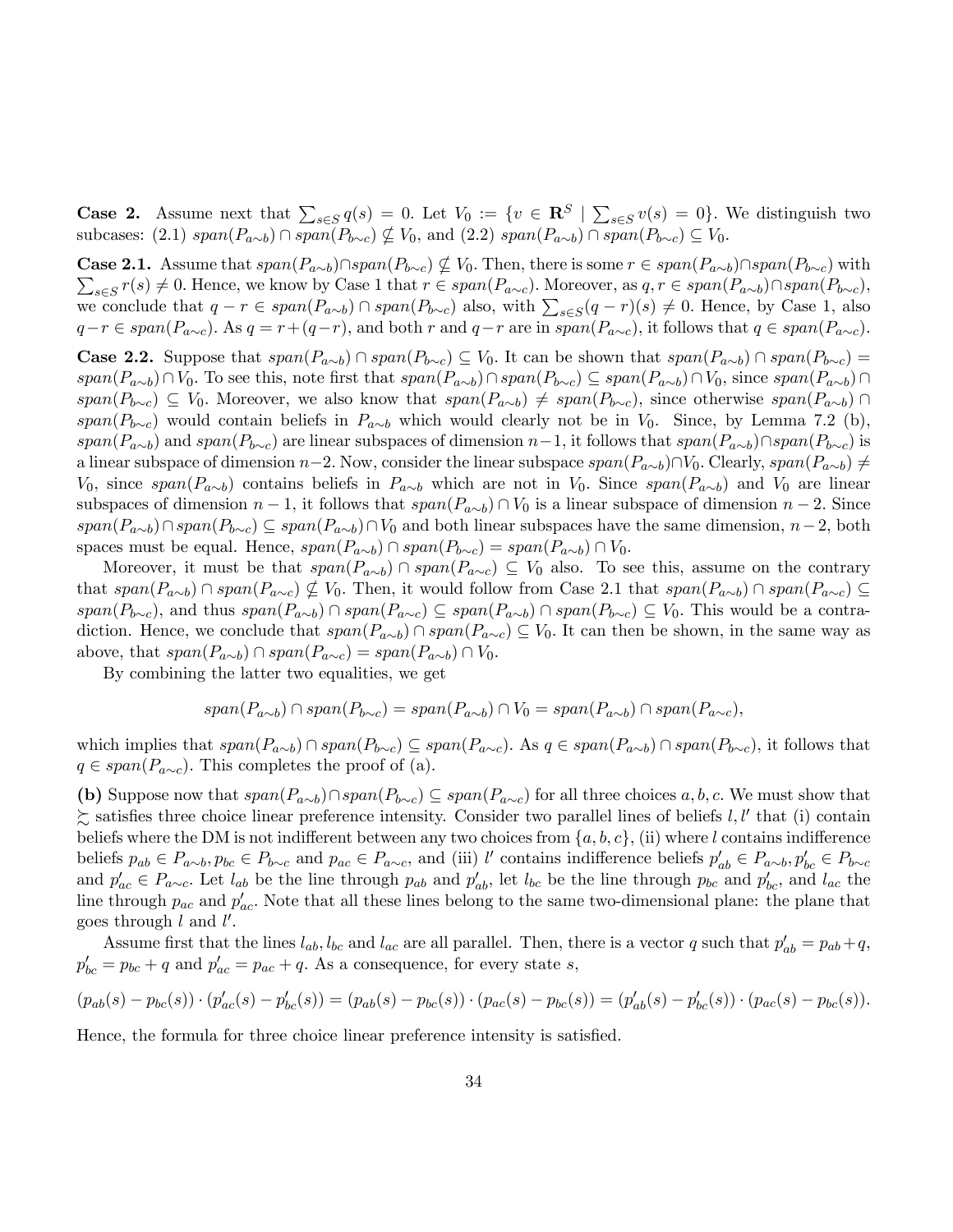Assume next that the lines  $l_{ab}$ ,  $l_{bc}$  and  $l_{ac}$  are not all parallel. Without loss of generality, we suppose that  $l_{ab}$  and  $l_{bc}$  are not parallel. Since these two lines lie in the same two-dimensional plane, they must intersect at a unique vector q. Since q lies on  $l_{ab}$ , which goes through  $p_{ab}$  and  $p'_{ab}$  in  $P_{a\sim b}$ , we conclude that  $q \in span(P_{a\sim b})$ . Similarly, as q lies on  $l_{bc}$ , it follows that  $q \in span(P_{b\sim c})$ . Since we assume that  $span(P_{a\sim b}) \cap span(P_{b\sim c}) \subseteq span(P_{a\sim c})$ , we conclude that  $q \in span(P_{a\sim c})$  too.

Let V be the two-dimensional plane that goes through the lines l and l'. Since, by condition (i) above, l and l' contain beliefs where the DM is not indifferent between a and c, it follows that  $span(P_{a\sim c}) \cap V = l_{ac}$ . As  $q \in span(P_{a\sim c}) \cap V$ , we conclude that q lies on the line  $l_{ac}$ .

As q lies on  $l_{ab}$ ,  $l_{bc}$  and  $l_{ac}$ , the beliefs  $p_{ab}$ ,  $p_{bc}$ ,  $p_{ac}$  lie on l, the beliefs  $p'_{ab}$ ,  $p'_{bc}$  and  $p'_{ac}$  lie on l', and the lines l and l' are parallel, there is a unique number  $\lambda$  such that  $p'_{ab} = (1 - \lambda)q + \lambda p_{ab}$ ,  $p'_{bc} = (1 - \lambda)q + \lambda p_{bc}$ and  $p'_{ac} = (1 - \lambda)q + \lambda p_{ac}$ . Hence, for every state s we have that

$$
(p_{ab}(s) - p_{bc}(s)) \cdot (p'_{ac}(s) - p'_{bc}(s)) = \lambda \cdot (p_{ab}(s) - p_{bc}(s)) \cdot (p_{ac}(s) - p_{bc}(s)) = (p'_{ab}(s) - p'_{bc}(s)) \cdot (p_{ac}(s) - p_{bc}(s)).
$$

Thus, the formula for three choice linear preference intensity is satisfied. We therefore conclude that  $\gtrsim$ satisfies three choice linear preference intensity. This completes the proof.

In our last preparatory result, we characterize the span of an indifference set  $P_{a\sim b}$  in case of an expected utility representation.

Lemma 7.5 (Span of indifference set under utility representation) Consider a conditional preference relation  $\sum$  with an expected utility representation u. Suppose there are preferene reversals between choices a and b: Then,

$$
span(P_{a\sim b}) = \{q \in \mathbf{R}^S \mid u(a,q) = u(b,q)\}.
$$

**Proof.** Let  $A := \{q \in \mathbb{R}^S \mid u(a,q) = u(b,q)\}.$  We first show that  $span(P_{a\sim b}) \subseteq A$ . Take some  $q \in \mathbb{R}$ span( $P_{a\sim b}$ ). Then, by Lemma 7.1, there are  $p_1, p_2 \in P_{a\sim b}$  and numbers  $\lambda_1, \lambda_2$  such that  $q = \lambda_1 p_1 + \lambda_2 p_2$ . As  $u(a, p_1) = u(b, p_1)$  and  $u(a, p_2) = u(b, p_2)$ , it follows that  $u(a, q) = u(b, q)$ , and hence  $q \in A$ . Thus,  $span(P_{a\sim b}) \subseteq A$ . By Lemma 7.2 (b) we know that  $span(P_{a\sim b})$  has dimension  $n-1$ . Since A is a linear subspace with dimension  $n - 1$  also, and  $span(P_{a \sim b}) \subseteq A$ , it must be that  $span(P_{a \sim b}) = A$ . This completes the proof. the proof.

We are now ready to prove Theorem 4.1.

**Proof of Theorem 4.1.** (a) Suppose first that  $\succsim$  has an expected utility representation u. From Theorem 3.1, we know that  $\succsim$  satisfies the regularity axioms.

To show three choice linear preference intensity it suffices, in view of Proposition 4.1, to show that  $span(P_{a\sim b}) \cap span(P_{b\sim c}) \subseteq span(P_{a\sim c})$  for all three choices  $a, b, c$ . Take some  $q \in span(P_{a\sim b}) \cap span(P_{b\sim c})$ . Then, by Lemma 7.1, there are  $p_{ab}^1, p_{ab}^2 \in P_{a\sim b}, p_{bc}^1, p_{bc}^2 \in P_{b\sim c}$  and numbers  $\lambda_1, \lambda_2, \mu_1, \mu_2$  such that  $q =$  $\lambda_1 p_{ab}^1 + \lambda_2 p_{ab}^2 = \mu_1 p_{bc}^1 + \mu_2 p_{bc}^2$ . As  $u(a, p_{ab}^1) = u(b, p_{ab}^1)$  and  $u(a, p_{ab}^2) = u(b, p_{ab}^2)$ , it follows that  $u(a, q) = u(b, q)$ . In a similar fashion, it follows that  $u(b, q) = u(c, q)$ , and hence  $u(a, q) = u(c, q)$ . By Lemma 7.5 it thus follows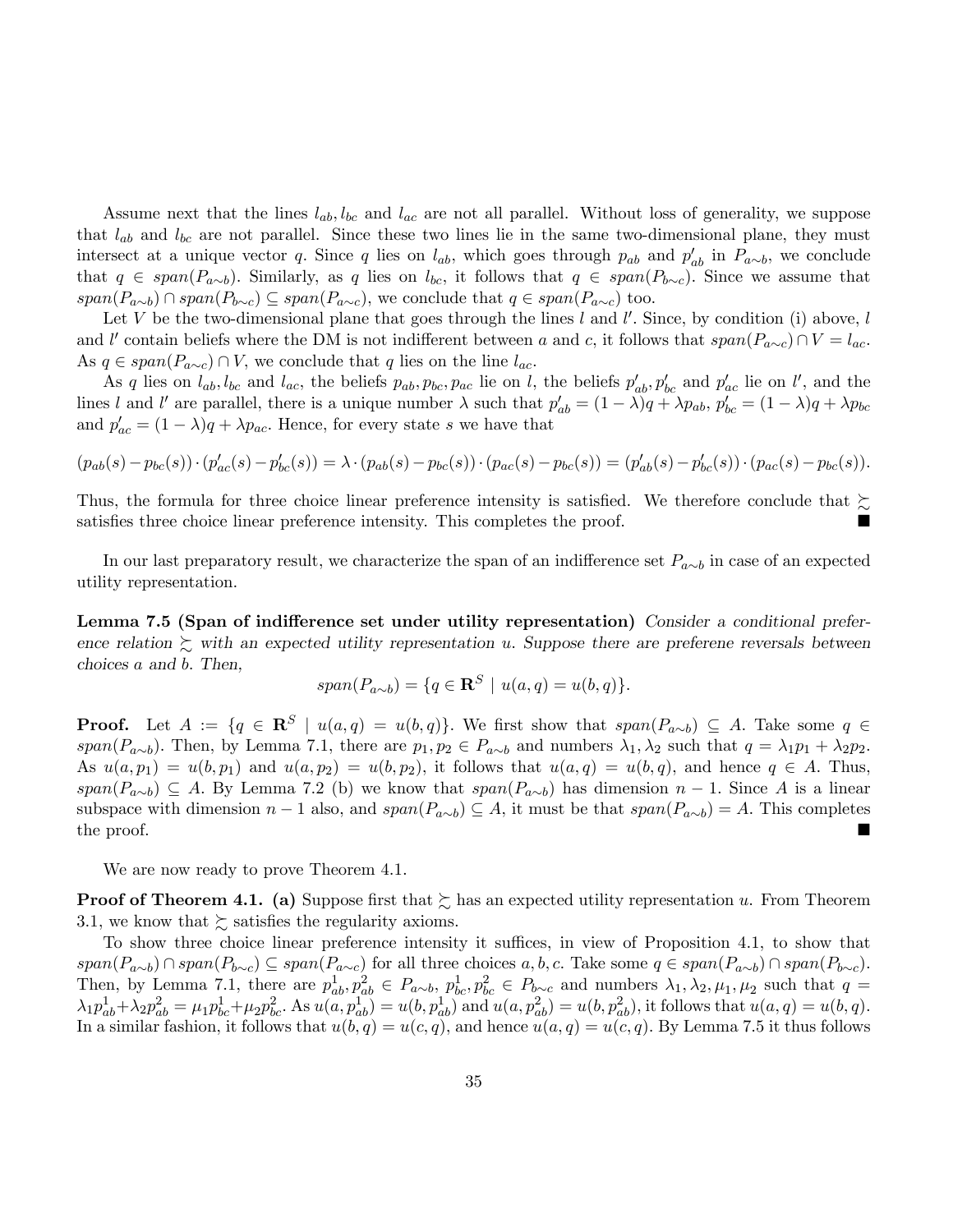that  $q \in span(P_{a\sim c})$ . Hence,  $span(P_{a\sim b}) \cap span(P_{b\sim c}) \subseteq span(P_{a\sim c})$ , which implies by Proposition 4.1 that  $\gtrsim$  satisfies three choice linear preference intensity.

We finally show four choice linear preference intensity. Consider a line of beliefs  $l$ , and four choices  $a, b, c, d$  such that there is a belief on the line where the DM is not indifferent between any pair of choices in  $\{a, b, c, d\}$ . Moreover, let  $p_{ab}, p_{ac}, p_{ad}, p_{bc}, p_{bd}$  and  $p_{cd}$  be corresponding indifference beliefs on this line. Consider some state s. If the probability of s is constant on the line  $l$ , then the formula for four choice linear preference intensity holds trivially.

We therefore assume from now on that the probability of  $s$  is not constant on  $l$ , so that every belief on l is uniquely given by the probability it assigns to s. Suppose that  $p_{ab} = p_{ac}$ . Then, by transitivity, it must be that  $p_{ab} = p_{ac} = p_{bc}$ , and the formula for four choice linear preference intensity would hold trivially. Similarly, the formula would trivially hold if  $p_{ab} = p_{ad}$  or  $p_{ac} = p_{ad}$ .

We now assume that  $p_{ab}, p_{ac}, p_{ad}$  are pairwise different. Then, by transitivity,  $p_{bc}$  is different from  $p_{ab}$ and  $p_{ac}$ , the belief  $p_{bd}$  is different from  $p_{ab}$  and  $p_{ad}$ , and the belief  $p_{cd}$  is different from  $p_{ac}$  and  $p_{ad}$ .

Consider two arbitrary, but different, beliefs  $p_1, p_2$  on l, and define

$$
\Delta(u(a) - u(b)) := (u(a, p_1) - u(b, p_1)) - (u(a, p_2) - u(b, p_2)).
$$

As there is a belief on the line where the DM is indifferent between  $a$  and  $b$ , and another belief on the line where the DM is not, we must have that  $\Delta(u(a) - u(b)) \neq 0$ . In a similar way, we define  $\Delta(u(a) - u(c))$  and  $\Delta(u(a) - u(d)).$ 

By applying the arguments from Section 4.3 to expected utility differences, instead of preference intensity, it follows that

$$
\frac{\Delta(u(a) - u(b))}{\Delta(u(a) - u(c))} = \frac{p_{ac}(s) - p_{bc}(s)}{p_{ab}(s) - p_{bc}(s)}.
$$
\n(7.4)

Recall that also  $\Delta(u(a)-u(c)) \neq 0$ . Moreover, since  $p_{ab} \neq p_{bc}$  and the belief on the line is uniquely given by its probability on s, we have that  $p_{ab}(s) \neq p_{bc}(s)$ . Thus, the two ratios above are well-defined. In a similar fashion, it follows that

$$
\frac{\Delta(u(a) - u(c))}{\Delta(u(a) - u(d))} = \frac{p_{ad}(s) - p_{cd}(s)}{p_{ac}(s) - p_{cd}(s)} \text{ and } \frac{\Delta(u(a) - u(b))}{\Delta(u(a) - u(d))} = \frac{p_{ad}(s) - p_{bd}(s)}{p_{ab}(s) - p_{bd}(s)}.
$$
(7.5)

As, by definition,

$$
\frac{\Delta(u(a)-u(b))}{\Delta(u(a)-u(d))} = \frac{\Delta(u(a)-u(b))}{\Delta(u(a)-u(c))} \cdot \frac{\Delta(u(a)-u(c))}{\Delta(u(a)-u(d))},
$$

it follows by (7.4) and (7.5) that the formula for four choice linear preference intensity obtains. Thus,  $\gtrsim$ satisfies four choice linear preference intensity.

(b) Suppose that  $\gtrsim$  satisfies the regularity axioms, three choice linear preference intensity and four choice linear preference intensity. If there are only two choices, then we know from Theorem 3.1 that there is an expected utility representation. We therefore assume, from now on, that there are at least three choices.

To show that  $\gtrsim$  has an expected utility representation, we distinguish two cases: (1)  $P_{a\sim b} = P_{c\sim d}$  for every two pairs of choices  $\{a, b\}$  and  $\{c, d\}$ , and (2)  $P_{a \sim b} \neq P_{c \sim d}$  for some pairs of choices  $\{a, b\}$  and  $\{c, d\}$ .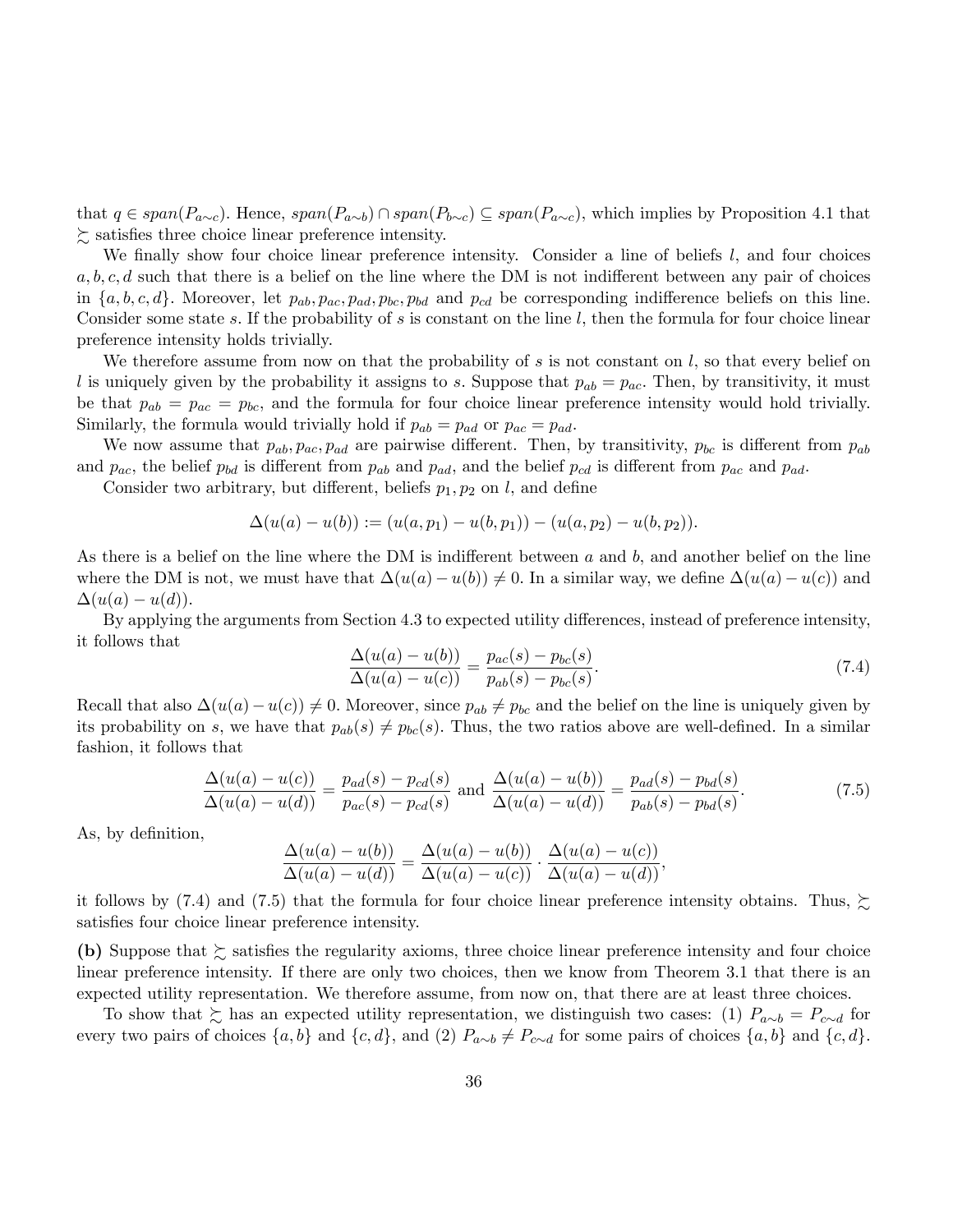**Case 1.** Suppose that  $P_{a\sim b} = P_{c\sim d}$  for every two pairs of choices  $\{a, b\}$  and  $\{c, d\}$ . Let  $A := P_{a\sim b}$  for some pair of choices  $\{a, b\}$ . Note that  $A \neq \Delta(S)$ , as we assume that no two choices are equivalent under  $\succeq$ . Since we also assume that no choice weakly dominates another choice, there will be preference reversals between all pairs of choices. Let x be a state where  $[x] \notin A$ . Hence,  $[x] \notin P_{a\sim b}$  for every two choices a and b. By transitivity, we can order the choices  $c_1, c_2, ..., c_K$  such that

$$
c_1 \succ_{[x]} c_2 \succ_{[x]} c_3 \succ_{[x]} \dots \succ_{[x]} c_K.
$$

Choose numbers  $v_1, ..., v_K$  with  $v_1 > v_2 > ... > v_K$ .

For choice  $c_1$ , set  $u(c_1,x) = v_1$ , and set the utilities  $u(c_1,s)$  for states  $s \neq x$  arbitrarily.

By Lemma 7.2 (b) we know that  $span(A)$  has dimension  $n-1$ , where n is the number of states. Let  $\{p_1, ..., p_{n-1}\}\$ be a basis for  $span(A)$ . As  $[x] \notin span(A)$ , we know that  $\{p_1, ..., p_{n-1}, [x]\}\$ is a basis for  $\mathbb{R}^S$ . For every choice  $c_k$  with  $k \geq 2$  find the unique utilities  $u(c_k, s)$  such that

$$
u(c_k, p_1) = u(c_1, p_1), \dots, u(c_k, p_{n-1}) = u(c_1, p_{n-1}) \text{ and } u(c_k, x) = v_k. \tag{7.6}
$$

We will show that the utility function u represents  $\succsim$ .

Take two choices a, b with  $a \succ_{[x]} b$ . Then, by construction of the utility function, we have that  $u(a, p_k) =$  $u(b, p_k)$  for all  $k \in \{1, ..., n-1\}$ , and  $u(a, x) > u(b, x)$ . As  $\{p_1, ..., p_{n-1}\}$  is a basis for  $span(P_{a\sim b})$ , we know that  $p_1,...,p_{n-1}$  are linearly independent. It thus follows by Lemma 7.3 that u represents  $\succeq$  on the pair of choices  $\{a, b\}$ . As this holds for every pair of choices  $\{a, b\}$ , we conclude that u represents  $\succeq$ .

**Case 2.** Suppose that  $P_{a\sim b} \neq P_{c\sim d}$  for some pairs of choices  $\{a, b\}$  and  $\{c, d\}$ . Then, there must be some choices a, b, c such that  $P_{a\sim c} \neq P_{b\sim c}$ . To see this, suppose on the contrary that  $P_{a\sim c} = P_{b\sim c}$  for all three choices a, b, c. Then, take two arbitrary pairs of choices  $\{a, b\}$  and  $\{c, d\}$  where  $\{a, b\} \cap \{c, d\} = \emptyset$ . By assumption we would then have that  $P_{a\sim b} = P_{b\sim c} = P_{c\sim d}$ , and hence  $P_{a\sim b} = P_{c\sim d}$  for all pairs  $\{a, b\}$  and  ${c, d}$ . This would be a contradiction. Hence,  $P_{a \sim c} \neq P_{b \sim c}$  for some choices  $a, b, c$ .

Now take some choice d different from a, b and c, if it exists. Then, either  $P_{a\sim d} \neq P_{b\sim d}$  or  $P_{a\sim d} \neq P_{c\sim d}$ . To see this, suppose on the contrary that  $P_{a\sim d} = P_{b\sim d} = P_{c\sim d}$ . Define  $A := P_{a\sim d} = P_{b\sim d} = P_{c\sim d}$ . Since, by transitivity,  $P_{a\sim d} \cap P_{b\sim d} \subseteq P_{a\sim b}$  and  $P_{b\sim d} \cap P_{c\sim d} \subseteq P_{b\sim c}$ , it follows that  $A \subseteq P_{a\sim b} \cap P_{b\sim c}$ . Thus, span(A)  $\subseteq$  span(P<sub>a $\sim$ b</sub>)  $\cap$  span(P<sub>b $\sim$ c</sub>). However, since  $P_{a\sim c} \neq P_{b\sim c}$  we have, by transitivity, that  $P_{a\sim b} \neq P_{b\sim c}$ . As, by Lemma 7.2 (b), both span( $P_{a\sim b}$ ) and span( $P_{b\sim c}$ ) have dimension  $n-1$ , it must be that  $span(P_{a\sim b})\cap span(P_{b\sim c})$  has dimension  $n-2$ . However, A has dimension  $n-1$ , and hence it cannot be that  $span(A) \subseteq span(P_{a\sim b})\cap span(P_{b\sim c})$ . We thus obtain a contradiction, and conclude that either  $P_{a\sim d} \neq P_{b\sim d}$ or  $P_{a\sim d} \neq P_{c\sim d}$ .

Based on the two insights above, we can order the choices  $c_1, c_2, ..., c_K$  such that  $P_{c_3 \sim c_1} \neq P_{c_3 \sim c_2}$ , and for every  $k \geq 4$  either  $P_{c_k \sim c_1} \neq P_{c_k \sim c_2}$  or  $P_{c_k \sim c_1} \neq P_{c_k \sim c_3}$ . Let the utilities for  $c_1$  and  $c_2$  be given as in the proof of Theorem 3.1. For the other choices, we define their utilities according to the following procedure:

Utilities for c<sub>3</sub>: By Lemma 7.2 (b), there are  $n-1$  linearly independent beliefs  $p_1, ..., p_{n-1} \in P_{c_3 \sim c_1}$ . Choose a belief  $p_n \in P_{c_3 \sim c_2} \backslash P_{c_3 \sim c_1}$ . Note that this is possible since  $P_{c_3 \sim c_1} \neq P_{c_3 \sim c_2}$ , and because of Lemma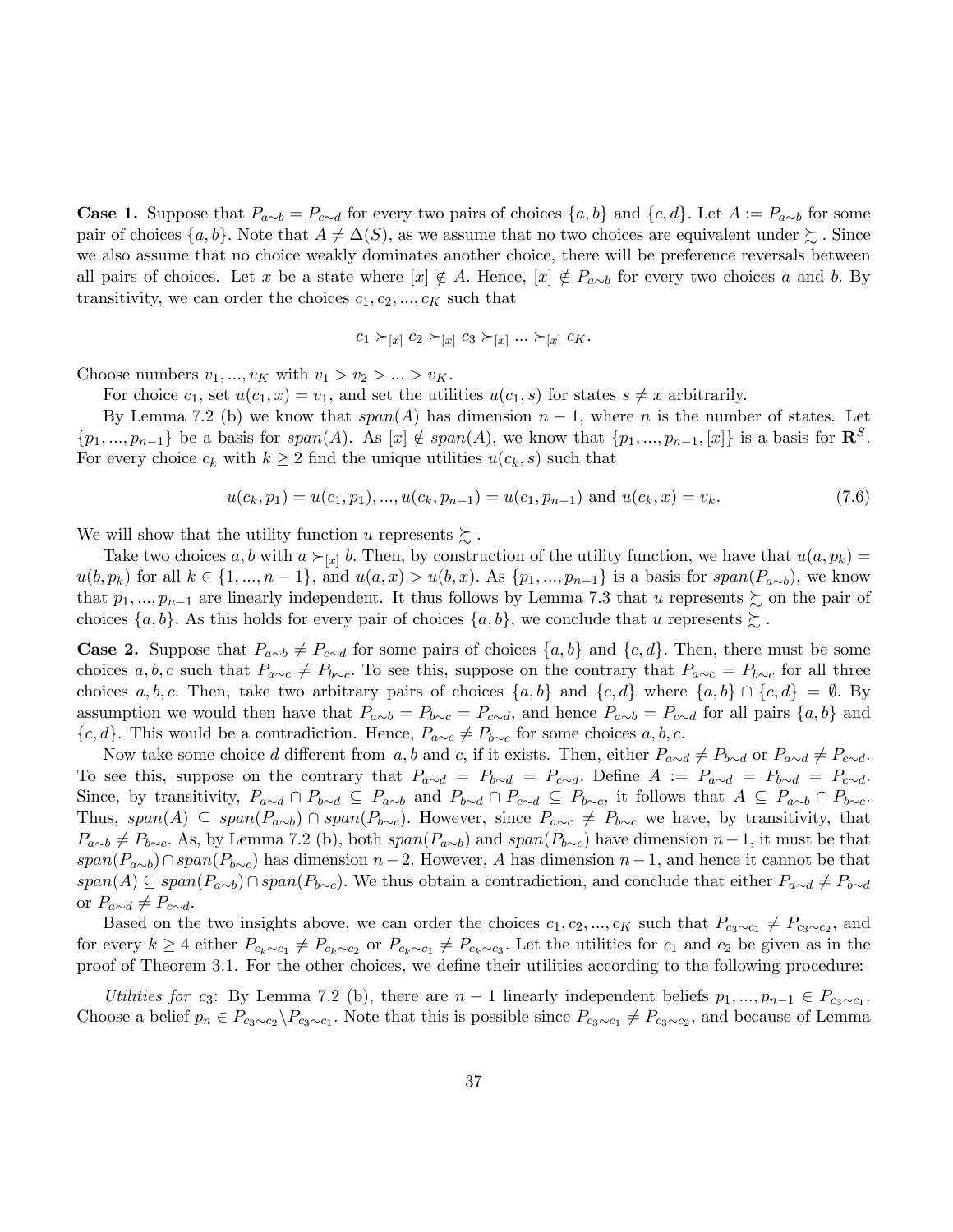7.2 (a) and (b). By Lemma 7.2 (a),  $p_n \notin span(P_{c_3 \sim c_1})$ , and hence  $p_1, ..., p_{n-1}, p_n$  are linearly independent. Find the unique utilities  $\{u(c_3, s) \mid s \in S\}$  such that

$$
u(c_3, p_m) = u(c_1, p_m) \text{ for all } m \in \{1, ..., n-1\}, \text{ and } u(c_3, p_n) = u(c_2, p_n). \tag{7.7}
$$

Utilities for  $c_4, ..., c_K$ . For every  $k \geq 4$ , inductively define the utilities for  $c_k$  as follows. From above, we know that either  $P_{c_k \sim c_1} \neq P_{c_k \sim c_2}$  or  $P_{c_k \sim c_1} \neq P_{c_k \sim c_3}$ . Suppose that  $P_{c_k \sim c_1} \neq P_{c_k \sim c_2}$ . Like above, we can choose linearly independent beliefs  $p_1, ..., p_{n-1}, p_n$  where  $p_1, ..., p_{n-1} \in P_{c_k \sim c_1}$  and  $p_n \in P_{c_k \sim c_2} \backslash P_{c_k \sim c_1}$ . Find the unique utilities  $\{u(c_k, s) \mid s \in S\}$  such that

$$
u(c_k, p_m) = u(c_1, p_m) \text{ for all } m \in \{1, ..., n-1\}, \text{ and } u(c_k, p_n) = u(c_2, p_n). \tag{7.8}
$$

If  $P_{c_k \sim c_1} \neq P_{c_k \sim c_3}$ , the utilities can be defined analogously,

We will now show that these utilities represents the conditional preference relation  $\succeq$ .

We prove, by induction on k, that u represents  $\gtrsim$  on  $\{c_1, ..., c_k\}$ . For  $k = 2$  we know this is true, in the light of the proof of Theorem 3.1.

Suppose now that  $k \geq 3$ , and that u represents  $\succsim$  on  $\{c_1, ..., c_{k-1}\}$ . We must show that u represents  $\succsim$ on all pairs  $\{c_k, c_m\}$  where  $m \in \{1, ..., k-1\}$ .

We start by showing that u represents  $\succsim$  on  $\{c_k, c_1\}$ . Assume, without loss of generality, that  $P_{c_k \sim c_1} \neq$  $P_{c_k\sim c_2}$ . Then, by (7.7) and (7.8) we know that  $u(c_k, p_n) = u(c_2, p_n)$ . As  $p_n \in P_{c_k\sim c_2} \backslash P_{c_k\sim c_1}$ , we may assume, without loss of generality, that  $p_n \in P_{c_k \succ c_1}$ . As  $p_n \in P_{c_k \sim c_2}$ , it follows that  $p_n \in P_{c_2 \succ c_1}$ , and hence  $u(c_2, p_n) > u(c_1, p_n)$ . As, by (7.7) and (7.8),  $u(c_k, p_n) = u(c_2, p_n)$ , we conclude that  $u(c_k, p_n) > u(c_1, p_n)$ . Thus,  $p_n \in P_{c_k \succ c_1}$  is such that  $u(c_k, p_n) > u(c_1, p_n)$ . Together with (7.7) and (7.8), we conclude from Lemma 7.3 that u represents  $\succsim$  on  $\{c_k, c_1\}$ .

We next show that u represents  $\succsim$  on  $\{c_k, c_2\}$ . As  $P_{c_k \sim c_1} \neq P_{c_k \sim c_2}$ , it follows by transitivity that  $P_{c_k \sim c_1} \neq$  $P_{c_1 \sim c_2}$ . Hence, it follows by Lemma 7.2 (a) and (b) that  $span(P_{c_k \sim c_1}) \cap span(P_{c_1 \sim c_2})$  has dimension  $n-2$ . Take a basis  $\{q_1, ..., q_{n-2}\}$  for  $span(P_{c_k \sim c_1}) \cap span(P_{c_1 \sim c_2})$ . By Proposition 4.1 we know that  $span(P_{c_k \sim c_1}) \cap span(P_{c_k \sim c_2})$  $span(P_{c_1\sim c_2})\subseteq span(P_{c_k\sim c_2})$ , and hence the vectors  $q_1,...,q_{n-2}$  are all in  $span(P_{c_k\sim c_2})$ . As each of these vectors  $q_m$  is in  $span(P_{c_k\sim c_1})$ , it follows by Lemma 7.1 that  $q_m$  can be written as  $q_m = \lambda_1 r_1 + \lambda_2 r_2$ , where  $\lambda_1, \lambda_2 \in \mathbf{R}$  and  $r_1, r_2 \in P_{c_k \sim c_1}$ . Since u represents  $\succsim$  on  $\{c_k, c_1\}$ , we know that  $u(c_k, r_1) = u(c_1, r_1)$  and  $u(c_k, r_2) = u(c_1, r_2)$ , which implies that  $u(c_k, q_m) = u(c_1, q_m)$ . As  $q_m$  is also in  $span(P_{c_1 \sim c_2})$ , and u represents  $\gtrsim$  on  $\{c_1, c_2\}$ , it follows in a similar way that  $u(c_1, q_m) = u(c_2, q_m)$ . Hence, we conclude that

$$
u(c_k, q_m) = u(c_2, q_m) \text{ for all } m \in \{1, ..., n-2\} \text{ and } u(c_k, p_n) = u(c_2, p_n),
$$
\n
$$
(7.9)
$$

where the last equality follows from (7.7) and (7.8). Moreover, as  $p_n \notin P_{c_k \sim c_1}$ , we know that  $p_n \notin$  $span(P_{c_k \sim c_1}) \cap span(P_{c_1 \sim c_2})$ , and hence the  $n-1$  vectors above are linearly independent.

Since  $P_{c_k \sim c_1} \neq P_{c_k \sim c_2}$ , there is a belief  $p \in P_{c_k \sim c_1} \backslash P_{c_k \sim c_2}$ . Assume, without loss of generality, that  $p \in P_{c_k \succ c_2}$ . As  $p \in P_{c_k \sim c_1}$ , it follows by transitivity that  $p \in P_{c_1 \succ c_2}$ . As u represents  $\succsim$  on  $\{c_k, c_1\}$  and  ${c_1,c_2}$ , it follows that  $u(c_k,p) = u(c_1,p)$  and  $u(c_1,p) > u(c_2,p)$ , which implies that  $u(c_k,p) > u(c_2,p)$ .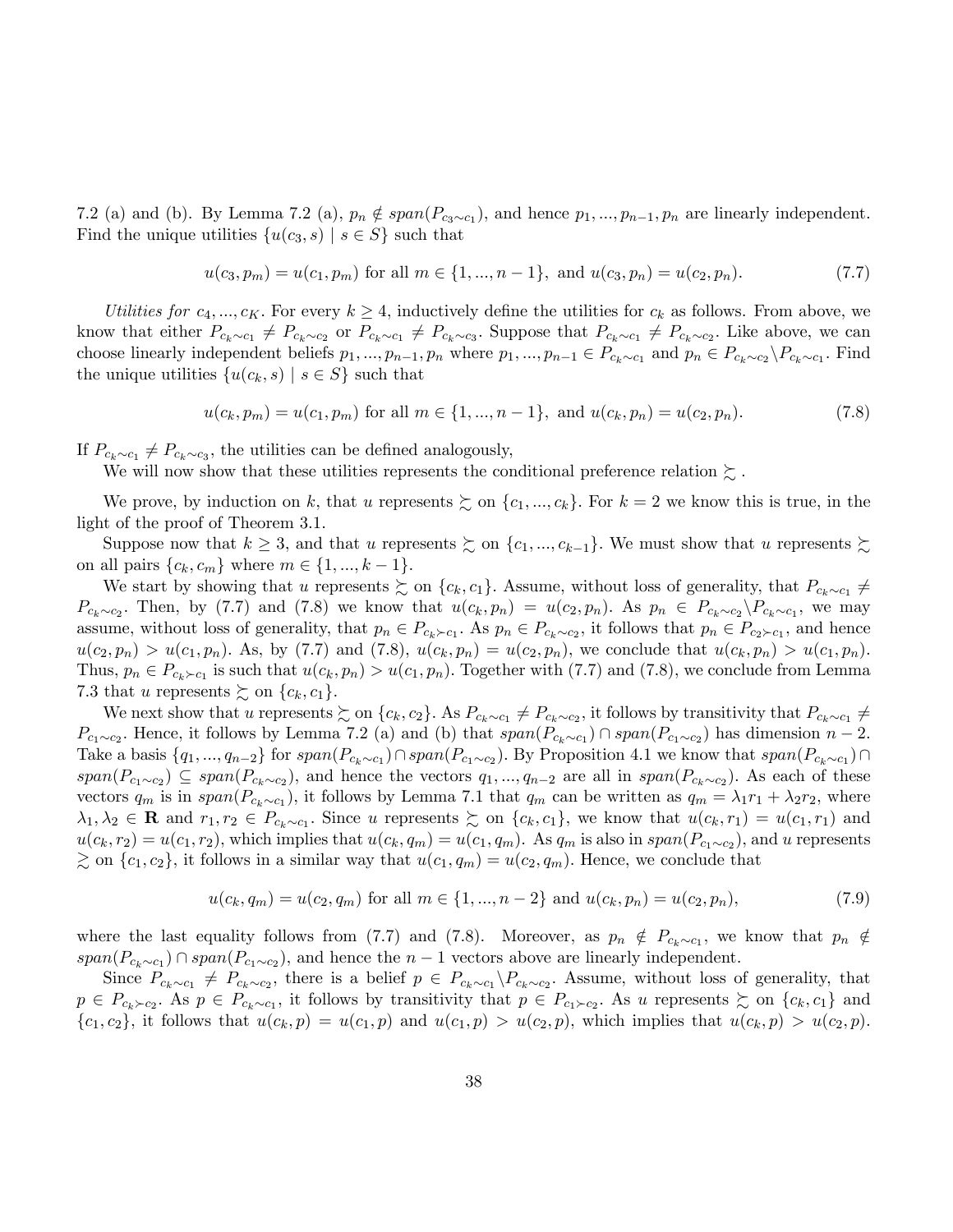Hence, there is some belief p with  $P_{c_k \succ c_2}$  and  $u(c_k, p) > u(c_2, p)$ . Together with (7.9) and Lemma 7.3, we conclude that u represents  $\succsim$  on  $\{c_k, c_2\}$ .

We finally show that u represents  $\succsim$  on  $\{c_k, c_m\}$  for every  $m \in \{3, ..., k-1\}$ . Take some  $m \in \{3, ..., k-1\}$ . Then, necessarily,  $k \geq 4$ . To abbreviate the notation, we define  $span_{ml} := span(P_{c_m \sim c_l})$  for every  $m, l \in$  $\{1, ..., k\}$ . We distinguish two cases: (1)  $span_{k1} \cap span_{m} \neq span_{k2} \cap span_{2m}$  or  $span_{k1} \cap span_{1m} \neq span_{k3} \cap$  $span_{3m}$ , and (2)  $span_{k1} \cap span_{1m} = span_{k2} \cap span_{2m}$  and  $span_{k1} \cap span_{1m} = span_{k3} \cap span_{3m}$ .

**Case 1.** Assume, without loss of generality, that  $span_{k1} \cap span_{1m} \neq span_{k2} \cap span_{2m}$ . Since, by Lemma 7.2 (b), the four linear spans have dimension  $n-1$ , it follows that the two intersections have dimension  $n-2$ or  $n-1$ . Moreover, as the two intersections are different, we conclude that

$$
A := span[(span_{k1} \cap span_{1m})) \cup (span_{k2} \cap span_{2m})]
$$

has dimension  $n-1$  or n. Moreover, we know from Proposition 4.1 that  $span_{k1}\cap span_{1m}$  and  $span_{k2}\cap span_{2m}$ are both subsets of  $span_{km}$ , and hence  $A \subseteq span_{km}$  also. As  $c_k$  and  $c_m$  are not equivalent, A cannot have dimension n, and thus the dimension of A must be  $n-1$ .

Take a basis  $\{q_1, ..., q_{n-1}\}$  for A, where every  $q_l$  is either in  $span_{k_1} \cap span_{1m}$  or in  $span_{k_2} \cap span_{2m}$ . Suppose that  $q_l$  is in  $span_{k_1} \cap span_{1m}$ . As u represents  $\succsim$  on  $\{c_k, c_1\}$  and  $\{c_1, c_m\}$ , it can be shown in the same way as above that  $u(c_k, q_l) = u(c_1, q_l)$  and  $u(c_1, q_l) = u(c_m, q_l)$ , which implies that  $u(c_k, q_l) = u(c_m, c_l)$ . If  $q_l$  is in  $span_{k_2} \cap span_{2m}$ , it can be shown in a similar way that  $u(c_k, q_l) = u(c_m, q_l)$  also. We thus see that

$$
q_l \in span_{km}
$$
 and  $u(c_k, q_l) = u(c_m, q_l)$  for every  $l \in \{1, ..., n-1\}.$  (7.10)

Since  $P_{c_k\sim c_1} \neq P_{c_k\sim c_2}$ , either  $P_{c_k\sim c_1} \backslash P_{c_k\sim c_m}$  or  $P_{c_k\sim c_2} \backslash P_{c_k\sim c_m}$  must be non-empty. Assume, without loss of generality, that  $P_{c_k\sim c_1} \backslash P_{c_k\sim c_m}$  is non-empty. Take some  $p \in P_{c_k\sim c_1} \backslash P_{c_k\sim c_m}$ . Assume, without loss of generality, that  $p \in P_{c_k \succ c_m}$ . As  $p \in P_{c_k \sim c_1}$ , it follows by transitivity that  $p \in P_{c_1 \succ c_m}$ . Since u represents  $\succsim$  on  ${c_k, c_1}$  and  ${c_1, c_m}$ , we know that  $u(c_k, p) = u(c_1, p)$  and  $u(c_1, p) > u(c_m, p)$ , and thus  $u(c_k, p) > u(c_m, p)$ . We have thus found a belief  $p \in P_{c_k \succ c_m}$  with  $u(c_k, p) > u(c_m, p)$ . Together with (7.10) and Lemma 7.3 we conclude that u represents  $\gtrsim$  on  $\{c_k, c_m\}$ .

**Case 2.** Suppose that  $span_{k1} \cap span_{1m} = span_{k2} \cap span_{2m}$  and  $span_{k1} \cap span_{1m} = span_{k3} \cap span_{3m}$ .

*Claim.* There are  $i, j \in \{1, 2, 3\}$  such that for every triple  $a, b, c \in \{c_i, c_j, c_m, c_k\}$  the sets  $P_{a \sim b}, P_{a \sim c}$  and  $P_{b \sim c}$  are pairwise different.

*Proof of claim.* We first show that  $P_{c_k \sim c_1} \neq P_{c_1 \sim c_m}$ . Suppose not. Then,  $P_{c_k \sim c_1} = P_{c_1 \sim c_m}$  and hence, by transitivity,  $P_{c_k\sim c_1} = P_{c_k\sim c_m}$ . Thus,  $span_{k1} \cap span_{1m} = span_{k1} = span_{km}$ . Since  $span_{k1} \cap span_{1m} = span_{k2} \cap$ span<sub>2m</sub>, it follows that span<sub>k2</sub>  $\cap$  span<sub>2m</sub> = span<sub>km</sub>, which can only be if  $P_{c_k\sim c_2} = P_{c_2\sim c_m} = P_{c_k\sim c_m}$ . As such,  $P_{c_k \sim c_1} = P_{c_k \sim c_m} = P_{c_k \sim c_2}$ , which contradicts the assumption that  $P_{c_k \sim c_1} \neq P_{c_k \sim c_2}$ . Hence,  $P_{c_k \sim c_1} \neq P_{c_1 \sim c_m}$ . By transitivity,  $P_{c_k \sim c_1}$ ,  $P_{c_1 \sim c_m}$  and  $P_{c_k \sim c_m}$  are pairwise different.

As a consequence,  $span_{k1} \cap span_{1m}$  has dimension  $n-2$ . Since  $span_{k1} \cap span_{1m} = span_{k2} \cap span_{2m}$  it follows that  $span_{k_2} \cap span_{2m}$  has dimension  $n-2$  also, which can only be if  $P_{c_k\sim c_2} \neq P_{c_2\sim c_m}$ . Thus, by transitivity,  $P_{c_k \sim c_2}, P_{c_2 \sim c_m}$  and  $P_{c_k \sim c_m}$  are pairwise different. As  $span_{k1} \cap span_{1m} = span_{k3} \cap span_{3m}$ , it follows in a similar way that  $P_{c_k \sim c_3}$ ,  $P_{c_3 \sim c_m}$  and  $P_{c_k \sim c_m}$  are pairwise different also.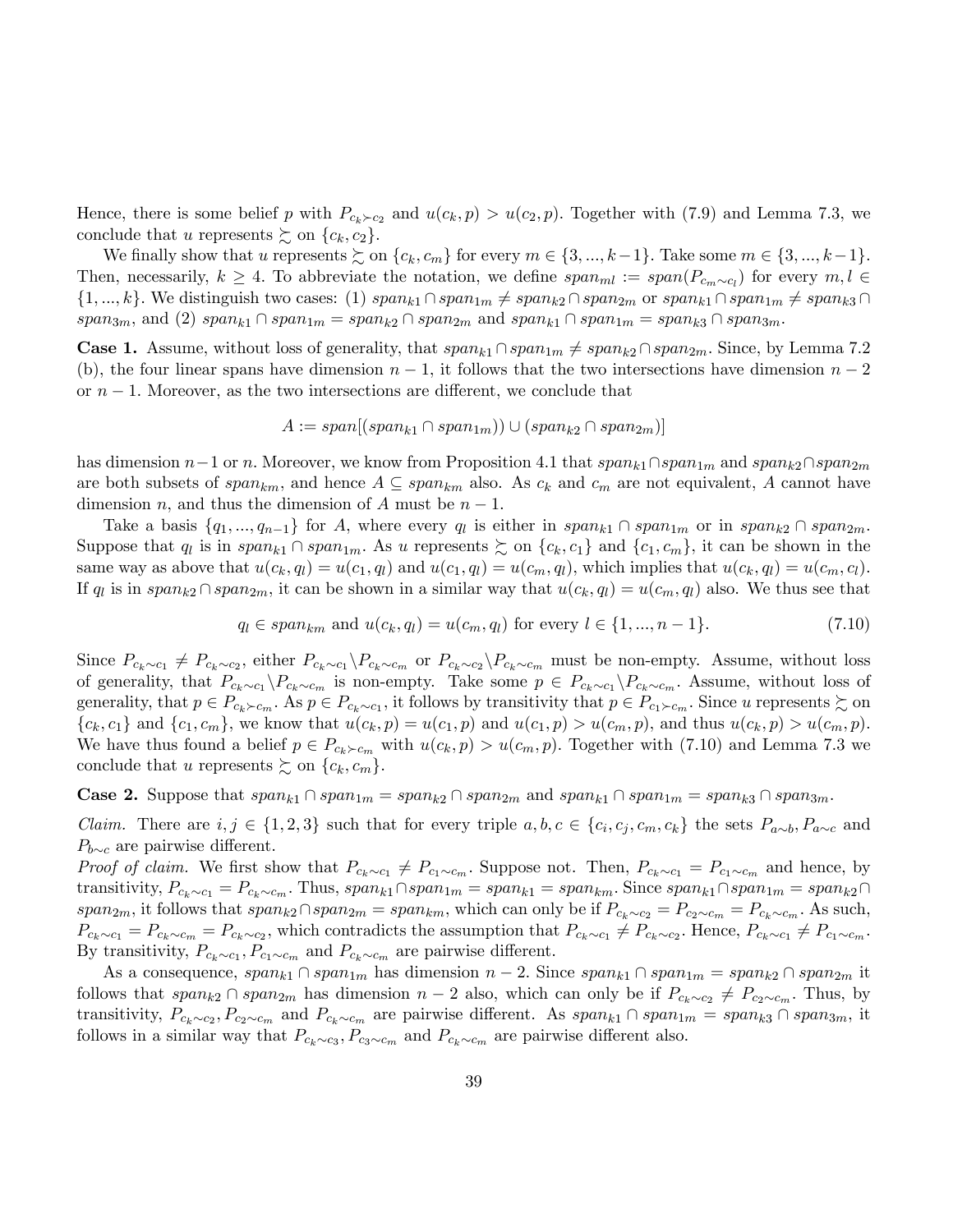Consider the sets  $A = \{c_1, c_2, c_m, c_k\}, B = \{c_1, c_3, c_m, c_k\}$  and  $C = \{c_2, c_3, c_m, c_k\}.$  Suppose, contrary to what we want to show, that in each of these sets there is a triple  $a, b, c$  such that  $P_{a\sim b} = P_{a\sim c} = P_{b\sim c}$ . Since, by assumption,  $P_{c_k\sim c_1} \neq P_{c_k\sim c_2}$ , and we have seen above that  $P_{c_k\sim c_1}$ ,  $P_{c_1\sim c_m}$  and  $P_{c_k\sim c_m}$  are pairwise different and  $P_{c_k\sim c_2}$ ,  $P_{c_2\sim c_m}$  and  $P_{c_k\sim c_m}$  are pairwise different, we must have in set A that  $P_{c_1\sim c_2} = P_{c_2\sim c_m}$  $P_{c_1\sim c_m}$ .

By a similar argument, we must have in set B that either  $P_{c_1\sim c_3} = P_{c_3\sim c_m} = P_{c_1\sim c_m}$  or  $P_{c_1\sim c_3} = P_{c_3\sim c_k}$  $P_{c_1\sim c_k}$ . However, if  $P_{c_1\sim c_3} = P_{c_3\sim c_m} = P_{c_1\sim c_m}$  then, by the insight above that  $P_{c_1\sim c_2} = P_{c_1\sim c_m}$ , it would follow that  $P_{c_1 \sim c_2} = P_{c_1 \sim c_3}$ , which is a contradiction to the fact that  $P_{c_1 \sim c_2} \neq P_{c_1 \sim c_3}$ . We must thus have that  $P_{c_1 \sim c_3} = P_{c_3 \sim c_k} = P_{c_1 \sim c_k}$ .

By a similar argument, we must have in set C that either  $P_{c_2\sim c_3} = P_{c_3\sim c_m} = P_{c_2\sim c_m}$  or  $P_{c_2\sim c_3}$  $P_{c_3\sim c_k} = P_{c_2\sim c_k}$ . If  $P_{c_2\sim c_3} = P_{c_3\sim c_m} = P_{c_2\sim c_m}$  then, together with the insight above that  $P_{c_1\sim c_2} = P_{c_2\sim c_m}$ , it would follow that  $P_{c_1 \sim c_2} = P_{c_2 \sim c_3}$ . This would contradict the assumption that  $P_{c_1 \sim c_2} \neq P_{c_2 \sim c_3}$ . If  $P_{c_2\sim c_3} = P_{c_3\sim c_k} = P_{c_2\sim c_k}$  then, together with the fact above that  $P_{c_1\sim c_3} = P_{c_3\sim c_k}$ , it would follow that  $P_{c_1\sim c_3} = P_{c_2\sim c_3}$ . This would contradict the assumption that  $P_{c_1\sim c_3} \neq P_{c_2\sim c_3}$ . We thus arrive at a general contradiction, and hence there are  $i, j \in \{1, 2, 3\}$  such that for every triple  $a, b, c \in \{c_i, c_j, c_m, c_k\}$  the sets  $P_{a\sim b}$ ,  $P_{a\sim c}$  and  $P_{b\sim c}$  are pairwise different. This completes the proof of the claim.

According to the claim, we can choose  $i, j \in \{1, 2, 3\}$  such that for every triple  $a, b, c \in \{c_i, c_j, c_m, c_k\}$ the sets  $P_{a\sim b}$ ,  $P_{a\sim c}$  and  $P_{b\sim c}$  are pairwise different. Define the set of choices  $D := \{c_i, c_j, c_m, c_k\}$ , and let

$$
A := span_{ki} \cap span_{im}.
$$

We show that A has dimension  $n-2$ , that  $A \subseteq span(P_{a\sim b})$  for all  $a, b \in D$ , and that  $A = span(P_{a\sim b}) \cap$ span( $P_{c\sim d}$ ) whenever  $P_{a\sim b} \neq P_{c\sim d}$ .

Since by the choice of i, j we have that  $P_{c_k \sim c_i} \neq P_{c_i \sim c_m}$ , it follows that A has dimension  $n-2$ . Note by Proposition 4.1 that  $A \subseteq span_{km}$ . Moreover, as we assume in Case 2 that  $span_{ki}\cap span_{im} = span_{ki}\cap span_{im}$ ; it follows that  $A = span_{ki} \cap span_{im} \cap span_{kj}$ , and thus we have by Proposition 4.1 that  $A \subseteq span_{ij}$  also. Hence,  $A \subseteq span(P_{a \sim b})$  for all  $a, b \in D$ .

Now, let  $P_{a\sim b} \neq P_{c\sim d}$  for some  $a, b, c, d \in D$ . Then  $span(P_{a\sim b}) \cap span(P_{c\sim d})$  has dimension  $n-2$ . As  $A \subseteq span(P_{a\sim b})\cap span(P_{c\sim d})$  and A has dimension  $n-2$  as well, it must be that  $A = span(P_{a\sim b})\cap span(P_{c\sim d}).$ 

Let  $\Delta^+(S) := \{p \in \Delta(S) \mid p(s) > 0 \text{ for all } s \in S\}$  be the set of full support beliefs. We distinguish two cases: (2.1)  $A \cap \Delta^+(S)$  is empty, and (2.2)  $A \cap \Delta^+(S)$  is non-empty.

**Case 2.1.** Suppose that  $A \cap \Delta^+(S)$  is empty. Recall from Lemma 7.2 (b) that each of the indifference sets  $P_{a\sim b}$ , where  $a, b \in D$ , has a full support belief in  $\Delta^+(S)$ , and thus  $P_{a\sim b} \cap \Delta^+(S)$  is non-empty. Moreover, recall from above that  $P_{a\sim b} \cap P_{c\sim d} = A$  whenever  $P_{a\sim b} \neq P_{c\sim d}$ . As  $A \cap \Delta^+(S)$  is empty, it follows that  $P_{a\sim b} \cap P_{c\sim d} \cap \Delta^+(S)$  is empty whenever  $P_{a\sim b} \neq P_{c\sim d}$  and  $a, b, c, d \in D$ .

Let  $\{P_1,...,P_R\}$  be the collection of pairwise different indifference sets that remains if from  $\{P_{a\sim b}\}$  $a, b \in D$  we remove all duplicate sets. Since i, j have been chosen such that for every triple  $a, b, c$  in D the sets  $P_{a\sim b}$ ,  $P_{a\sim c}$  and  $P_{b\sim c}$  are pairwise different, we know that  $R \geq 3$ .

As  $P_{a\sim b} \cap P_{c\sim d} \cap \Delta^+(S)$  is empty whenever  $P_{a\sim b} \neq P_{c\sim d}$ , it follows that the sets  $P_1 \cap \Delta^+(S), ..., P_R \cap$  $\Delta^{+}(S)$  are pairwise disjoint. Moreover, we have seen that each of the latter sets are non-empty. Since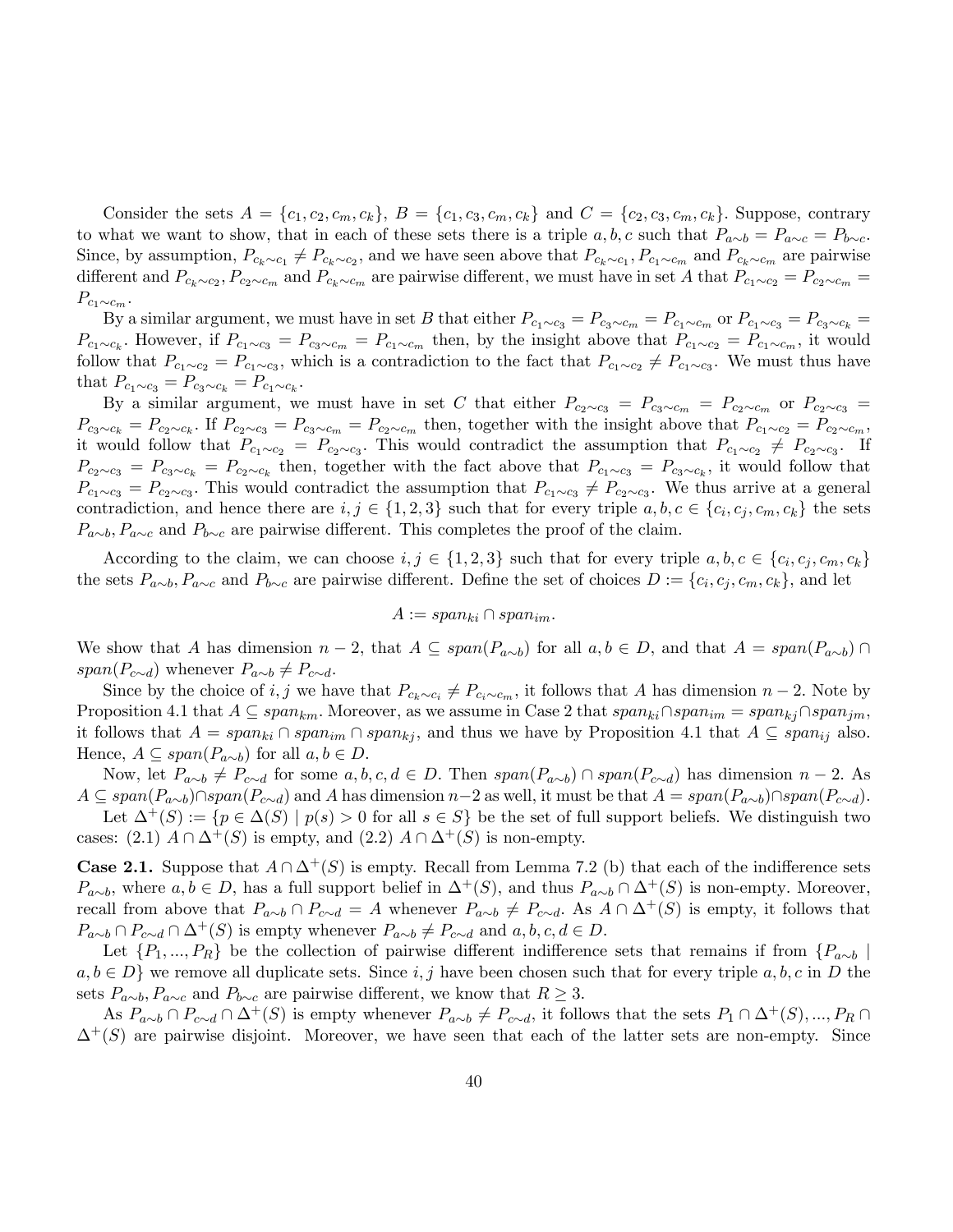$span(P_1), ..., span(P_R)$  are hyperplanes of dimension  $n-1$ , we can order the sets  $P_1, ..., P_R$  such that  $P_2 \cap$  $\Delta^+(S), ..., P_{R-1} \cap \Delta^+(S)$  are in between  $P_1 \cap \Delta^+(S)$  and  $P_R \cap \Delta^+(S)$ . Take some  $p_1 \in P_1 \cap \Delta^+(S)$  and  $p_R \in P_R \cap \Delta^+(S)$ , and let l be the line through  $p_1$  and  $p_R$ . Then, the corresponding line segment from  $p_1$ to  $p_R$  is included in  $\Delta^+(S)$ . As  $P_2 \cap \Delta^+(S)$ , ...,  $P_{R-1} \cap \Delta^+(S)$  are in between  $P_1 \cap \Delta^+(S)$  and  $P_R \cap \Delta^+(S)$ , the line l contains for every  $r \in \{2, ..., R-1\}$  a unique belief  $p_r$  in  $P_r$ . In particular, for every pair of choices a, b in D, there is a unique belief  $p_{ab} \in P_{a\sim b}$  on the line l; and the line l contains a belief where the DM is not indifferent between any of the choices in  $D$ .

Recall that for every triple a, b, c in D the sets  $P_{a\sim b}$ ,  $P_{a\sim c}$  and  $P_{b\sim c}$  are pairwise different. As  $P_{a\sim b} \cap$  $P_{c\sim d} \cap \Delta^+(S)$  is empty whenever  $P_{a\sim b} \neq P_{c\sim d}$ , we must have for every triple  $a, b, c$  in D that  $p_{ab}, p_{ac}$  and  $p_{bc}$  are pairwise different.

Let s be a state such that the probability of s is not constant on the line  $l$ . By four choice linear preference intensity, we have that

$$
\frac{p_{ac}(s) - p_{cd}(s)}{p_{ad}(s) - p_{cd}(s)} = \frac{(p_{ab}(s) - p_{bd}(s))(p_{ac}(s) - p_{bc}(s))}{(p_{ab}(s) - p_{bc}(s))(p_{ad}(s) - p_{bd}(s))},\tag{7.11}
$$

where  $a := c_i, b := c_j, c := c_m$  and  $d := c_k$ . Note that both fractions are well-defined since  $p_{ad} \neq p_{cd}, p_{ab} \neq p_{bc}$ and  $p_{ad} \neq p_{bd}$ . Moreover, as  $p_{ac}, p_{ad}, p_{cd}$  are pairwise different, we have that  $p_{ac}(s)-p_{cd}(s) \neq p_{ad}(s)-p_{cd}(s)$ ; and hence the fraction on the lefthand side is not equal to 1: As such, the fraction on the righthand side is not equal to 1 either. Let this fraction on the righthand side be called F. Then, by  $(7.11)$ ,  $p_{cd}$  is the unique belief on l where

$$
p_{cd}(s) = \frac{F \cdot p_{ad}(s) - p_{ac}(s)}{F - 1}.
$$
\n(7.12)

Remember that  $A \subseteq span(P_{c\sim d})$ , that A has dimension  $n-2$ , and that  $span(P_{c\sim d})$  has dimension  $n-1$ . Let  $\{q_2,..., q_{n-1}\}$  be a basis for A. As  $p_{cd} \in P_{c \sim d}$  is not in A, we conclude that  $\{p_{cd}, q_2,..., q_{n-1}\}$  is a basis for  $span(P_{c\sim d})$ .

Now, let  $\succeq^u$  be the conditional preference relation generated by the utility function u. We have already seen that u represents  $\succeq$  on all pairs of choices in  $\{a, b, c, d\}$ , except  $\{c, d\}$ . In particular, we thus know that

$$
u(a, p_{ab}) = u(b, p_{ab}), u(a, p_{ac}) = u(c, p_{ac}), u(a, p_{ad}) = u(d, p_{ad}), u(b, p_{bc}) = u(c, p_{bc})
$$
 and  $u(b, p_{bd}) = u(d, p_{bd}).$ 

As we have seen in part (a) of the proof that  $\zeta^u$  satisfies four choice linear preference intensity, the unique belief on the line l where the DM is indifferent between c and d under  $\zeta^u$  is given by (7.12). Therefore,

$$
u(c, p_{cd}) = u(d, p_{cd}).
$$
\n(7.13)

Recall that  $A = span(P_{d\sim a}) \cap span(P_{a\sim c})$ . As u represents  $\succeq$  on  $\{d, a\}$  and  $\{a, c\}$ , it follows that  $u(d, v) = u(a, v)$  and  $u(a, v) = u(c, v)$  for every  $v \in span(P_{d \sim a}) \cap span(P_{a \sim c})$ . Therefore,  $u(c, v) = u(d, v)$ for every  $v \in A$ . In particular,

$$
u(c, q_k) = u(d, q_k) \text{ for every } k \in \{2, ..., n-1\},\tag{7.14}
$$

where  $\{q_2, ..., q_{n-1}\}\$ is a basis for A. Moreover, we have seen that  $\{p_{cd}, q_2, ..., q_{n-1}\}\$ is a basis for  $span(P_{c\sim d})$ .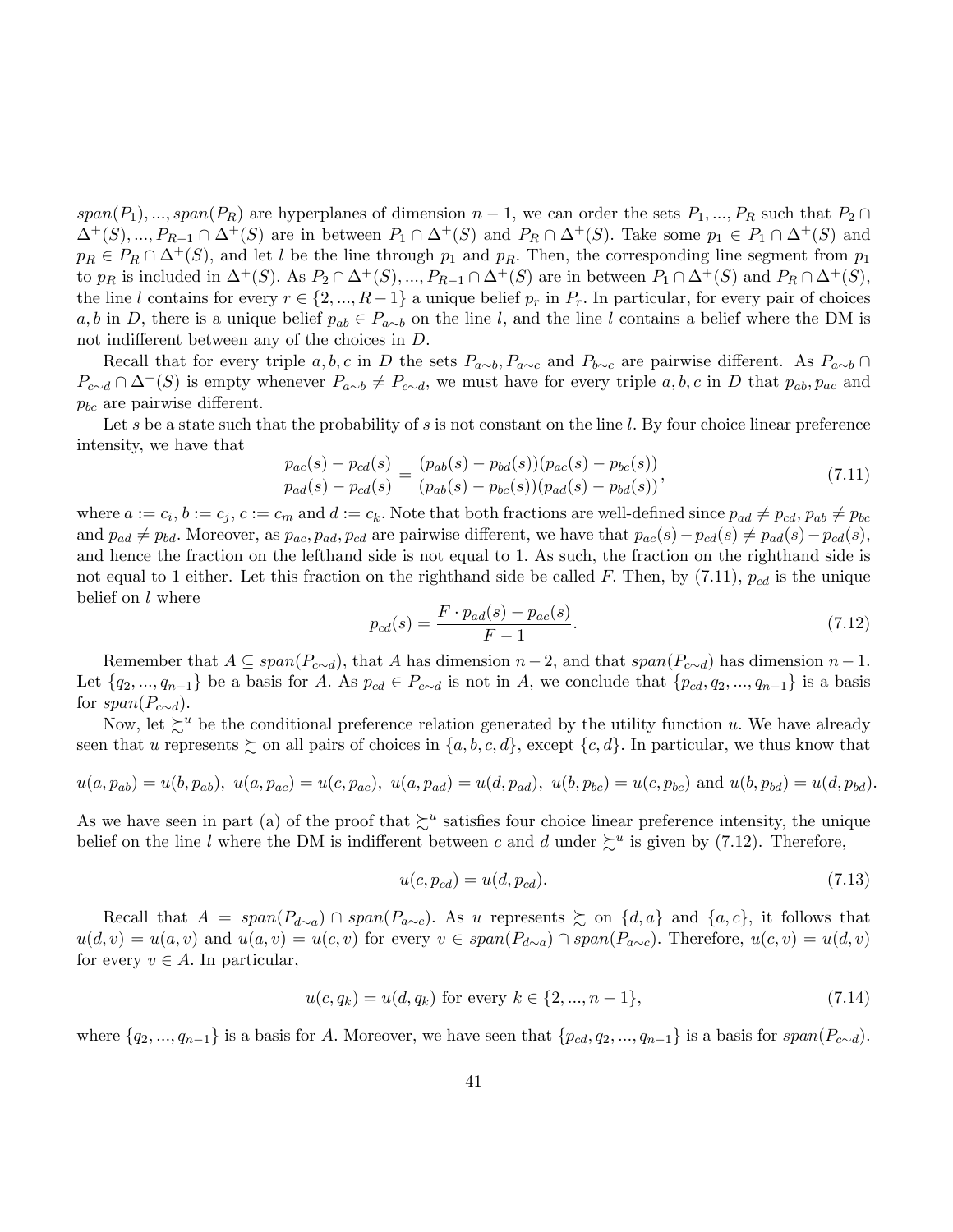Recall that  $A = span(P_{c_k \sim c_1}) \cap span(P_{c_1 \sim c_m})$  has dimension  $n - 2$ , and thus  $P_{c_k \sim c_1} \neq P_{c_1 \sim c_m}$ . Thus,  $P_{d\sim a} \neq P_{a\sim c}$ . We can thus choose some  $p \in P_{d\sim a} \backslash P_{a\sim c}$ . Assume, without loss of generality, that  $p \in P_{a\sim c}$ . By transitivity, we then have that  $p \in P_{d \succ c}$ . Since u represents  $\succsim$  on  $\{d, a\}$  and  $\{a, c\}$ , we know that  $u(d, p) = u(a, p)$  and  $u(a, p) > u(c, p)$ , and hence

$$
u(d, p) > u(c, p) \text{ for some } p \in P_{d \succ c}. \tag{7.15}
$$

In view of (7.13), (7.14) and (7.15), it follows by Lemma 7.3 that u represents  $\gtrsim$  on  $\{c,d\} = \{c_k,c_m\}$ .

**Case 2.2.** Suppose that  $A \cap \Delta^+(S)$  is non-empty. Then, there is some full support belief  $p^*$  in A, with  $p^*(s) > 0$  for all states s. As we have seen that  $A \subseteq span(P_{a \sim b})$  for all  $a, b \in D$ , it follows that  $p^* \in P_{a \sim b}$ for all pairs  $a, b \in D$ .

Since we have seen that A has dimension  $n-2$ , the linear subspace A is contained in some hyperplane containing the zero vector. Hence, there is some vector  $n^A \in \mathbb{R}^S$  such that

$$
n^A \cdot v = 0 \text{ for all } v \in A. \tag{7.16}
$$

Moreover, we can choose the vector  $n^A$  such that for every pair  $a, b \in D$  there is some  $p \in P_{a \sim b}$  with  $n^A \cdot p \neq 0.$ 

In that case, there is for every pair  $a, b \in D$  some  $p \in P_{a \sim b}$  with  $n^A \cdot p > 0$ . To see this, suppose that  $a, b$  are such that  $n^A \cdot p \leq 0$  for every  $p \in P_{a \sim b}$ . As there is some  $p \in P_{a \sim b}$  with  $n^A \cdot p \neq 0$ , there must be some  $p \in P_{a \sim b}$  with  $n^A \cdot p \le 0$ . Since  $p^* \in \Delta^+(S)$ , there is some  $\lambda > 1$  close enough to 1 such that  $q := (1 - \lambda)p + \lambda p^* \in \Delta(S)$ . Note that  $p^* \in A \subseteq span(P_{a \sim b})$  and  $p \in P_{a \sim b}$ , which implies that  $q \in span(P_{a\sim b}) \cap \Delta(S) = P_{a\sim b}$ . At the same time we know, by (7.16) and the fact that  $p^* \in A$ , that  $n^A \cdot p^* = 0$ . Since  $n^A \cdot p < 0$  and  $\lambda > 1$ , it follows that  $n^A \cdot q = (1 - \lambda) \cdot (n^A \cdot p) + \lambda \cdot (n^A \cdot p^*) > 0$ . Thus,

for every 
$$
a, b \in D
$$
 there is some  $p \in P_{a \sim b}$  with  $n^A \cdot p > 0$ . (7.17)

Let  $P^+ := \{ p \in \Delta(S) \mid n^A \cdot p > 0 \}.$  Then, in view of (7.17),

$$
P_{a \sim b} \cap P^+ \text{ is non-empty for all } a, b \in D. \tag{7.18}
$$

Recall that  $P_{a\sim b} \cap P_{c\sim d} = A$  for every  $a, b, c, d \in D$  with  $P_{a\sim b} \neq P_{c\sim d}$ . In view of (7.16) and (7.18) we conclude that  $P_{a\sim b} \cap P_{c\sim d} \cap P^+$  is empty whenever  $P_{a\sim b} \neq P_{c\sim d}$ . Hence,  $(P_{a\sim b} \cap P^+)$  and  $(P_{c\sim d} \cap P^+)$  are disjoint whenever  $P_{a\sim b} \neq P_{c\sim d}$ . But then, the different sets in  $\{P_{a\sim b} \mid a, b \in D\}$  can be numbered  $P_1, ..., P_R$ , with  $R \geq 3$ , such that  $P_2 \cap P^+$ , ...,  $P_{R-1} \cap P^+$  are in between  $P_1 \cap P^+$  and  $P_R \cap P^+$ . In a similar way as in Case 2.1, it can then be shown that u represents  $\succeq$  on  $\{c_k, c_m\}$ .

We thus conclude that u represents  $\succsim$  on  $\{c_1, ..., c_k\}$ . By induction on k, the proof is complete.

We next prove Theorem 4.2.

**Proof of Theorem 4.2.** Let u, v be two different utility representations for  $\geq$ . To prove the statement, we distinguish three cases: (1) there are two choices, (2) there are three choices, and (3) there are at least four choices.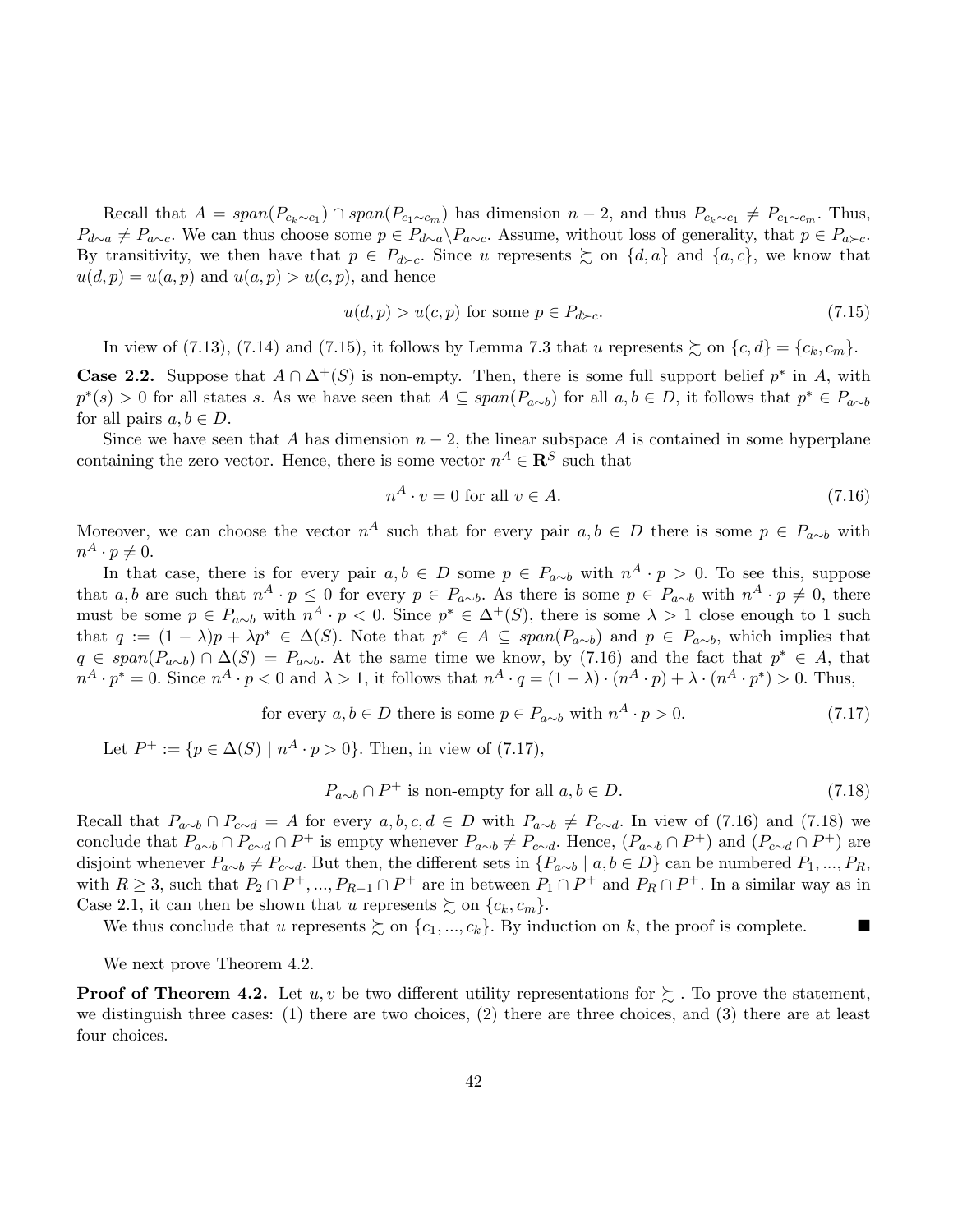**Case 1.** Suppose there are two choices, a and b. Since there are preference reversals on  $\{a, b\}$ , there is some  $p^* \in P_{a \succ b}$ . Define

$$
\alpha := \frac{v(a, p^*) - v(b, p^*)}{u(a, p^*) - u(b, p^*)}.
$$
\n(7.19)

We show that

$$
v(a,p) - v(b,p) = \alpha \cdot (u(a,p) - u(b,p))
$$
 for all beliefs  $p \in \Delta(S)$ . (7.20)

As there are preference reversals on  $\{a, b\}$ , it follows by Lemma 7.2 (b) that there are  $n-1$  linearly independent beliefs  $p_1, ..., p_{n-1}$  in  $P_{a \sim b}$ . Moreover, by Lemma 7.2 (a) we know that  $p^* \notin span(P_{a \sim b})$ . Hence,  $\{p_1, ..., p_{n-1}, p^*\}$  are linearly independent, and thus form a basis for  $\mathbb{R}^S$ . As, by construction,  $v(a, p_k)$  –  $v(b, p_k) = \alpha \cdot (u(a, p_k) - u(b, p_k)) = 0$  for all  $k \in \{1, ..., n-1\}$  and, by  $(7.19)$ ,  $v(a, p^*) - v(b, p^*) = \alpha$ .  $(u(a, p^*) - u(b, p^*))$ , it follows that (7.20) holds for every p in the basis  $\{p_1, ..., p_{n-1}, p^*\}$ . Now, take some arbitrary belief  $p \in \Delta(S)$ . Then,  $p = \lambda_1 p_1 + ... + \lambda_{n-1} p_{n-1} + \lambda_n p^*$  for some numbers  $\lambda_1, ..., \lambda_n$ . Thus,

$$
v(a,p) - v(b,p) = \sum_{k=1}^{n-1} \lambda_k \cdot (v(a,p_k) - v(b,p_k)) + \lambda_n \cdot (v(a,p^*) - v(b,p^*))
$$
  
=  $\alpha \cdot \left( \sum_{k=1}^{n-1} \lambda_k \cdot (u(a,p_k) - u(b,p_k)) + \lambda_n \cdot (u(a,p^*) - u(b,p^*)) \right)$   
=  $\alpha \cdot (u(a,p) - u(b,p)),$ 

which establishes (7.20).

**Case 2.** Suppose there are three choices,  $a, b$  and  $c$ . Since, by assumption, there is a belief where the DM is indifferent between some, but not all, choices, it must be that  $P_{c\sim a} \neq P_{c\sim b}$ . Let the number  $\alpha$  be given by (7.19). We show, for every two choices  $d, e \in \{a, b, c\}$ , that

$$
v(d, p) - v(e, p) = \alpha \cdot (u(d, p) - u(e, p))
$$
 for all beliefs  $p \in \Delta(S)$ . (7.21)

By the proof of Case 1, we know that  $(7.21)$  holds for the choices a and b. We now show that  $(7.21)$ holds for the choices c and a. Let  $p_1, ..., p_{n-1} \in \Delta(S)$  be a basis for  $span(P_{c \sim a})$ . Then,

$$
v(c, p_k) - v(a, p_k) = \alpha \cdot (u(c, p_k) - u(a, p_k)) = 0 \text{ for all } k \in \{1, ..., n-1\}. \tag{7.22}
$$

Since  $P_{c\sim a} \neq P_{c\sim b}$ , there is a belief  $p_n \in P_{c\sim b} \backslash P_{c\sim a}$ . By Lemma 7.2 (a) we must then have that  $p_n \notin span(P_{c\sim a})$ , and hence  $\{p_1,..., p_{n-1}, p_n\}$  is a basis for  $\mathbb{R}^S$ . As  $p_n \in P_{c\sim b}$ , it must be that

$$
v(c, p_n) - v(b, p_n) = \alpha \cdot (u(c, p_n) - u(b, p_n)) = 0.
$$
\n(7.23)

Moreover, we know from Case 1 that

$$
v(b, p_n) - v(a, p_n) = \alpha \cdot (u(b, p_n) - u(a, p_n)).
$$
\n(7.24)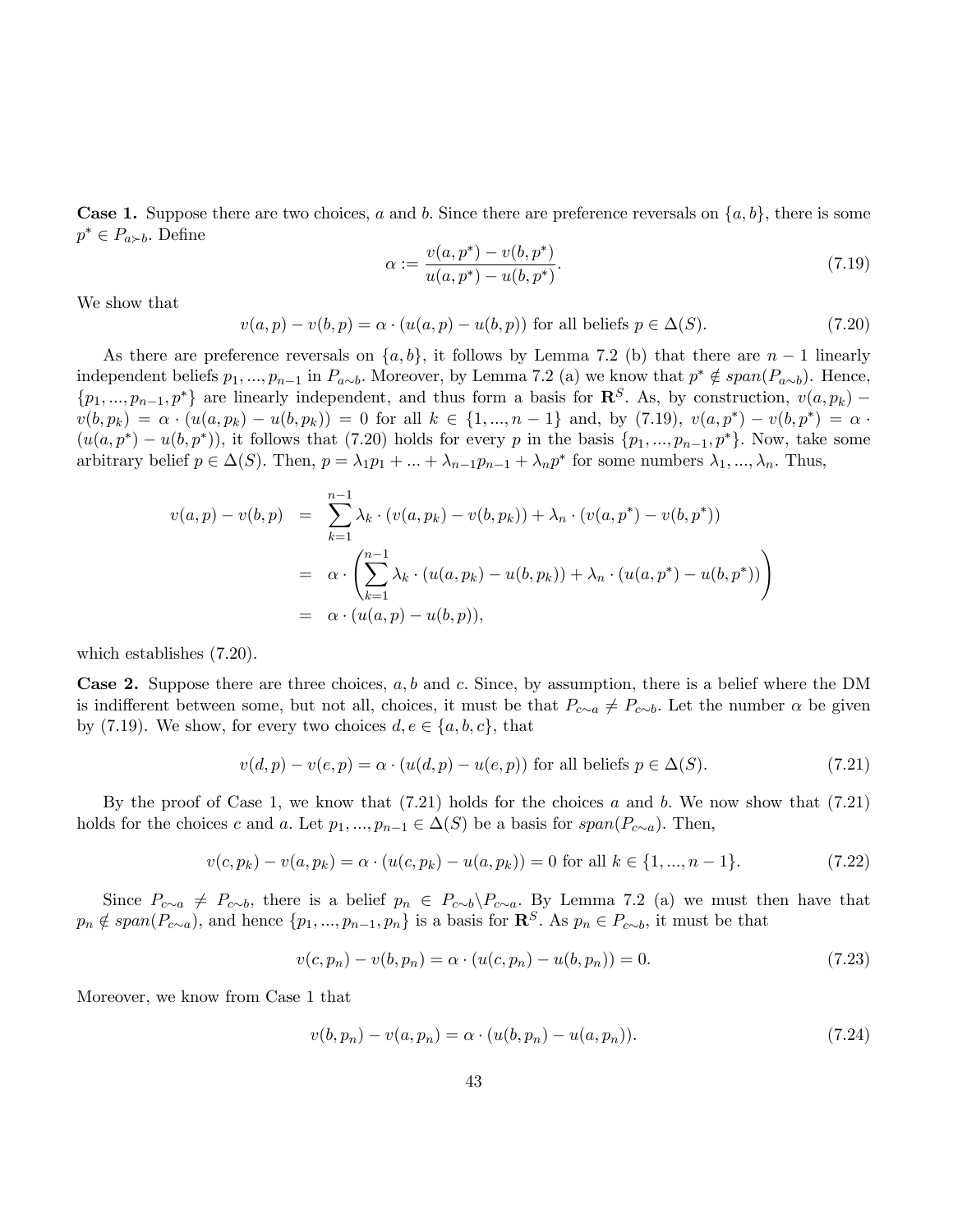If we combine  $(7.23)$  and  $(7.24)$ , we get

$$
v(c, p_n) - v(a, p_n) = (v(c, p_n) - v(b, p_n)) + (v(b, p_n) - v(a, p_n))
$$
  
=  $\alpha \cdot (u(c, p_n) - u(b, p_n)) + \alpha \cdot (u(b, p_n) - u(a, p_n))$   
=  $\alpha \cdot (u(c, p_n) - u(a, p_n)).$  (7.25)

From (7.22) and (7.25) we conclude, in a similar way as in the proof of Case 1, that

$$
v(c, p) - v(a, p) = \alpha \cdot (u(c, p) - u(a, p))
$$
 for all beliefs p.

In a similar fashion we can show  $(7.21)$  for the choices c and b.

Case 3. Suppose there are at least four choices. By assumption, there is a belief where the DM is indifferent between some, but not all, choices. That is, there are choices a, b, c, d such that  $P_{a\sim b} \neq P_{c\sim d}$ . Following the proof of Theorem 4.1, it can then be shown that there are three choices a, b and c with  $P_{c\sim a} \neq P_{c\sim b}$ . Let the number  $\alpha$  be given by (7.19). Then, we know by Case 2 that (7.21) holds for every  $d, e \in \{a, b, c\}$ .

We now show (7.21) for choices d and a, where d is some arbitrary choice not in  $\{a, b, c\}$ . From the proof of Theorem 4.1 we know that either  $P_{d\sim a} \neq P_{d\sim b}$  or  $P_{d\sim a} \neq P_{d\sim c}$ . Assume, without loss of generality, that  $P_{d\sim a} \neq P_{d\sim b}$ . Then it can be shown in a similar way as for Case 2 that (7.21) holds for the choices d and a.

Now, take some choice  $d \notin \{a, b, c\}$ , and some arbitrary choice  $e \notin \{a, d\}$ . Since we know that (7.21) holds for the choices  $d$  and  $a$ , and for the choices  $e$  and  $a$ , it follows that

$$
v(d, p) - v(a, p) = \alpha \cdot (u(d, p) - u(a, p))
$$
 for all beliefs p

and

$$
v(a, p) - v(e, p) = \alpha \cdot (u(a, p) - u(e, p))
$$
 for all beliefs p.

This implies that

$$
v(d,p) - v(e,p) = (v(d,p) - v(a,p)) + (v(a,p) - v(e,p))
$$
  
=  $\alpha \cdot (u(d,p) - u(a,p)) + \alpha \cdot (u(a,p) - u(e,p))$   
=  $\alpha \cdot (u(d,p) - u(e,p))$  for all beliefs p.

Hence,  $(7.21)$  holds for every two choices d, e. This completes the proof.

## 7.4 Proof of Section 5

Before we can prove Theorem 5.1 we need a preparatory result. It describes, for a given signed conditional preference relation meeting the axioms, the structure of the set of signed beliefs for which the DM is "indifferent" between two choices. To formally state the preparatory result, we must introduce some new notions and notation. For a signed conditional preference relation  $\succsim^*$  and two choices a and b, we denote by  $Q_{a\sim b}$  the set of signed beliefs q for which  $a \sim_b^* b$ . By  $\Delta^*(S) := \{q \in \mathbb{R}^S \mid \sum_{s \in S} q(s) = 1\}$  we denote the set of all signed beliefs. Two subsets  $Q, Q' \subseteq \Delta^*(S)$  are called *parallel* if there is some vector  $v \in \mathbb{R}^S$  such that  $Q' = \{q + v \mid q \in Q\}.$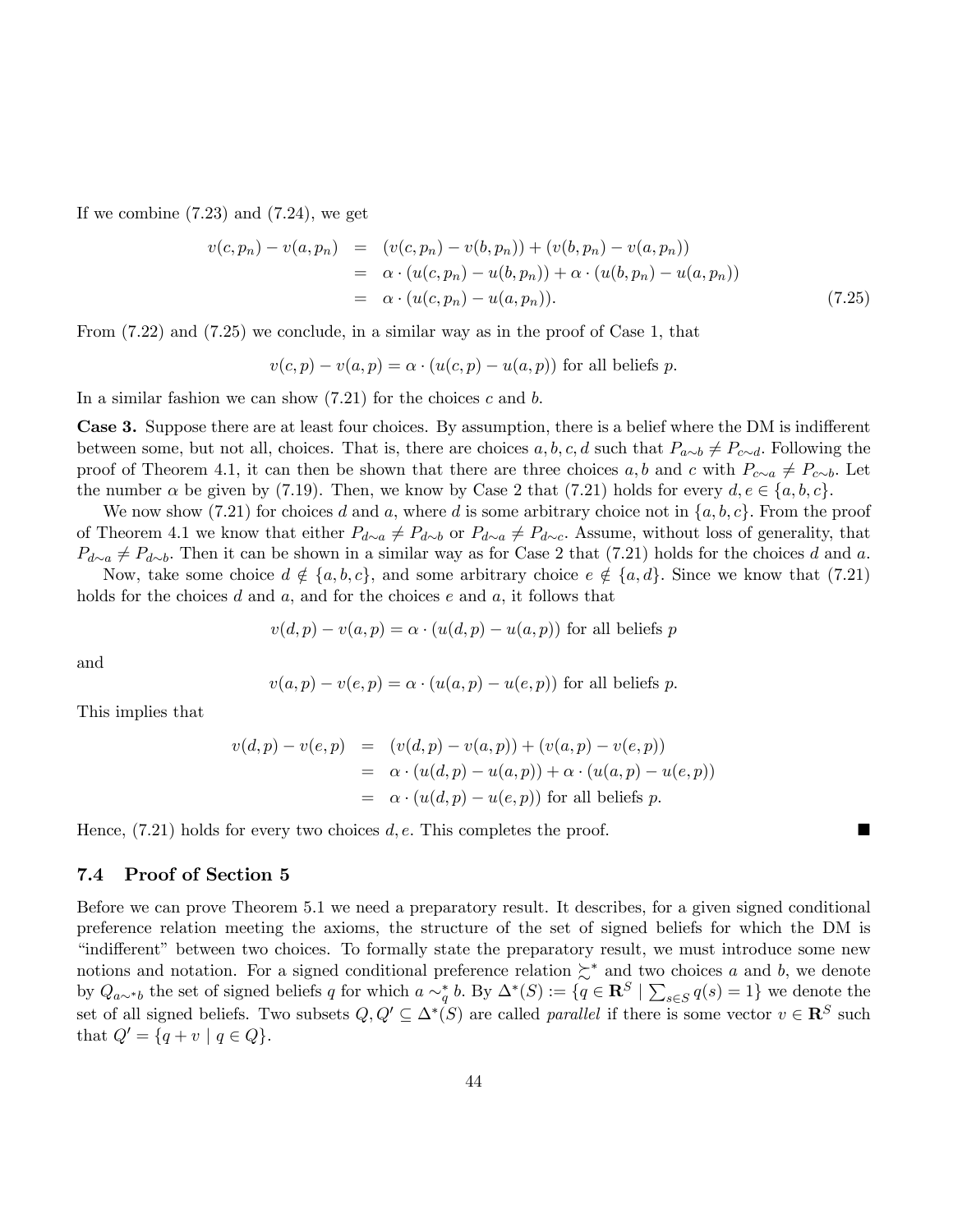**Lemma 7.6 (Signed indifference sets)** Let  $\succsim^*$  be a signed conditional preference relation without equivalent choices which satisfies continuity, preservation of indifference and preservation of strict preference.

(a) Consider two choices  $a, b$  such that there is no constant preference intensity between a and b. Then,  $span(Q_{a\sim b})$  has dimension  $|S| - 1$ , and  $Q_{a\sim b} = \Delta^*(S) \cap span(Q_{a\sim b});$ 

(b) Consider three choices  $a, b, c$  such that there is constant preference intensity between a and b, but not between a and c, and not between b and c. Then, the sets  $Q_{a\sim^*c}$  and  $Q_{b\sim^*c}$  are parallel.

**Proof.** (a) As there is no constant preference intensity between a and b, there must be signed beliefs  $q_1$ and  $q_2$  such that  $a \succ_{q_1}^* b$  and  $b \succ_{q_2}^* a$ . But then, it can be shown in a similar way as in the proof of Lemma 7.2 (a) that  $Q_{a\sim b} = \Delta^*(S) \cap span(Q_{a\sim b})$  and that  $span(Q_{a\sim b})$  has dimension  $|S|-1$ . We therefore omit this proof here.

(b) Suppose that there is constant preference intensity between a and b, but not between a and c, and not between b and c. Then, we know from (a) that  $Q_{a\sim^*c} = span(Q_{a\sim^*c}) \cap \Delta^*(S)$  and  $Q_{b\sim^*c} = span(Q_{b\sim^*c}) \cap \Delta^*(S)$  $\Delta^*(S)$  where  $span(Q_{a\sim^*c})$  and  $span(Q_{b\sim^*c})$  both have dimension  $|S|-1$ . Suppose, contrary to what we want to show, that  $Q_{a\sim^*c}$  and  $Q_{b\sim^*c}$  are not parallel. Then, it must be that  $Q_{a\sim^*c}$  and  $Q_{b\sim^*c}$  intersect, and hence there is some signed belief q which is both in  $Q_{a\sim^*c}$  and  $Q_{b\sim^*c}$ . By transitivity, it would then follow that  $q \in Q_{a\sim b}$ . This, however, is a contradiction, since there is constant preference intensity between a and b, and we exclude equivalent choices. We thus conclude that  $Q_{a\sim^*c}$  and  $Q_{b\sim^*c}$  are parallel. This completes the proof. the proof.

We are now ready to prove Theorem 5.1.

**Proof of Theorem 5.1.** (a) Suppose first that  $\succsim$  has an expected utility representation u. Let  $\succsim^*$  be the signed conditional preference relation where for every signed belief  $q$ , and every two choices  $a$  and  $b$ , we have that  $a \succsim_q^* b$  if and only if  $u(a,q) \ge u(b,q)$ . Then,  $\succsim^*$  extends  $\succsim$  . Similarly to the proofs of Theorems 3.1 and 4.1, it can then be shown that  $\succsim^*$  satisfies the signed beliefs versions of the regularity axioms, three choice preference intensity and four choice preference intensity. Moreover, transitive constant preference intensity and four choice linear preference intensity with constant preference intensity follow rather easily. This proof is therefore left to the reader. Thus,  $\succsim$  can be extended to a signed conditional preference relation that satisfies all of the axioms above.

(b) Suppose now that  $\succsim$  can be extended to a signed conditional preference relation  $\succsim^*$  that satisfies all of the axioms above. We will show that there is a utility function u that represents  $\succsim^*$ , and thereby represents  $\succeq$  as well. We distinguish two cases: (1) for every two choices a, b there is no constant preference intensity between a and b, and  $(2)$  there are at least two choices a and b with a constant preference intensity between them.

**Case 1.** Suppose that, for every two choices  $a$  and  $b$ , there is no constant preference intensity between  $a$ and b. Then, for every two choices a and b there must be signed beliefs  $q_1$  and  $q_2$  such that  $a \succ_{q_1}^* b$  and  $b\succ_{q_2}^* a.$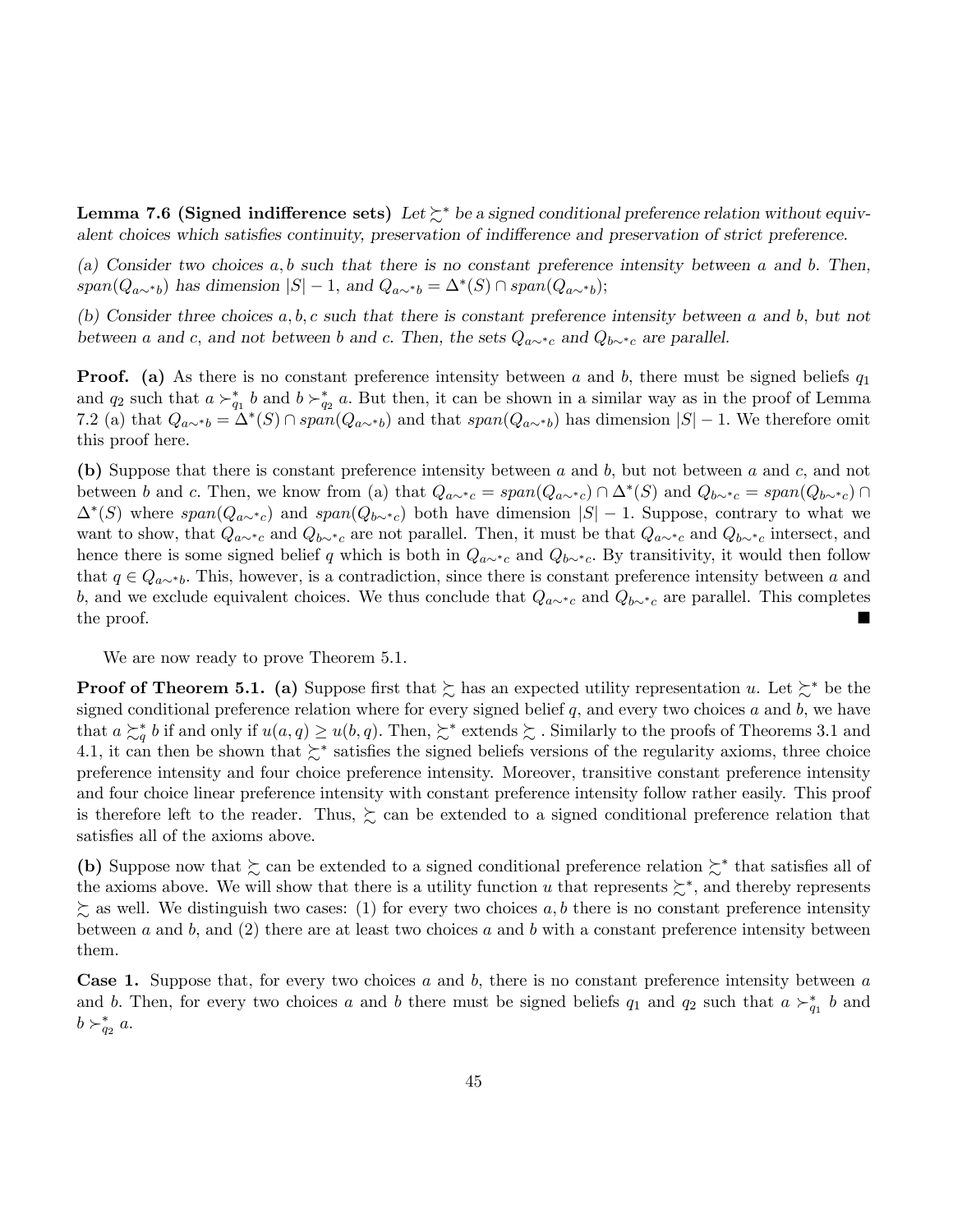Choose some full support belief  $p^*$  with  $p^*(s) > 0$  for all states s. For every number  $\lambda$ , consider the conditional preference relation  $\sum^{\lambda}$  where for every two choices a and b, and every belief p,

$$
a \succsim_p^{\lambda} b
$$
 if and only if  $a \succsim_{(1-\lambda)p^*+\lambda p}^* b$ .

By choosing  $\lambda$  large enough, we can guarantee that  $\sum^{\lambda}$  has preference reversals between a and b. But then, we can choose  $\lambda$  large enough such that  $\sum^{\lambda}$  has preference reversals for all pairs of choices.

The reader may verify that  $\succsim^{\lambda}$  satisfies the regularity axioms, three choice linear preference intensity and four choice linear preference intensity. By Theorem 4.1 we then conclude that  $\sum^{\lambda}$  has an expected utility representation  $u^{\lambda}$ . Define the utility function u by

$$
u(c,s) := (1 - 1/\lambda) \cdot u^{\lambda}(c, p^*) + (1/\lambda) \cdot u^{\lambda}(c, s)
$$

for every choice c and state s. We will show that u represents  $\succsim$ .

Take some arbitrary belief p. Then,  $p = (1 - \lambda)p^* + \lambda p'$  for the belief  $p' := (1 - 1/\lambda)p^* + (1/\lambda)p$ . We conclude, for two arbitrary choices  $a$  and  $b$ , that

$$
a \succsim_{p} b \iff a \succsim_{p}^{*} b \iff a \succsim_{(1-\lambda)p^{*}+\lambda p'} b \iff a \succsim_{p'} b \iff u^{\lambda}(a, p') \ge u^{\lambda}(b, p')
$$
  

$$
\iff u^{\lambda}(a, (1 - 1/\lambda)p^{*} + (1/\lambda)p) \ge u^{\lambda}(b, (1 - 1/\lambda)p^{*} + (1/\lambda)p)
$$
  

$$
\iff (1 - 1/\lambda)u^{\lambda}(a, p^{*}) + (1/\lambda)u^{\lambda}(a, p) \ge (1 - 1/\lambda)u^{\lambda}(b, p^{*}) + (1/\lambda)u^{\lambda}(b, p) \iff u(a, p) \ge u(b, p).
$$

Thus, we see that the utility function u represents  $\sum$ , which completes the proof of Case 1.

**Case 2.** Suppose now that there are at least two choices a and b such that  $\geq^*$  exhibits a constant preference intensity between  $a$  and  $b$ . We start by constructing a set of choices  $D$ , as follows. Take an arbitrary choice  $d_1 \in C$ . If there is a choice  $d_2 \neq d_1$  such that there is no constant preference intensity between  $d_2$  and  $d_1$ , then select such a choice  $d_2$ . In the next step, if there is a choice  $d_3 \neq d_1, d_2$  such that there is no constant preference intensity between  $d_3$  and  $d_1$  and between  $d_3$  and  $d_2$  then select such a choice  $d_3$ . Continue in this way until no further choice can be selected in this way. Let  $D = \{d_1, ..., d_K\}$  be the resulting set. Then, by construction, there is no constant preference intensity between any two choices in  $D$ , and for every choice  $c \notin D$  there is a choice  $d \in D$  such that there is constant preference intensity between c and d. But we can show even more, as the following claim shows.

*Claim.* For every choice  $c \notin D$  there is exactly one choice  $d(c) \in D$  such that there is constant preference intensity between c and  $d(c)$ .

*Proof of claim.* Suppose there are two choices  $d_1, d_2 \in D$  such that there is a constant preference intensity between c and  $d_1$  and between c and  $d_2$ . By transitivity of constant preference intensity, it would then follow that there is a constant preference intensity between  $d_1$  and  $d_2$ , which is a contradiction. This completes the proof of the claim.

We distinguish two cases:  $(2.1)$  the set D only contains one choice, and  $(2.2)$  the set D contains more than one choice.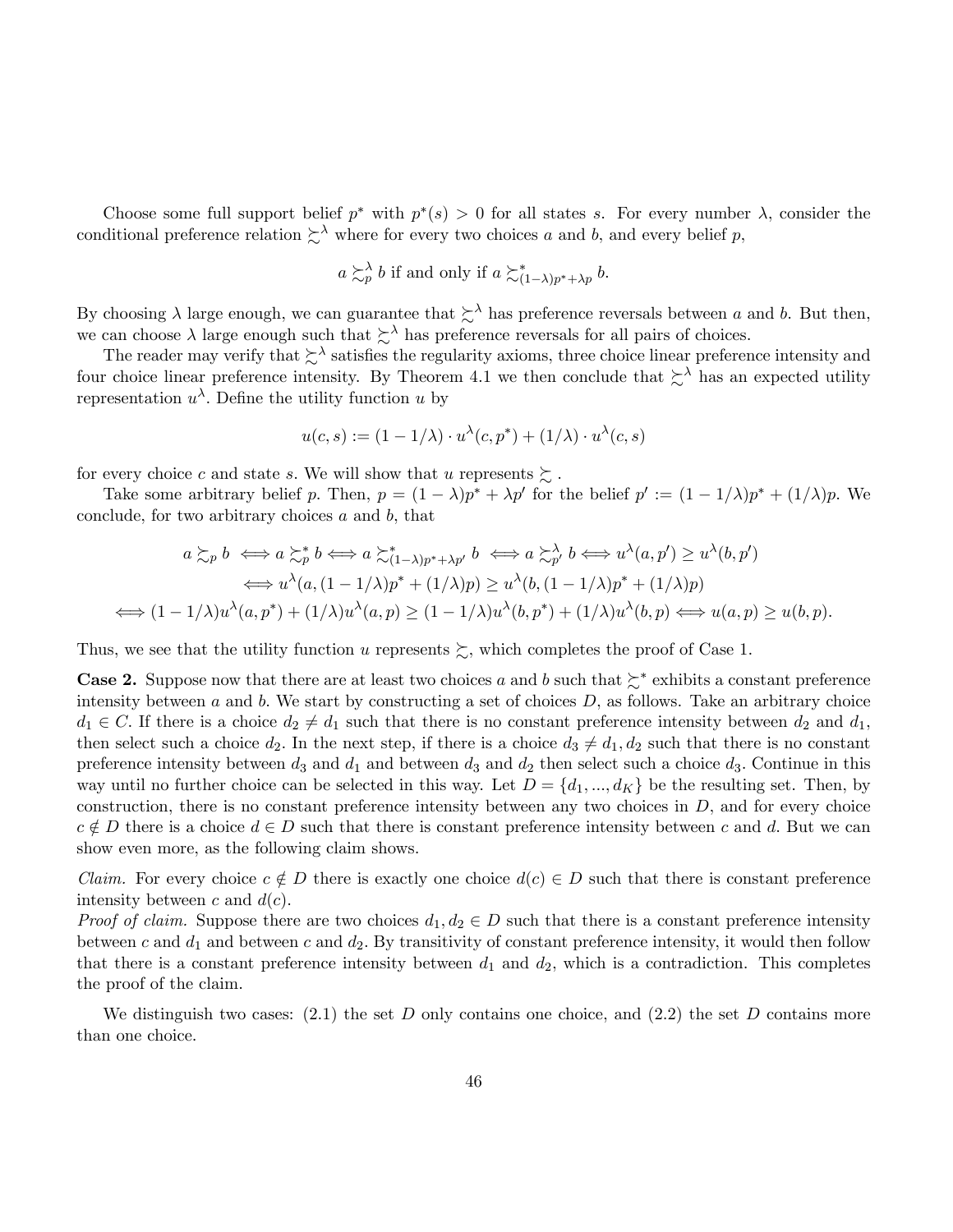**Case 2.1.** Suppose that D only contains one choice, say d. Then, for every choice  $c \neq d$ , there is constant preference intensity between c and d. By transitivity of constant preference intensity, it would follow that for every two choices  $a, b \in C$  we have constant preference intensity between a and b. Consider an arbitrary signed belief q, with the induced ranking  $c_1 \succ_q^* c_2 \succ_q^* ... \succ_q^* c_M$ . Since there is constant preference intensity between any two choices, this same ranking is induced at *every* signed belief. Take some numbers  $\alpha_1 > \alpha_2 > ... > \alpha_M$ . Then, the utility function u with  $u(c_m, s) := \alpha_m$  for every choice  $c_m$  and every state s represents  $\succsim^*$ , and thereby  $\succsim$ .

**Case 2.2.** Suppose that D contains at least two choices. By the claim, there are for every choice  $a \notin D$  two choices  $d(a), e(a) \in D$  such that there is constant preference intensity between a and  $d(a)$ , but not between a and  $e(a)$ . We define the utility function u as follows.

Since there is no constant preference intensity between any two choices in  $D$ , we know from Case 1 that there is a utility function v that represents  $\succeq^*$  on D. We set  $u(d, s) := v(d, s)$  for every choice  $d \in D$  and state  $s \in S$ .

Now take some choice  $a \notin D$ . As there is no constant preference intensity between a and  $e(a)$ , there is a signed belief  $q_{ae(a)}$  where the DM is "indifferent" between a and  $e(a)$ . Recall that there is constant preference intensity between a and  $d(a) \in D$ . We define, for every state s,

$$
u(a,s) := u(d(a),s) + u(e(a),q_{ae(a)}) - u(d(a),q_{ae(a)}).
$$
\n(7.26)

We show that this utility function u represents  $\succsim^*$ , by proving that u represents  $\succsim^*$  on  $\{a, b\}$  for every two choices  $a, b \in C$ . We distinguish the following cases:  $(2.2.1)$   $a, b \in D$ ,  $(2.2.2)$   $a \notin D$  and  $b = d(a)$ ,  $(2.2.3)$  $a \notin D$  and  $b = e(a)$ ,  $(2.2.4)$   $a \notin D$  and  $b \in D \setminus \{d(a), e(a)\}\)$ , and  $(2.2.5)$   $a, b \notin D$ .

**Case 2.2.1.** Suppose that  $a, b \in D$ . Then, u represents  $\succeq^*$  on  $\{a, b\}$  since v represents  $\succeq^*$  on D.

**Case 2.2.2.** Suppose that  $a \notin D$  and  $b = d(a)$ . Since there is constant preference intensity between a and  $d(a)$ , it must be that either  $a \succ_q^* d(a)$  for all signed beliefs q, or  $d(a) \succ_q^* a$  for all signed beliefs q. Assume, without loss of generality, that  $a \succ_q^* d(a)$  for all signed beliefs q. Since  $e(a) \sim_{q_{ae(a)}}^* a$ , it follows that  $e(a) \succ_{q_{ae(a)}}^* d(a)$ . As u represents  $\succsim^*$  on D, we have that  $u(e(a), q_{ae(a)}) > u(d(a), q_{ae(a)})$ . By (7.26) we conclude that  $u(a,q) > u(d(a), q)$  for all signed beliefs q, and hence u represents  $\succeq^*$  on  $\{a, d(a)\}.$ 

**Case 2.2.3.** Assume that  $a \notin D$  and  $b = e(a)$ . Recall from above that  $e(a) \sim_{q_{ae(a)}}^* a$ . Moreover, by (7.26), we know that  $u(a, q_{ae(a)}) = u(e(a), q_{ae(a)})$ , and thus  $q_{ae(a)} \in Q_{u(a)=u(e(a))}$ . Here, we denote by  $Q_{u(a)=u(e(a))}$ the set of signed beliefs q where  $u(a,q) = u(e(a), q)$ . As there is constant preference intensity between a and  $d(a)$ , but not between a and  $e(a)$  and not between  $d(a)$  and  $e(a)$ , we know from Lemma 7.6 (b) that the sets  $Q_{a\sim^*(a)}$  and  $Q_{d(a)\sim^*(a)}$  are parallel. Since, by (7.26), the expected utility difference between a and  $d(a)$  is constant across all signed beliefs, we know that also the sets  $Q_{u(a)=u(e(a))}$  and  $Q_{u(d(a))=u(e(a))}$  are parallel. As u represents  $\succeq^*$  on D, we must have that  $Q_{d(a)\sim^*e(a)} = Q_{u(d(a))=u(e(a))}$ .

Summarizing, we thus see that (i)  $Q_{u(a)=u(e(a))}$  and  $Q_{u(d(a))=u(e(a))}$  are parallel, (ii)  $Q_{u(d(a))=u(e(a))}$  $Q_{d(a)\sim^*e(a)}$ , and (iii)  $Q_{d(a)\sim^*e(a)}$  and  $Q_{a\sim^*e(a)}$  are parallel. Thus,  $Q_{u(a)=u(e(a))}$  and  $Q_{a\sim^*e(a)}$  are parallel. Since  $q_{ae(a)}$  is in both  $Q_{a\sim^*e(a)}$  and  $Q_{u(a)=u(e(a))}$ , it follows that  $Q_{u(a)=u(e(a))} = Q_{a\sim^*e(a)}$ .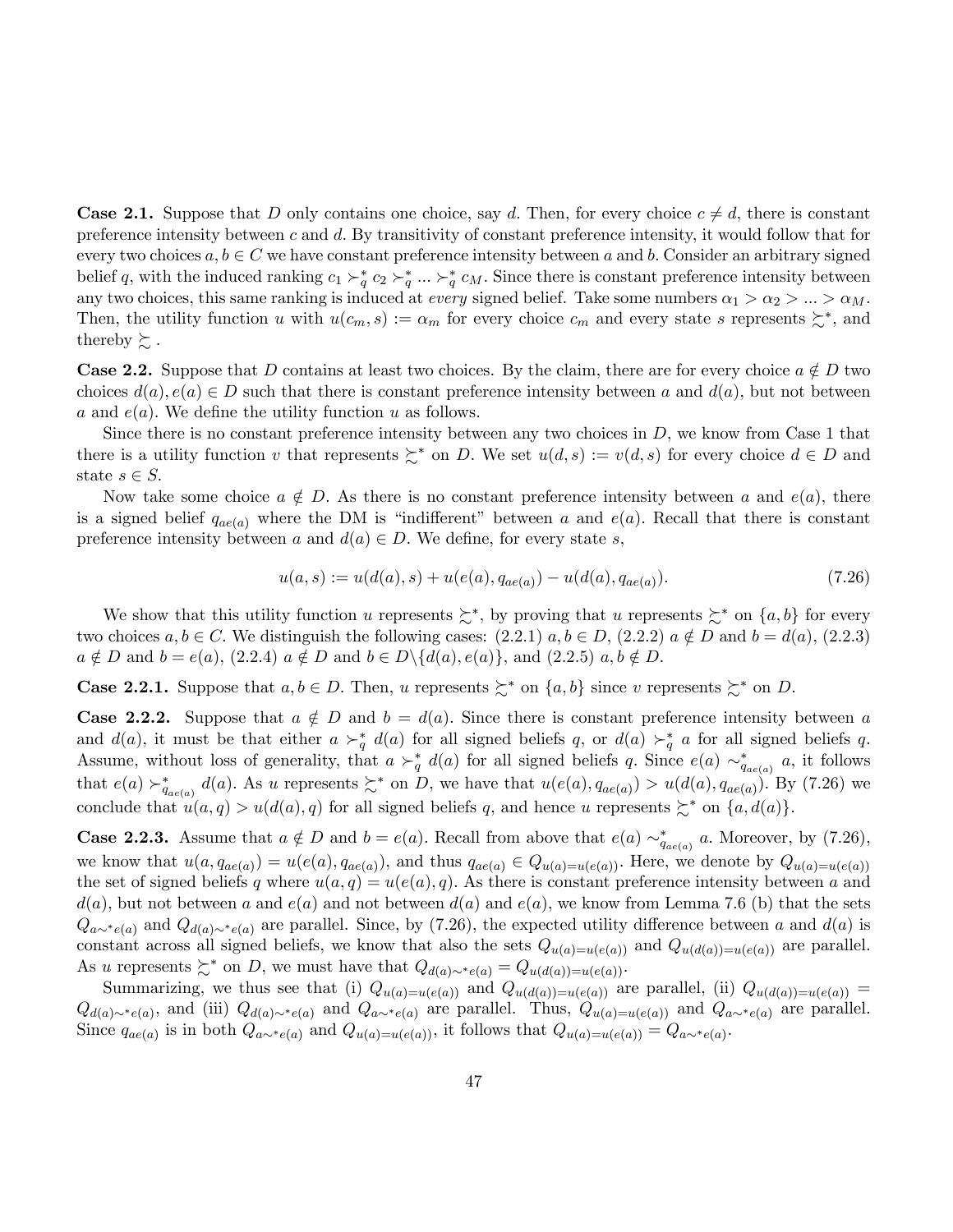Since there is no constant preference intensity between  $d(a)$  and  $e(a)$ , there must be some  $q_{d(a)e(a)}$  with  $d(a) \sim_{q_{d(a)e(a)}}^* e(a)$ . Recall from above that  $a \succ_q^* d(a)$  for all signed beliefs q, and thus  $a \succ_{q_{d(a)e(a)}}^* d(a)$ . Hence,  $a \succ_{q_{d(a)e(a)}}^* e(a)$ . As u represents  $\succsim^*$  on  $\{a,d(a)\}\$  and  $\{d(a),e(a)\}\$ , we have that  $u(a,q_{d(a)e(a)})$  $u(d(a), q_{d(a)e(a)})$  and  $u(d(a), q_{d(a)e(a)}) = u(e(a), q_{d(a)e(a)})$ . This implies  $u(a, q_{d(a)e(a)}) > u(e(a), q_{d(a)e(a)})$ . We have thus found a belief  $q_{d(a)e(a)}$  with  $a \succ_{q_{d(a)e(a)}}^* e(a)$  and  $u(a,q_{d(a)e(a)}) > u(e(a),q_{d(a)e(a)})$ .

As  $Q_{u(a)=u(e(a))} = Q_{a\sim^*e(a)}$  it can be shown, in a similar way as in the proof of Theorem 3.1, that u represents  $\succeq^*$  on  $\{a, e(a)\}.$ 

**Case 2.2.4.** Assume that  $a \notin D$  and  $b \in D \setminus \{d(a), e(a)\}\$ . We distinguish three cases: (2.2.4.1)  $Q_{a \sim^* e(a)}$ is not parallel to  $Q_{b\sim^*e(a)}$ , (2.2.4.2)  $Q_{a\sim^*e(a)}$  is parallel to  $Q_{b\sim^*e(a)}$  but  $Q_{a\sim^*e(a)} \neq Q_{b\sim^*e(a)}$ , and (2.2.4.3)  $Q_{a\sim^* e(a)} = Q_{b\sim^* e(a)}$ 

**Case 2.2.4.1.** Suppose that  $Q_{a\sim e(a)}$  is not parallel to  $Q_{b\sim e(a)}$ . Then, there is some signed belief  $q_{ab} \in \mathbb{R}$  $Q_{a\sim e(a)} \cap Q_{b\sim e(a)}$ . As  $\succsim^*$  is transitive, it follows that  $q_{ab} \in Q_{a\sim b}$ . Since u represents  $\succsim^*$  on  $\{a, e(a)\}$  and  $\{b, e(a)\}\$ , we know that  $u(a, q_{ab}) = u(e(a), q_{ab}) = u(b, q_{ab})$ . We have thus found a signed belief  $q_{ab} \in Q_{a \sim b}$ with  $q_{ab} \in Q_{u(a)=u(b)}$ .

As there is constant preference intensity between a and  $d(a)$ , but not between a and b and not between b and  $d(a)$ , we know by Lemma 7.6 (b) that  $Q_{a\sim b}$  is parallel to  $Q_{b\sim d(a)}$ . Moreover, as u represents  $\succsim^*$  on  $\{b, d(a)\}\$ , we know that  $Q_{b\sim d(a)} = Q_{u(b)=u(d(a))}\$ . Since, by (7.26), the expected utility between a and  $d(a)$ is constant across all signed beliefs, we have that  $Q_{u(a)=u(b)}$  is parallel to  $Q_{u(b)=u(d(a))}$ . Summarizing, we see that (i)  $Q_{u(a)=u(b)}$  is parallel to  $Q_{u(b)=u(d(a))}$ , (ii)  $Q_{u(b)=u(d(a))} = Q_{b\sim d(a)}$ , and (iii)  $Q_{b\sim d(a)}$  is parallel to  $Q_{a\sim b}$ . Thus,  $Q_{u(a)=u(b)}$  is parallel to  $Q_{a\sim b}$ . Since  $q_{ab}$  is both in  $Q_{a\sim b}$  and  $Q_{u(a)=u(b)}$ , we conclude that  $Q_{u(a)=u(b)} = Q_{a\sim b}.$ 

Take some signed belief  $q_{d(a)b}$  in  $Q_{d(a)\sim b}$ . Since we assume that  $a \succ_q^* d(a)$  for all signed beliefs q, we have that  $a \succ_{q_{d(a)b}}^* d(a) \sim_{q_{d(a)b}}^* b$ , and thus  $a \succ_{q_{d(a)b}}^* b$ . As u represents  $\succsim^*$  on  $\{a, d(a)\}$  and  $\{d(a), b\}$ , we have that  $u(a, q_{d(a)b}) > u(d(a), q_{d(a)b}) = u(b, q_{d(a)b})$ . Hence, we have a found a belief  $q_{d(a)b}$  with  $a \succ_{q_{d(a)b}}^* b$  and  $u(a, q_{d(a)b}) > u(b, q_{d(a)b})$ . Since  $Q_{u(a)=u(b)} = Q_{a\sim b}$ , we can use a similar argument as in the proof of Theorem 3.1 to show that u represents  $\succsim^*$  on  $\{a, b\}.$ 

**Case 2.2.4.2.** Suppose that  $Q_{a\sim^*e(a)}$  is parallel to  $Q_{b\sim^*e(a)}$  but  $Q_{a\sim^*e(a)} \neq Q_{b\sim^*e(a)}$ . We show that the sets  $Q_{a\sim^*e(a)}, Q_{b\sim^*e(a)}, Q_{a\sim^*b}, Q_{d(a)\sim^*e(a)}$  and  $Q_{d(a)\sim^*b}$  must all be parallel. As there is constant preference intensity between a and  $d(a)$ , but not between a and  $e(a)$  and not between  $e(a)$  and  $d(a)$ , it follows by Lemma 7.6 (b) that  $Q_{a\sim^*(a)}$  and  $Q_{d(a)\sim^*(a)}$  are parallel. Similarly, since there is constant preference intensity between a and  $d(a)$ , but not between a and b and not between b and  $d(a)$ , it follows by Lemma 7.6 (b) that  $Q_{a\sim b}$  and  $Q_{d(a)\sim b}$  are parallel. Moreover, by assumption,  $Q_{a\sim b}e_{(a)}$  is parallel to  $Q_{b\sim b}e_{(a)}$ . Now suppose, contrary to what we want to show, that  $Q_{a\sim b}$  is not parallel to  $Q_{a\sim b}e_{(a)}$ . Then, there is some  $q \in Q_{a\sim b} \cap Q_{a\sim^*e(a)}$  and hence, by transitivity of  $\succsim^*$ , we have that  $q \in Q_{b\sim^*e(a)}$ . But then, q is in both  $Q_{a\sim^*(e(a))}$  and  $Q_{b\sim^*(e(a))}$ , which is impossible since both sets are parallel but not equal. Hence, we must conclude that  $Q_{a\sim b}$  is parallel to  $Q_{a\sim^*e(a)}$ . But then, all five sets  $Q_{a\sim^*e(a)}, Q_{b\sim^*e(a)}, Q_{a\sim^*b}, Q_{d(a)\sim^*e(a)}$  and  $Q_{d(a)\sim b}$  are parallel.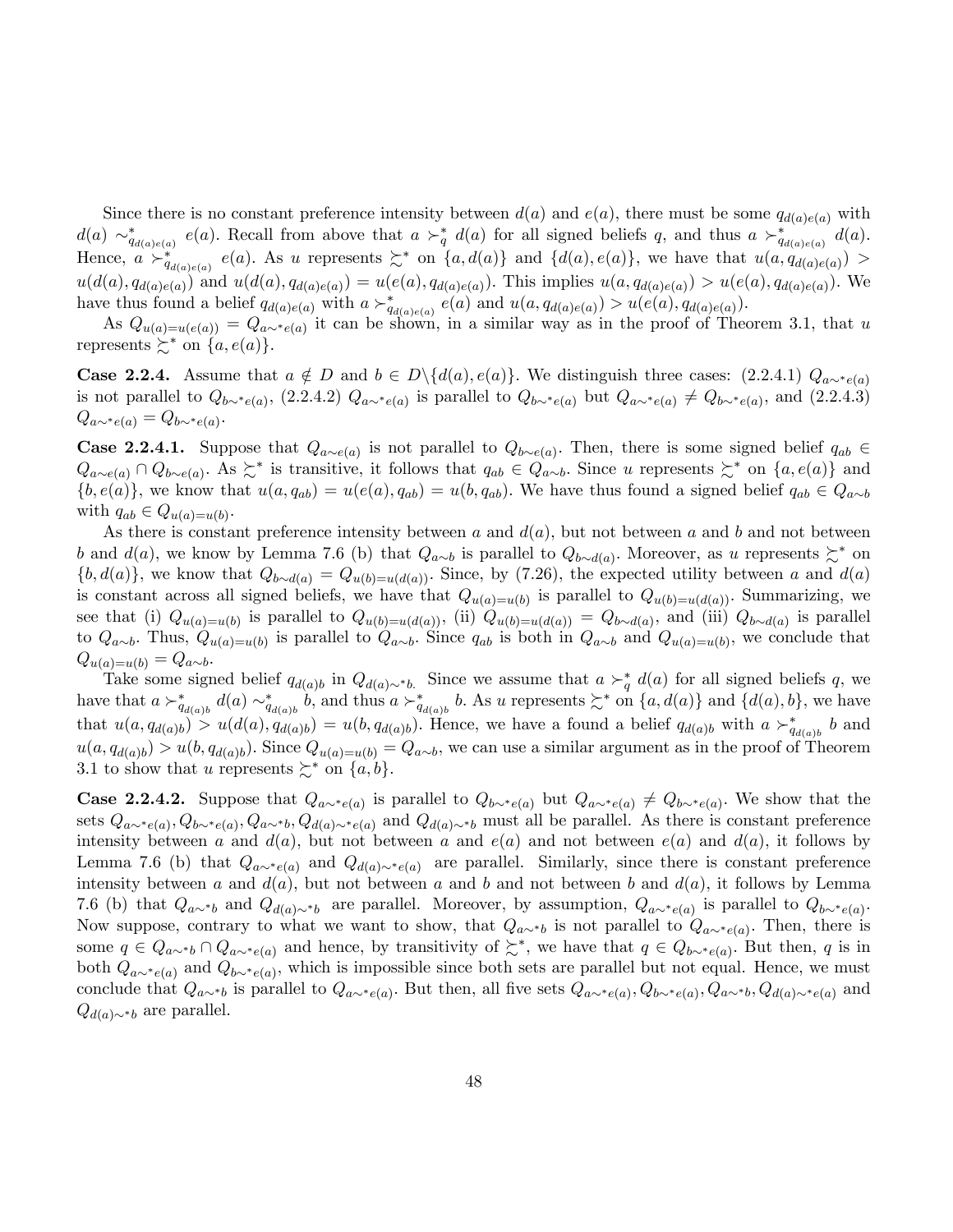Take a line l of signed beliefs that crosses each of these five sets once, and let  $q_{ae(a)}, q_{be(a)}, q_{ab}, q_{d(a)e(a)}$ and  $q_{d(a)b}$  be the signed beliefs on the line where the DM is "indifferent" between the respective choices. As u represents  $\succsim^*$  on  $\{a, e(a)\}, \{b, e(a)\}, \{d(a), e(a)\}\$  and  $\{d(a), b\}$ , we conclude that

$$
u(a, q_{ae(a)}) = u(e(a), q_{ae(a)}), \ u(b, q_{be(a)}) = u(e(a), q_{be(a)}),
$$
  

$$
u(d(a), q_{d(a)e(a)}) = u(e(a), q_{d(a)e(a)})
$$
 and 
$$
u(d(a), q_{d(a)b}) = u(b, q_{d(a)b}).
$$

Recall that there is constant preference intensity between a and  $d(a)$ . Since  $\succeq^*$  satisfies part (a) of four choice linear preference intensity with constant preference intensity, we know that  $q_{ab}$  is uniquely given by the other four signed indifference beliefs. Moreover, as the signed conditional preference relation  $\succcurlyeq^{*u}$  induced by u also satisfies part (a) of four choice linear preference intensity with constant preference intensity, and coincides with  $\zeta^*$  on  $\{a, e(a)\}, \{b, e(a)\}, \{d(a), e(a)\}\$  and  $\{d(a), b\}$ , we conclude that  $q_{ab} \in Q_{a\sim^{*a}b}$  and hence  $u(a,q_{ab}) = u(b,q_{ab})$ . Thus, we have found a signed belief  $q_{ab} \in Q_{a \sim^* b}$  with  $q_{ab} \in Q_{u(a)=u(b)}$ .

Since the expected utility difference between a and  $d(a)$  is constant across all signed beliefs, we know that (i)  $Q_{u(a)=u(b)}$  is parallel to  $Q_{u(d(a))=u(b)}$ . Moreover, as u represents  $\succeq^*$  on  $\{d(a),b\}$ , we have that (ii)  $Q_{u(d(a))=u(b)} = Q_{d(a)\sim b}$ . Finally, we know that (iii)  $Q_{d(a)\sim b}$  is parallel to  $Q_{a\sim b}$ . By combining (i), (ii) and (iii), we conclude that  $Q_{u(a)=u(b)}$  is parallel to  $Q_{a\sim b}$ . But since we have found a signed belief  $q_{ab} \in Q_{a\sim b}$ with  $q_{ab} \in Q_{u(a)=u(b)}$ , it must be that  $Q_{u(a)=u(b)} = Q_{a \sim^* b}$ .

Now, take some signed belief q with  $d(a) \sim_q^* b$ . As  $a \succ_{q'}^* d(a)$  for all signed beliefs q', we conclude that  $a \succ_q^* b$ . Since u represents  $\succsim^*$  on  $\{d(a), b\}$  and  $\{a, d(a)\}$ , we know that  $u(a,q) > u(d(a), q) = u(b,q)$ . Hence, we have found some signed belief q with  $a \succ_q^* b$  and  $u(a,q) > u(b,q)$ . Since  $Q_{u(a)=u(b)} = Q_{a \sim^* b}$ , we can show in a similar way as in the proof of Theorem 3.1 that u represents  $\succsim^*$  on  $\{a, b\}.$ 

**Case 2.2.4.3.** Assume that  $Q_{a\sim^*e(a)} = Q_{b\sim^*e(a)}$ . As a and b are not equivalent, it follows by transitivity of  $\succcurlyeq^*$  that  $Q_{a\sim^*b} = Q_{a\sim^*e(a)} = Q_{b\sim^*e(a)}$ . Take an arbitrary  $q_{ab} \in Q_{a\sim^*b}$ . As  $q_{ab}$  is in both  $Q_{a\sim^*e(a)}$  and  $Q_{b\sim^*(a)}$ , and u represents  $\succsim^*$  on  $\{a, e(a)\}$  and  $\{b, e(a)\}$ , it follows that  $u(a,q) = u(e(a), q) = u(b,q)$ . Thus,  $Q_{a\sim b} \subseteq Q_{u(a)=u(b)}$ . Moreover, since  $span(Q_{a\sim b})$  and  $span(Q_{u(a)=u(b)})$  both have dimension  $n-1$ , it must be that  $Q_{a\sim b} = Q_{u(a)=u(b)}$ .

Take some signed belief q with  $d(a) \sim_q^* b$ . Since  $a \succ_{q'}^* d(a)$  for all signed beliefs q', we know that  $a \succ_q^* b$ . As u represents  $\succsim^*$  on  $\{d(a), b\}$  and  $\{a, d(a)\}$ , it follows that  $u(a,q) > u(d(a), q) = u(b,q)$ . Thus, we have found some signed belief q with  $a \succ_q^* b$  and  $u(a,q) > u(b,q)$ .

Summarizing, we see that  $Q_{u(a)=u(b)} = Q_{a\sim b}$ , and there is a signed belief q where  $a \succ_q^* b$  and  $u(a,q)$  $u(b,q)$ . We can then show in a similar way as in the proof of Theorem 3.1 that u represents  $\succsim^*$  on  $\{a,b\}$ .

**Case 2.2.5.** Suppose finally that  $a, b \notin D$ . We distinguish two cases:  $(2.2.5.1) d(a) = d(b)$ , and  $(2.2.5.2)$  $d(a) \neq d(b).$ 

**Case 2.2.5.1.** Assume that  $d(a) = d(b)$ . Then, there is constant preference intensity between a and  $d(a)$ and between b and  $d(a)$ . By transitivity of constant preference intensity, there is also constant preference intensity between a and b. That is, either  $a \succ_q^* b$  for all signed beliefs q, or  $b \succ_q^* a$  for all signed beliefs q. Assume, without loss of generality, that  $a \succ_q^* b$  for all signed beliefs q.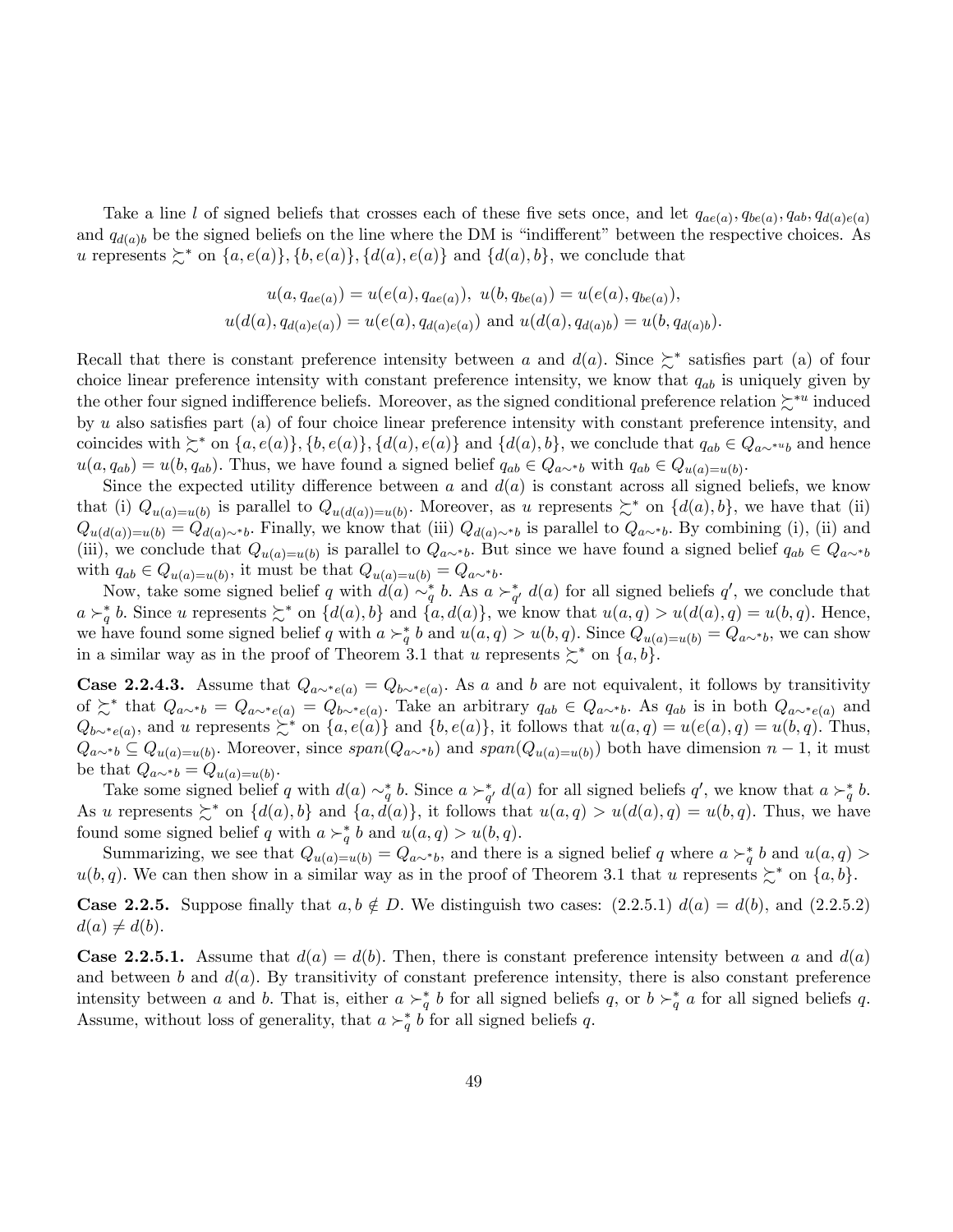Take some choice  $c \in D\setminus \{d(a)\}\.$  Then, we know by the claim that there is no constant preference intensity between a and c, and hence there is a signed belief q with  $a \sim_q^* c$ . As  $a \succ_q^* b$ , we know by transitivity of  $\lesssim^*$  that  $c \succ_q^* b$ . Since, by the previous cases, u represents  $\lesssim^*$  on  $\{a, c\}$  and  $\{b, c\}$ , it follows that  $u(a,q) = u(c,q) > u(b,q)$ . We have thus found a signed belief q with  $u(a,q) > u(b,q)$ .

Since  $d(a) = d(b)$  we know, by construction of the utility function u in (7.26), that the expected utility difference between a and b is constant across all signed beliefs. As we have found a signed belief q with  $u(a,q) > u(b,q)$ , we conclude that  $u(a,q') > u(b,q')$  for all signed beliefs q'. Since  $a \succ_{q'}^* b$  for all signed beliefs q', we conclude that u represents  $\succsim^*$  on  $\{a, b\}$ .

**Case 2.2.5.2.** Suppose that  $d(a) \neq d(b)$ . Then, we know by the claim that there is no constant preference intensity between a and  $d(b)$ , and also not between b and  $d(a)$ . Since there is constant preference intensity between a and  $d(a)$ , but not between a and  $d(b)$  and not between  $d(a)$  and  $d(b)$ , it follows by Lemma 7.6 (b) that (i)  $Q_{d(a)\sim d(b)}$  is parallel to  $Q_{a\sim d(b)}$ . In a similar fashion, it follows that (ii)  $Q_{d(a)\sim d(b)}$  is also parallel to  $Q_{b\sim^*d(a)}$ .

Moreover, since there is constant preference intensity between a and  $d(a)$ , but not between b and  $d(a)$ . it must be, by transitive constant preference intensity, that there is also no constant preference intensity between a and b. But then, since there is constant preference intensity between a and  $d(a)$  but not between b and  $d(a)$ , and not between a and b, it follows by Lemma 7.6 (b) that (iii)  $Q_{b\sim *d(a)}$  is parallel to  $Q_{a\sim *b}$ . By combining (i), (ii) and (iii) we conclude that  $Q_{a\sim b}$ ,  $Q_{b\sim d(a)}$ ,  $Q_{d(a)\sim d(b)}$  and  $Q_{a\sim d(b)}$  are all parallel.

Take a line l of signed beliefs that cross each of these four parallel sets exactly once, and let  $q_{ab}$ ,  $q_{bd(a)}$ ,  $q_{d(a)d(b)}$ and  $q_{ad(b)}$  be the signed beliefs on this line where the DM is "indifferent" between the respective choices. As there is constant preference intensity between a and  $d(a)$ , and between b and  $d(b)$ , and since  $\succsim^*$  satisfies part (b) of four choice linear preference intensity with constant preference intensity, we know that  $q_{ab}$  is uniquely given by the other three signed "indifference" beliefs.

Now, consider the conditional preference relation  $\zeta^{*u}$  induced by the utility function u. Since also  $\zeta^{*u}$ satisfies part (b) of four choice linear preference intensity with constant preference intensity, and since, by the previous cases, u represents  $\succsim^*$  on  $\{b, d(a)\}, \{d(a), d(b)\}\$  and  $\{a, d(b)\}\$ , we know that  $q_{ab} \in Q_{a\sim^* b}$ , and hence  $u(a, q_{ab}) = u(b, q_{ab})$ . We have thus found a signed belief  $q_{ab}$  with  $q_{ab} \in Q_{a \sim^* b}$  and  $q_{ab} \in Q_{u(a)=u(b)}$ .

Since, by  $(7.26)$ , the expected utility difference between a and  $d(a)$  is constant across all signed beliefs, we know that (i)  $Q_{u(a)=u(b)}$  is parallel to  $Q_{u(b)=u(d(a))}$ . Since, by the previous cases, u represents  $\succsim^*$  on  $\{d(a), b\}$ , it follows that (ii)  $Q_{u(b)=u(d(a))} = Q_{b\sim *d(a)}$ . Moreover, we have seen above that (iii)  $Q_{b\sim *d(a)}$  is parallel to  $Q_{a\sim b}$ . By combining (i), (ii) and (iii) we conclude that  $Q_{u(a)=u(b)}$  is parallel to  $Q_{a\sim b}$ . Since above we have found a signed belief  $q_{ab}$  with  $q_{ab} \in Q_{a \sim^* b}$  and  $q_{ab} \in Q_{u(a)=u(b)}$ , it follows that  $Q_{a \sim^* b} = Q_{u(a)=u(b)}$ .

Now, take some signed belief q with  $b \sim_q^* d(a)$ . Since we are assuming that  $a \succ_{q'}^* d(a)$  for all signed beliefs q', it follows by transitivity of  $\succsim^*$  that  $a \succ_q^* b$ . As u represents  $\succsim^*$  on  $\{b, d(a)\}$  and  $\{a, d(a)\}$ , we know that  $u(a,q) > u(d(a), q) = u(b,q)$ . We have thus found a signed belief q with  $a \succ_q^* b$  and  $u(a,q) > u(b,q)$ . Since  $Q_{a\sim b} = Q_{u(a)=u(b)}$  we can show, in a similar way as in the proof of Theorem 3.1, that u represents  $\succsim^*$  on  $\{a, b\}.$ 

Since we have covered all the possible cases, we conclude that u represents  $\zeta^*$  on every pair of choices  $\{a, b\}$ , and thus u represents  $\succsim^*$ . Since  $\succsim^*$  extends  $\succsim$ , it follows that u represents  $\succsim$ . This completes the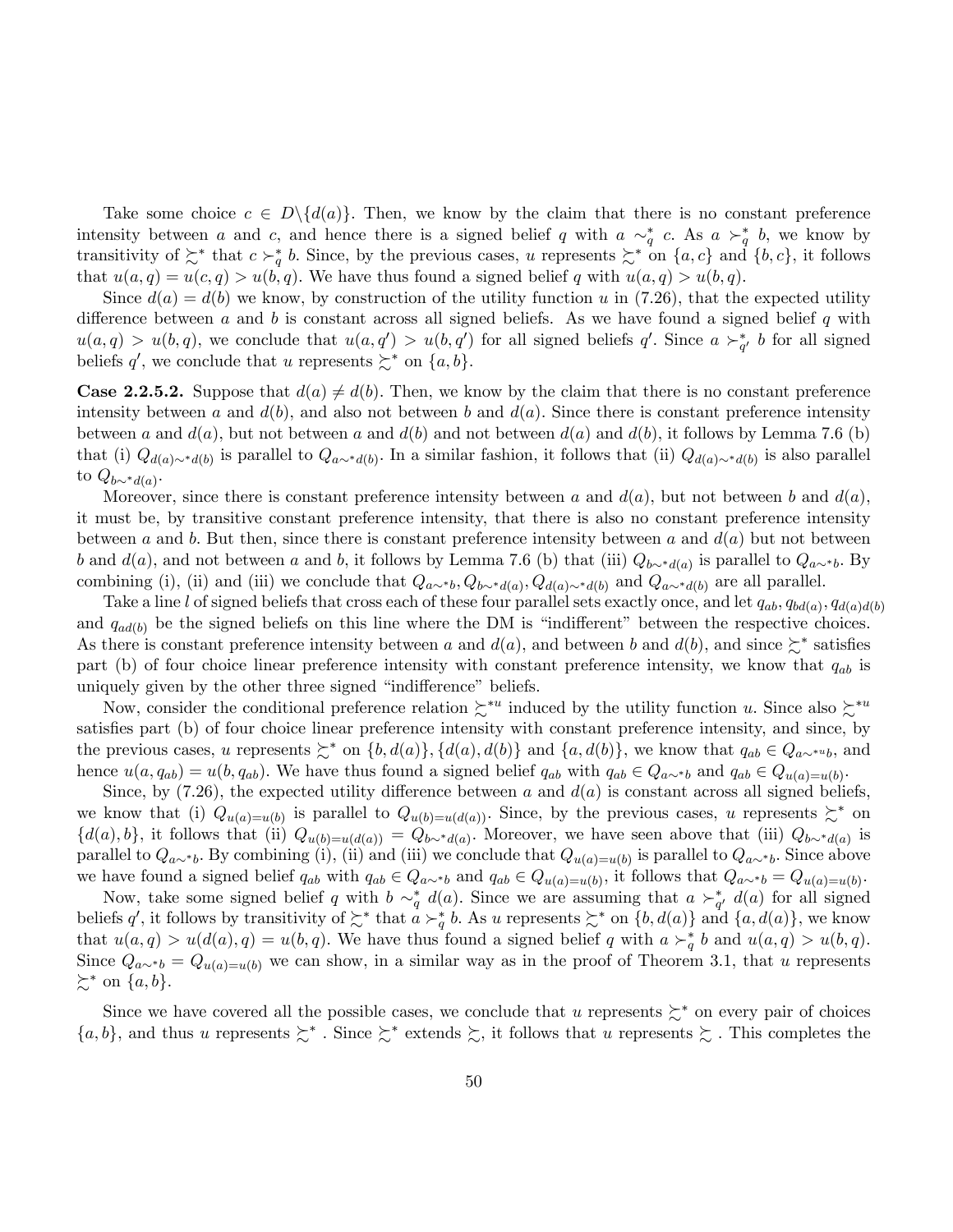proof.

# References

- [1] Anscombe, F.J. and R.J. Aumann (1963), A definition of subjective probability, Annals of Mathematical Statistics 34, 199–205.
- [2] Aumann, R.J. and A. Brandenburger (1995), Epistemic conditions for Nash equilibrium, Econometrica 63, 1161–1180.
- [3] Aumann, R.J. and J.H. Drèze (2002), Bayes rationality in games, Working paper.
- [4] Aumann, R.J. and J.H. Drèze (2005), Assessing strategic risk, Discussion paper 2005-20, Département des Sciences Économiques de l'Université Catholique de Louvain.
- [5] Baccelli, J. and P. Mongin (2016), Choice-based cardinal utility: A tribute to Patrick Suppes, Journal of Economic Methodology  $23, 268-288$ .
- [6] Battigalli, P., Cerreia-Vioglio, S., Maccheroni, F. and M. Marinacci (2017), Mixed extensions of decision problems under uncertainty, *Economic Theory* 63, 827–866.
- [7] Baumol, W.J. (1958), The cardinal utility which is ordinal, The Economic Journal  $68$ ,  $665-672$ .
- [8] Bernheim, B.D.  $(1984)$ , Rationalizable strategic behavior, *Econometrica* 52, 1007–1028.
- [9] Börgers, T. and P. Postl  $(2009)$ , Efficient compromising, *Journal of Economic Theory* 144, 2057–2076.
- [10] Brandenburger, A. and E. Dekel (1987), Rationalizability and correlated equilibria, Econometrica 55, 1391-1402.
- [11] Burghart, D.R. (2020), The two faces of independence: betweenness and homotheticity, Theory and Decision 88, 567-593.
- [12] Fishburn, P.C. (1976), Axioms for expected utility in n-person games, International Journal of Game Theory 5, 137–149.
- [13] Fishburn, P.C. and F.S. Roberts (1978), Mixture axioms in linear and multilinear utility theories, Theory and Decision  $9, 161-171$ .
- [14] Gilboa, I. and D. Schmeidler (1995), Case-based decision theory, The Quarterly Journal of Economics 110, 605–639.
- [15] Gilboa, I. and D. Schmeidler (2003), A derivation of expected utility maximization in the context of a game, Games and Economic Behavior 44, 184-194.